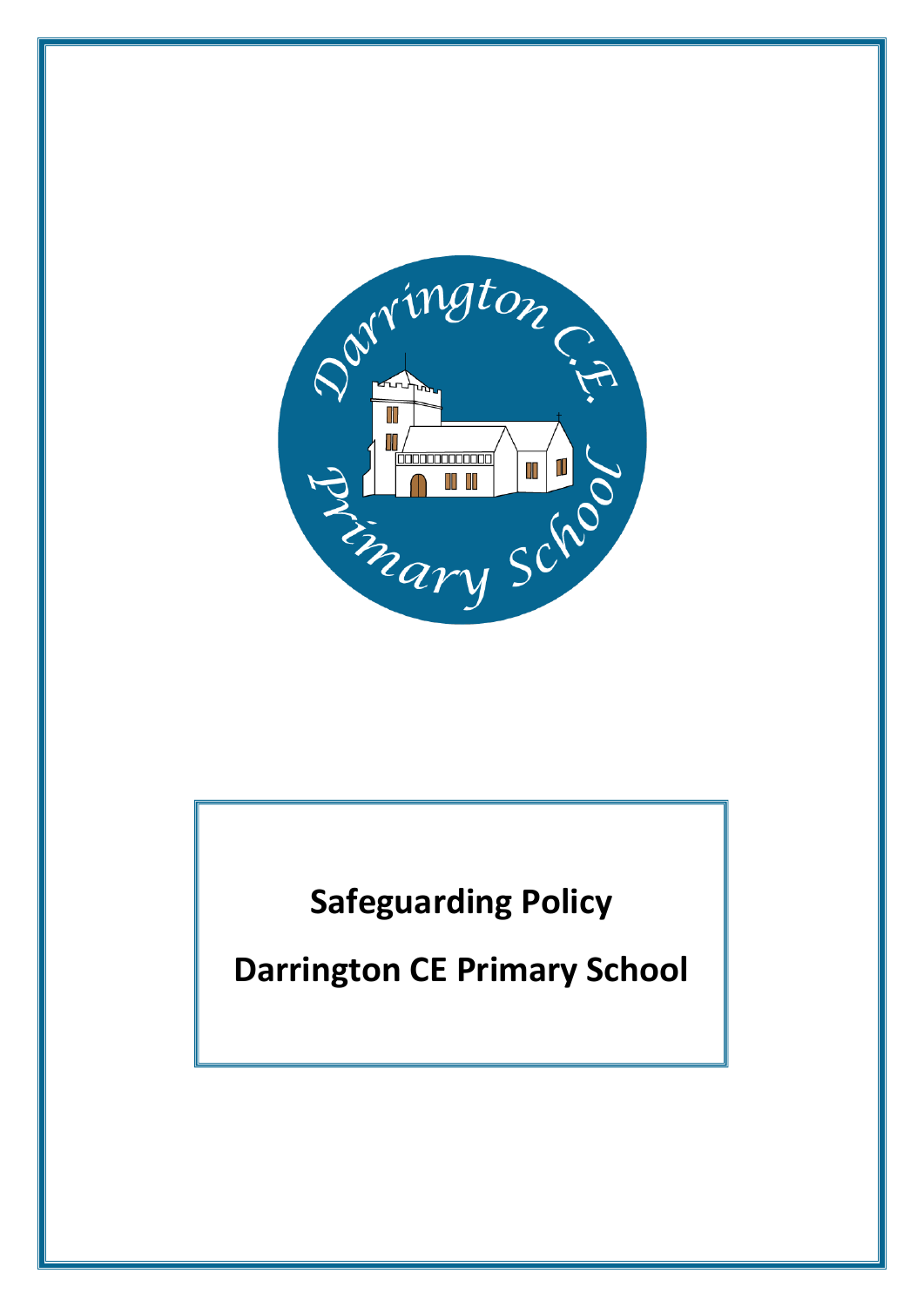## **Contents:**

# Part A

| 1. Policy statement, principles and terminology                                                                       |  |
|-----------------------------------------------------------------------------------------------------------------------|--|
| 2. Safeguarding legislation and guidance                                                                              |  |
| 3. Roles and responsibilities                                                                                         |  |
| 4. Good practice guidelines for staff code of conduct (incl Safer Working                                             |  |
| 5. Abuse of position of trust                                                                                         |  |
| 6. Children who may be particularly vulnerable                                                                        |  |
| 7. Emotional Health and wellbeing; (incl suicide/death of a student)                                                  |  |
| 8. Sexual Violence and Sexual Harassment between students and other current issues (incl When to<br>report to police) |  |
| 9. Online Safety                                                                                                      |  |
| 10. Helping children to keep themselves safe/RSHE                                                                     |  |
| 11. Support for those involved in a child protection issue                                                            |  |
| 12. Complaints procedure                                                                                              |  |
| 13. If you have concerns about a colleague or safeguarding practice                                                   |  |
| 14. Allegations against staff                                                                                         |  |
| 15. Staff training and induction                                                                                      |  |
|                                                                                                                       |  |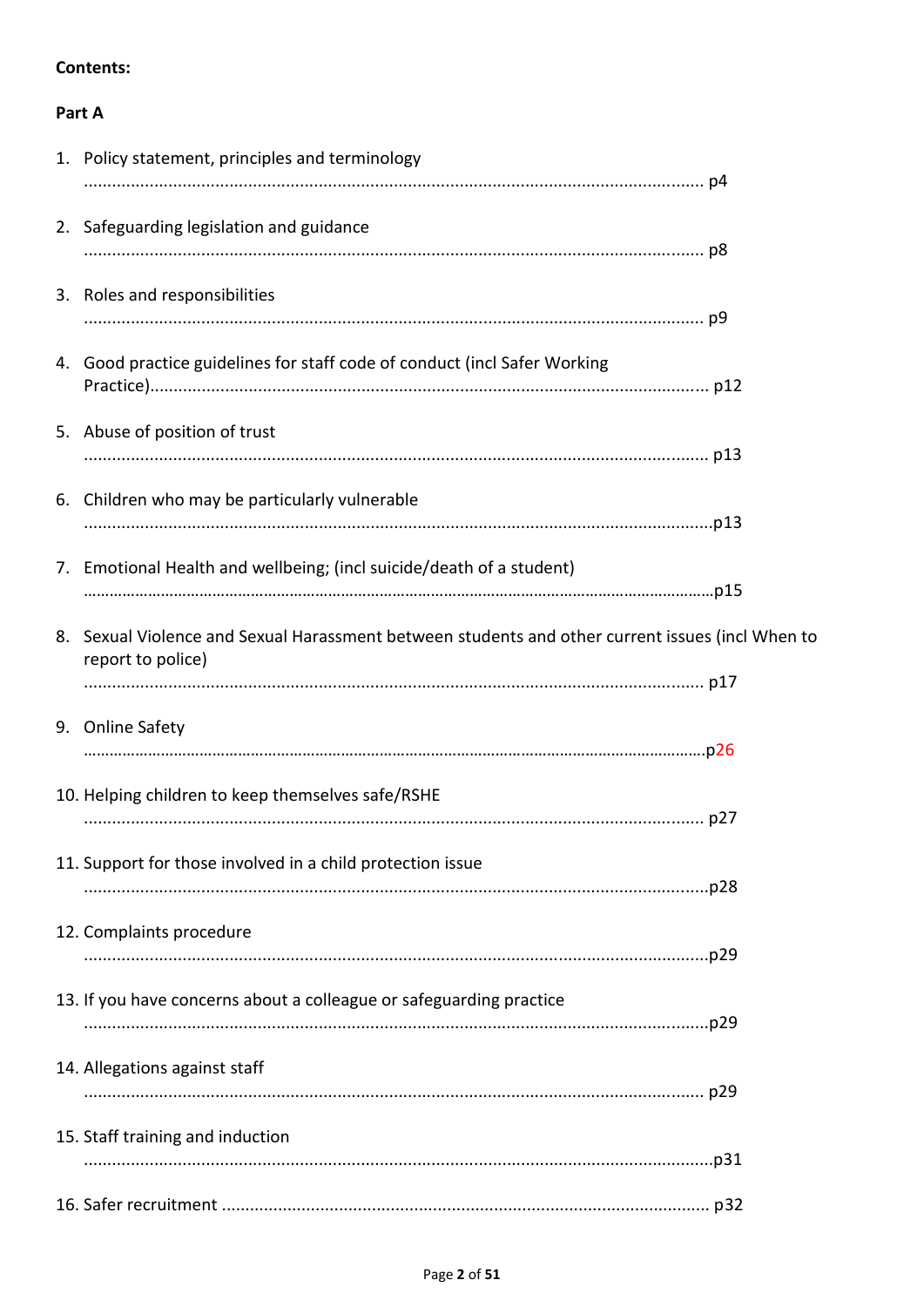| 17. Site security                                                        |  |
|--------------------------------------------------------------------------|--|
| 18. Extended school and off-site arrangements                            |  |
| 19. Photography and images                                               |  |
| 20. Physical intervention and the use of force                           |  |
| 21. Intimate care                                                        |  |
| 22. First Aid and supporting children at school with medical conditions  |  |
| 23. Changing rooms and other sports issues                               |  |
| 24. Special circumstances (to be included as appropriate to your school) |  |
| 25. Remote Learning Safeguarding Considerations                          |  |

## **PART B CHILD PROTECTION PROCEDURES**

**Categories and definitions of abuse including grooming, Indicators, Impact, Taking action, Early intervention, Dealing with Disclosures/Allegations, Notifying parents, Recording and monitoring, Referral to social care, Referral to police, Home visits, Confidentiality and Information sharing, Local and National contacts.**

**........................................................................................................................................p36**

#### **Reviewed by:**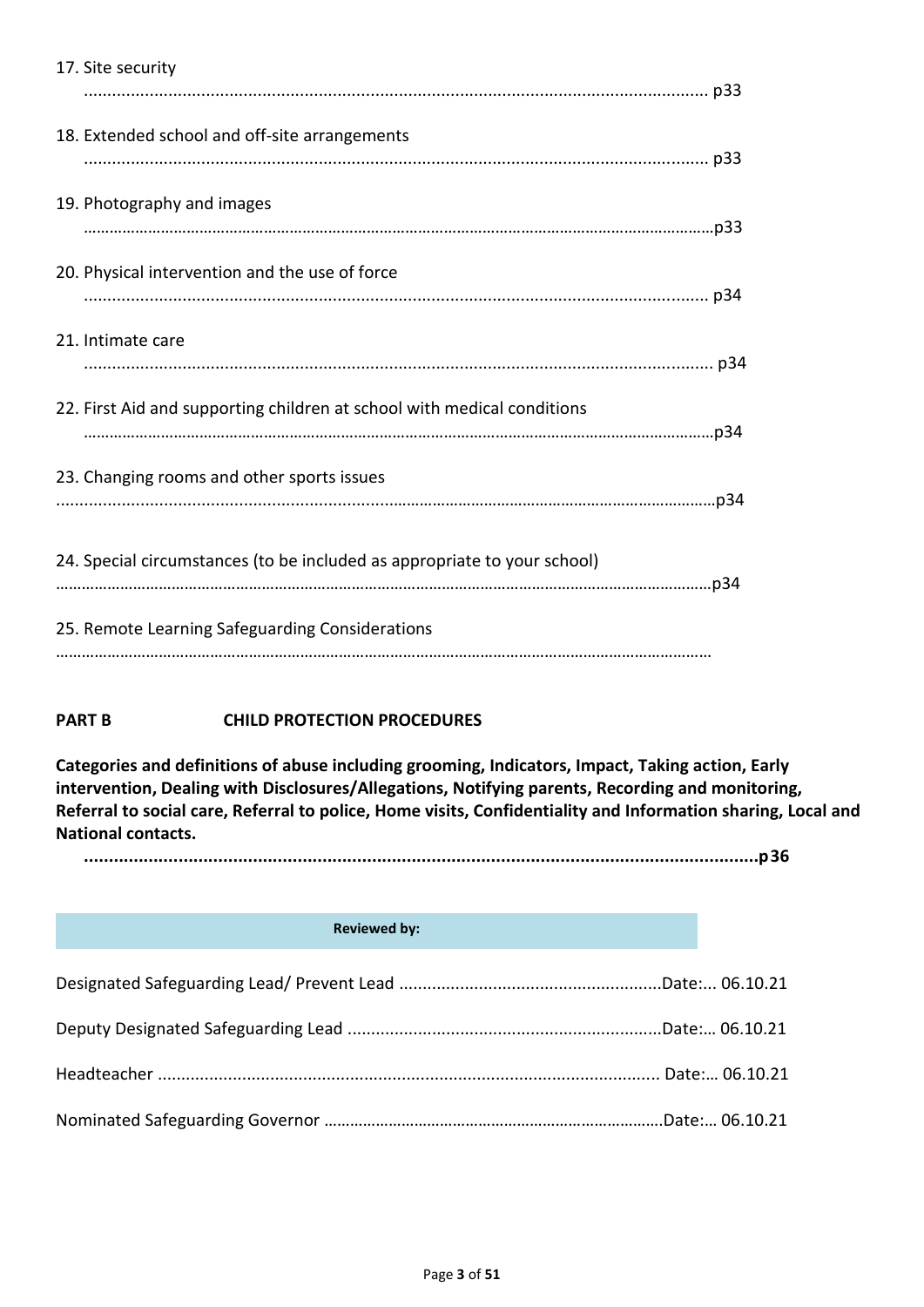## **PART A**

## **1. Policy Statement and Principals**

This policy is one of a series in the school's integrated safeguarding portfolios and approach.

Related safeguarding portfolio policies/procedures:

- Death of a child procedure
- GDPR
- Remote Education procedures
- Relationships, Sex and Health Education
- Supporting students with a medical condition
- Student Behaviour incl acceptable IT use
- Staff code of conduct incl Acceptable IT use
- Educational Visits
- Attendance/uncollected child
- Tackling bullying
- SEND
- Online Safety
- Missing Children on and off site
- Lone working/photography/transporting students
- Physical intervention and the use of reasonable force
- First Aid/sick children
- Personal and intimate care
- Complaints procedure
- Appropriate physical contact
- Whistleblowing
- Safer recruitment
- Managing allegations
- Grievance and disciplinary
- Complaints
- **Exclusions**
- Lock down /invacuation Emergency Planning

It should be considered alongside Health and Safety legislative requirements **<https://www.gov.uk/government/publications/health-and-safety-advice-for-schools>**

The school's safeguarding arrangements are inspected by Ofsted Inspecting Safeguarding in early years, education and skills settings.

## **Our core safeguarding principles are**:

- The school's responsibility to safeguard and promote the welfare of children is of paramount importance
- Safer children make more successful learners
- Representatives of the school community will be involved in policy development and review
- Policies will be reviewed annually unless an incident or new legislation or guidance suggests the need for an interim review.
- The school will work with other agencies and share information appropriately to ensure the safety and wellbeing of our students.
- Actions will be taken in the best interests of the child.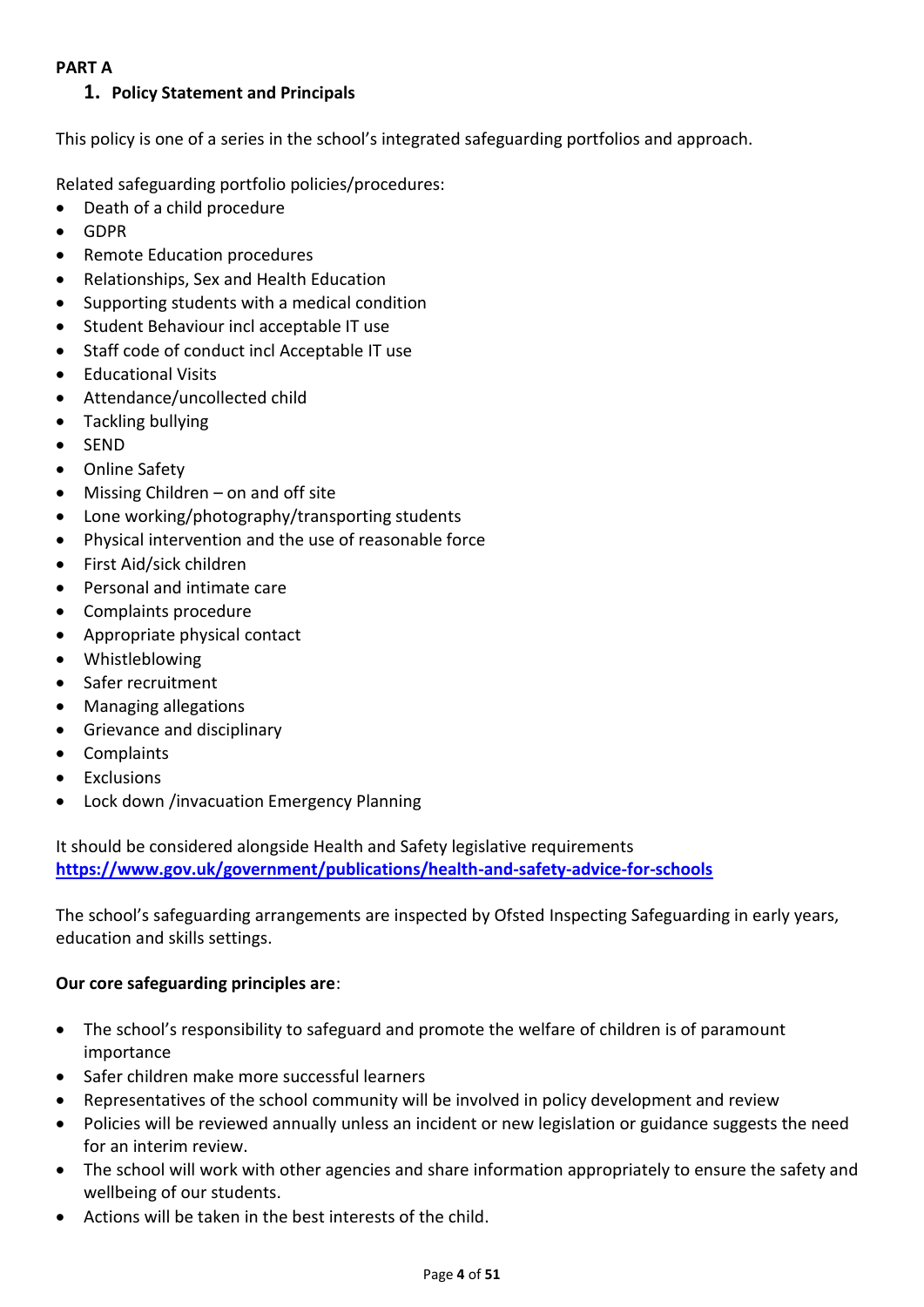## **Child protection statement**

We recognise our moral and statutory responsibility to safeguard and promote the welfare of all children. We endeavour to provide a safe and welcoming environment, maintaining a culture of vigilance, where children are respected and valued. We will act quickly and follow our procedures to ensure children receive early help and effective support, protection and justice.

## **Safeguarding is;**

Protecting children from maltreatment;

Preventing the impairment of children's mental and physical health or development;

Ensuring that children grow up in circumstances consistent with the provision of safe and effective care; and

Taking action to enable all children to have the best outcomes.

## **Policy principles**

- Welfare of the child is paramount; actions will be taken in the child best interests.
- All children, regardless of age, gender, ability, culture, race, language, religion or sexual identity, have equal rights to protection
- All staff have an equal responsibility to identify children who may benefit from early help and to act on any suspicion or allegation that may suggest a child is at risk of harm.
- There is a culture of vigilance, transparency, openness and, if needed, challenge with regards to maintaining high standards in safeguarding.
- Pupils and staff involved in child protection issues will receive appropriate support

## **Policy aims**

- To provide all staff with the necessary information to enable them to meet their child protection responsibilities
- To ensure consistent good practice
- To demonstrate the school's commitment with regard to child protection to pupils, parents and other partners
- To contribute to the school's safeguarding portfolio

The procedures contained in this policy apply to all staff and governors and are consistent with those of the;

West Yorkshire Consortium Procedures **<http://westyorkscb.proceduresonline.com/index.htm>**

## WSCP Wakefield Safeguarding Children Partnership

## **<https://www.wakefieldscp.org.uk/>**

We will engage locally with Wakefield Safeguarding Children Partnership including taking part in the annual safeguarding audit and training offer.

## Equality Act 2010

**<https://www.gov.uk/government/publications/equality-act-2010-advice-for-schools>** As a school we welcome our duties under the Equality Act 2010. The general duties are to:

- eliminate discrimination,
- advance equality of opportunity
- foster good relations

We will ensure that those with protected characteristics are not discriminated against and are given equality of opportunity. We recognise, welcome and respect diversity.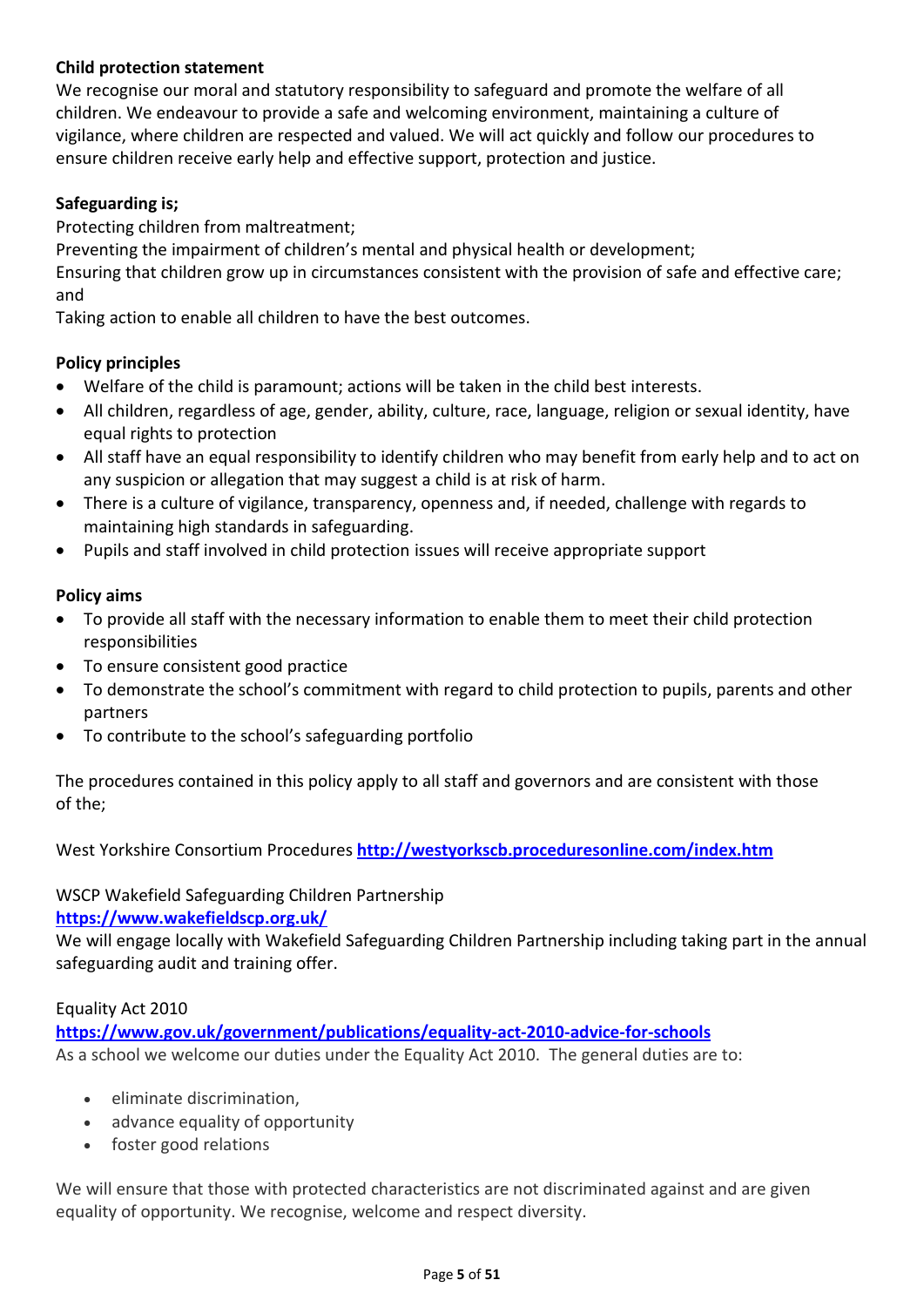### **Coronavirus**

We recognise that the global Covid 19 pandemic has had a significant impact on some of our pupils and increased pressure on our safeguarding staff. It is recognised that Coronavirus lockdowns have been, and may continue to be**,** a highly vulnerable time for children and families. We understand that poor behaviour may be a sign of trauma. The school outlines the continued support offered in this policy. Guidance for Schools Coronavirus;

**<https://www.gov.uk/government/collections/guidance-for-schools-coronavirus-covid-19>**

We will be guided by National and Local guidance at the time in relation to Covid-19 measures in place and ensure this is strictly implemented and monitored.

Research suggests that between 6-19% of school aged children will suffer severe maltreatment, and disabled children are three to four times more likely to be abused. Five children in an average classroom have a diagnosable mental health condition. Due to their day-to-day contact with pupils, school staff are uniquely placed to observe changes in children's behaviour and the outward signs of abuse and mental health concerns. Children may also turn to a trusted adult in school when they are in distress or at risk. It is vital that school staff are alert to the signs of abuse, both inside (e.g. bullying or staff grooming behaviours) and outside the school and understand the procedures for reporting their concerns. We will create an open transparent culture and environment where staff and students feel safe and can raise any issues. Staff will be supported to be professionally curious with regards to safeguarding matters and to use a restorative approach when working with children, families and other agencies. The school will act on identified concerns and provide early help, or support others to do so, to prevent concerns from escalating.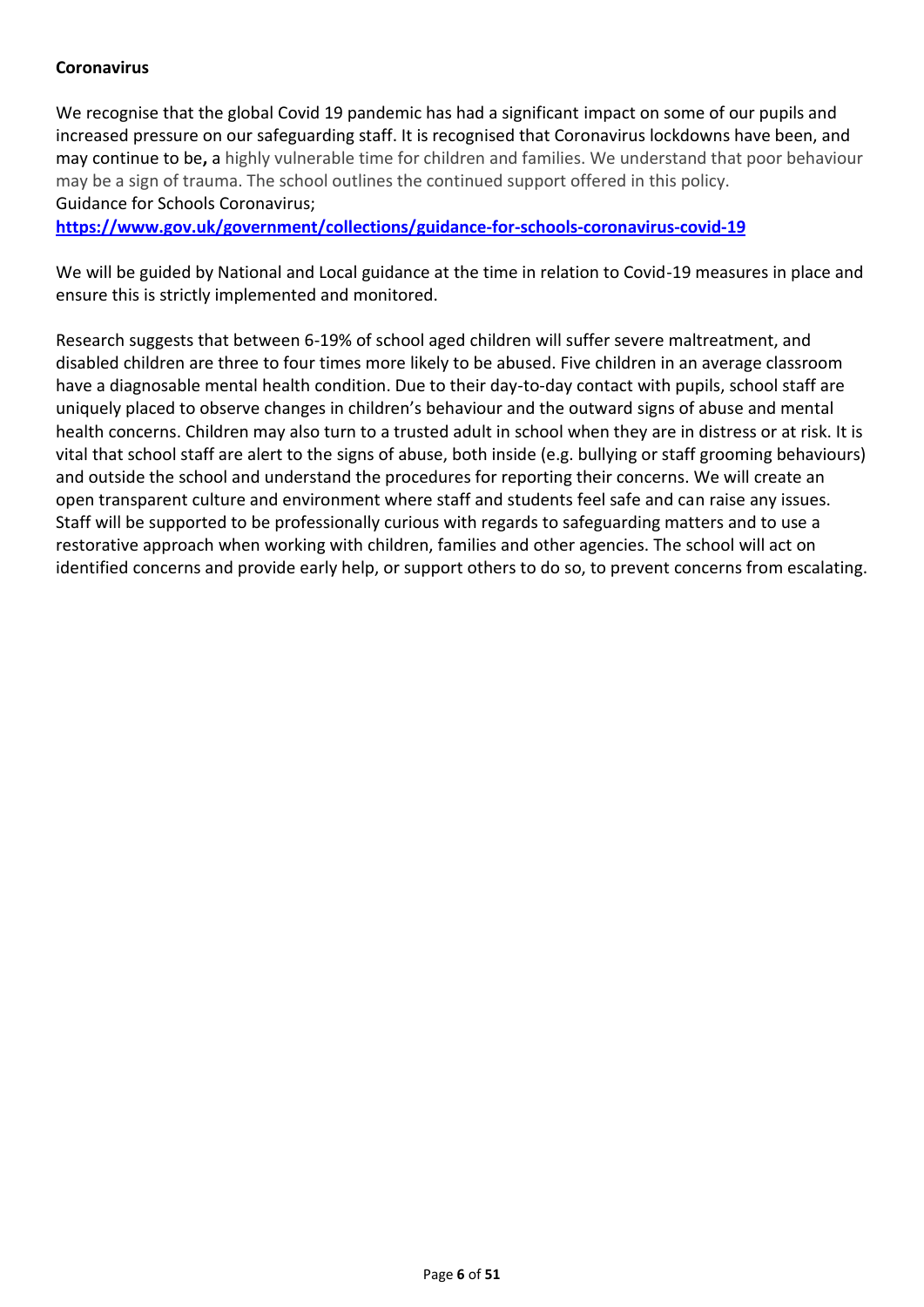# **Terminology**

**Child/Children** includes everyone under the age of 18.

**Safeguarding** Protecting children from maltreatment. Preventing the impairment of their **mental** and physical health or development, Ensuring that they grow up in circumstances consistent with the provision of safe and effective care, Taking action to enable the best outcomes.

**Child protection** refers to the processes undertaken to protect children who have been identified as suffering, or being at risk of suffering significant harm.

**Early Help** providing support as soon as a problem emerges at any point in a child's life, from the foundation years through to the teenage years. It is about providing support quickly whenever difficulties emerge to reduce the impact of problems.

**Early help Assessment** All Early help assessments offer a basis for early identification of children's additional needs, the sharing of this information between organisations and the coordination of service provision. Early help assessments require consent and should identify what help the child and family require to prevent needs escalating to a point where intervention would be needed via a statutory assessment under the Children Act 1989. The findings from early help assessments may give rise to concerns about the child's safety and welfare. In these circumstances, it should be used to support a Referral to Children's Social Care: however this is not a pre-requisite for making a referral in emergency circumstances. **CAF –** Common Assessment Framework is one form of early help inter-agency assessment. Signs of Safety -3 column and scaling is another example. Any Early help assessment can be used in Wakefield.

#### **TAC/F/S/EY** Team around Child/Family/School/Early Years

**Staff** refers to all those working for or on behalf of the school, full time or part time, temporary or permanent, in either a paid or voluntary capacity.

**Parent** refers to birth parents and other adults who are in a parenting/carer role, for example step-parents, foster carers and adoptive parents.

**LADO – Local Authority Designated Officer/Designated Officer** a post in the local authority, to coordinate and manage allegations against staff.

**Social Care MASH** – Wakefield's children social care/Family services/Integrated Front Door/Multi Agency Safeguarding Hub

**CAMHS** Child and adolescent mental health service

**WSCP** Wakefield Safeguarding Children Partnership. This has replaced WDSCB Wakefield District Safeguarding Children Board.

**Signs Of Safety** – an approach to family intervention work, used across the Continuum of Need. This has been incorporated into **Wakefield Families Together – Connecting Practice Approach** now used in Wakefield.

**Restorative Approach** – using language and skills to reduce conflict and foster relationships in order to help people reach sustainable solutions to problems. This is the overarching aim of any work and training in Wakefield district.

**Continuum of Need** – outlines the difference levels of support for children and families in Wakefield District.

**DSL -** Designated Safeguarding Lead. School will have a team or at least two DSL's.

**FIM** – Future in Mind. Program to help in promoting, protecting and improving our children and young people's mental health and wellbeing

**MARF –** Multi Agency Referral Form used in Wakefield District

**MACE panel** Multi Agency Child Exploitation panel.

**ACES** Adverse Childhood Experiences

**CiC** Child In Care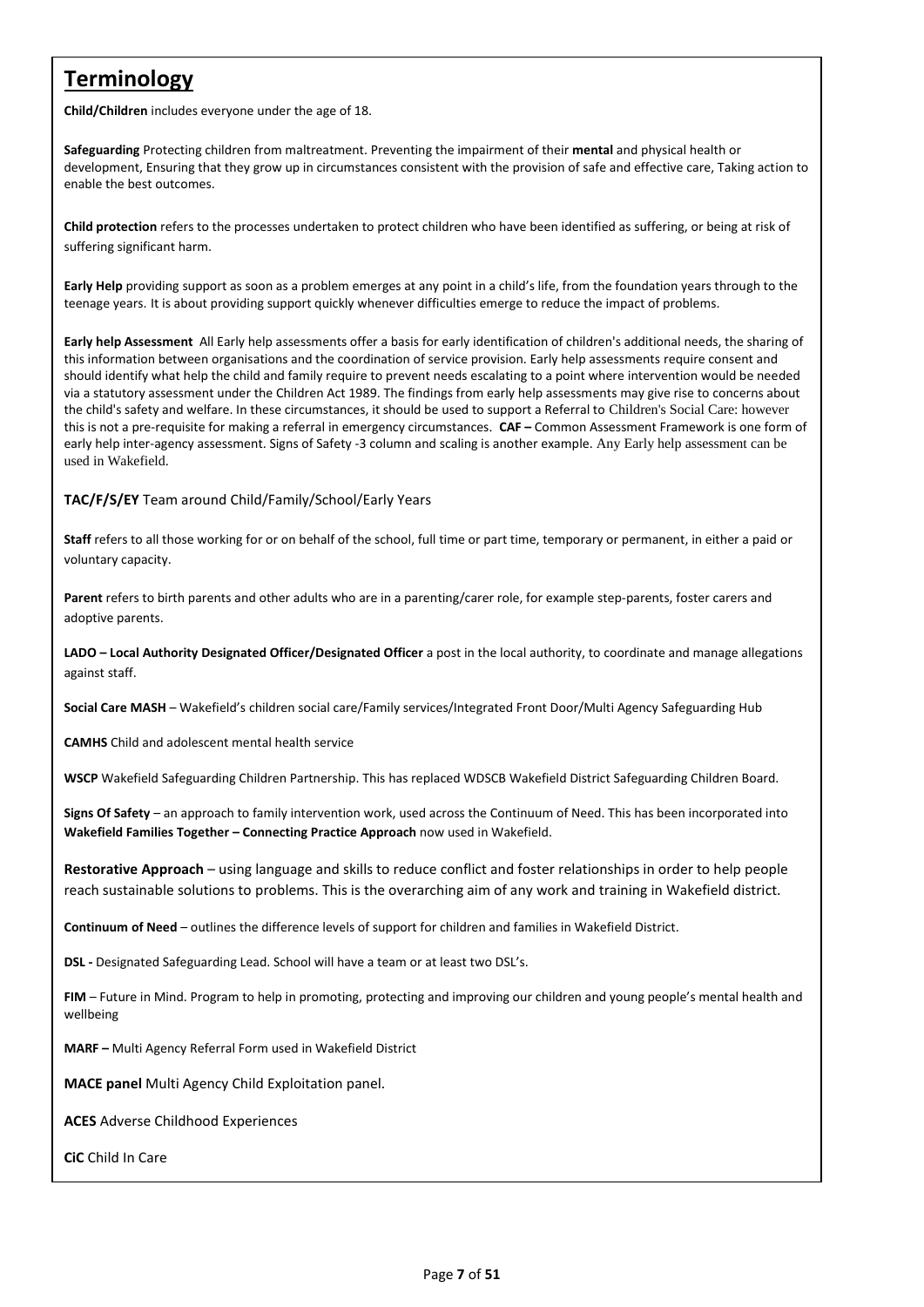## **2. Safeguarding Legislation and Guidance**

### **Education Act 2002**

Section 175 of the Education Act 2002 requires local education authorities and the governors of maintained schools and further education (FE) colleges to make arrangements to ensure that their functions are carried out with a view to safeguarding and promoting the welfare of children.

Education (Independent Schools Standards) Regulations 2014 require independent schools to have arrangements to safeguard and promote the welfare of children who are pupils at the school. The same applies through the Non Maintained Special Schools (England) Regulations 2015

#### **Counter Terrorism and Security Act 2015**,

Section 26 Applies to schools and other providers; To have due regard to the need to prevent people being drawn into terrorism.

#### **Serious Crime Act 2015**

Includes the mandatory reporting of FGM.

**Working Together to Safeguarding Children (2018)** covers the legislative requirements and expectations on all services working with children to safeguard and promote the welfare of Children. The three safeguarding Partners of Health, Police and Local Authority will make arrangements for education to be fully engaged in their local area arrangements.

<https://www.gov.uk/government/publications/working-together-to-safeguard-children--2>

#### **Keeping Children Safe in Education (2021)**

Schools and colleges must have regard to this guidance when carrying out their duties to safeguard and promote the welfare of children.

<https://www.gov.uk/government/publications/keeping-children-safe-in-education--2>

**All staff should read Part One and Annex B (or Annex A for those not working directly with students) and staff can find a copy on the Safeguarding notice board located in the staff room.**

**Sexual Violence and Sexual Harassment between children in schools and colleges;** [Sexual violence and sexual harassment between children in schools and colleges -](https://www.gov.uk/government/publications/sexual-violence-and-sexual-harassment-between-children-in-schools-and-colleges) GOV.UK (www.gov.uk)

## **Prevent Duty Guidance – England and Wales**

Covers the duty of schools and other providers in section 29 Counter Terrorism and Security Act 2015, to have due regard to the need to prevent people being drawn into terrorism. <https://www.gov.uk/government/publications/prevent-duty-guidance> <https://www.gov.uk/government/publications/protecting-children-from-radicalisation-the-prevent-duty>

#### **Teaching Standards**

The Teacher Standards 2012 state that teachers, including head teachers should safeguard children's wellbeing and maintain public trust in the teaching profession as part of their professional duties.

#### **For nurseries**

Statutory Framework for the Early Years Foundation Stage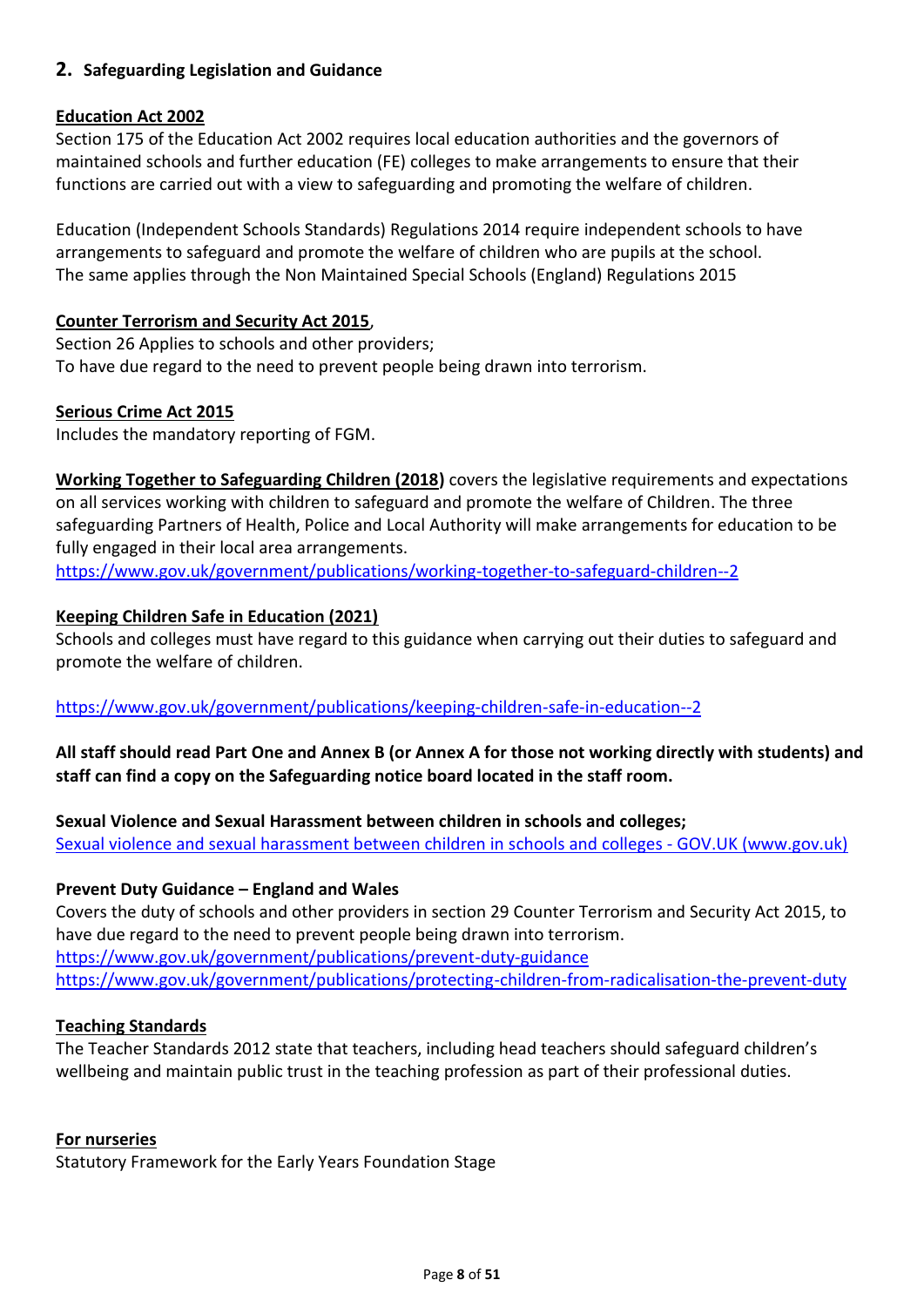| Key personnel                                                             |                                     |              |  |  |  |
|---------------------------------------------------------------------------|-------------------------------------|--------------|--|--|--|
| The Designated Safeguarding Lead (DSL) (member of senior management) is : |                                     |              |  |  |  |
| Lyndsay Ranby                                                             | headteacher@darringtonschool.org.uk | 01977 232320 |  |  |  |
| The Deputy DSL's are                                                      |                                     |              |  |  |  |
| Chris Lunn - Deputy Head                                                  | clunn@darringtonschool.org.uk       | 01977 232320 |  |  |  |
| Sarah Scargill - School Business Managersbm@darringtonschool.org.uk       |                                     | 01977 232320 |  |  |  |
| Racheal Beckett - EYFS Teacher                                            | rbeckett@darringtonschool.org.uk    | 01977 232320 |  |  |  |
| The Mental Health lead is                                                 | Lyndsay Ranby                       |              |  |  |  |
| The Safeguarding Governor is                                              | Rebecca Goodall                     |              |  |  |  |
| <b>Chair of Governors is</b>                                              | lan Brown                           |              |  |  |  |
| The Headteacher is                                                        | Lyndsay Ranby                       |              |  |  |  |
| Contact details for the DSL team 01977 232320/07782506120                 |                                     |              |  |  |  |

All staff have a responsibility for Safeguarding no matter what their role. These are outlined clearly in Keeping Children Safe in Education 2021 of which appropriate sections will be issued to all staff.

We will ensure that an appropriate **senior member** of staff, from the school or college **leadership team**, is appointed to the role of designated safeguarding lead. The designated safeguarding lead will take **lead responsibility** for safeguarding and child protection (including online safety). This will be explicit in the role holder's job description. We recognise this role carries a significant level of responsibility and they will have the appropriate status and authority within the school to carry out the duties of the post. They will be given the time, funding, training, resources and support to provide advice and support to other staff on child welfare and child protection matters, to take part in strategy discussions and inter-agency meetings, and/or to support other staff to do so, and to contribute to the assessment of children.

## **Voice of the child**

We will always seek and record the voice of the child and take this into consideration when taking decisions. However there may be circumstances where we override the students wishes and feelings to act in their best interests.

## **Equality and Diversity**

All members of the school staff and governing body will uphold the ethos of the Equality Act and any prejudicial related incidents will be recorded and actioned immediately.

## **Deputy designated safeguarding leads**

Any deputies will be trained to the same standard as the designated safeguarding lead and the role will be explicit in their job description.

Whilst the activities of the designated safeguarding lead can be delegated to appropriately trained deputies, the ultimate **lead responsibility** for child protection, as set out, remains with the designated safeguarding lead, this **lead responsibility** should not be delegated.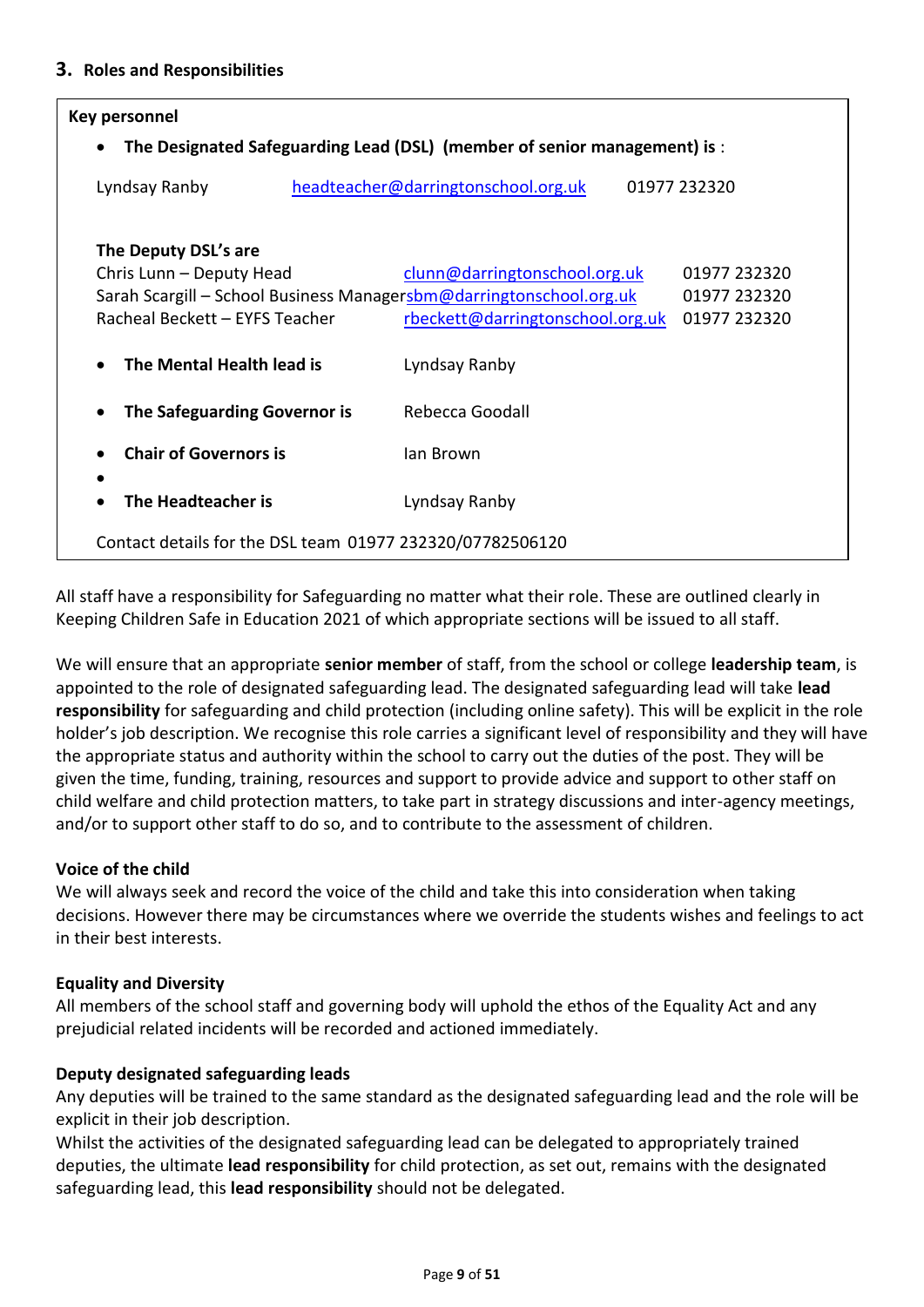## **Availability**

During term time the designated safeguarding lead (or a deputy) will always be available (during school or college hours) for staff in the school or college to discuss any safeguarding concerns. Whilst generally we would hope that the DSL was available in person on occasion phone or skype etc may be appropriate. We will arrange adequate and appropriate DSL cover for any out of hours/out of term activities.

## **DSL responsibilities;**

- refer cases of suspected abuse to the local authority children's social care as required/ support staff who make referrals to local authority children's social care.
- refer cases to the Channel programme where there is a radicalisation concern as required/support staff who make referrals to the Channel programme.
- refer cases where a person is dismissed or left due to risk/harm to a child to the Disclosure and Barring Service as required.
- refer cases where a crime may have been committed to the Police as required. [2491596 C&YP schools](https://www.npcc.police.uk/documents/Children%20and%20Young%20people/When%20to%20call%20the%20police%20guidance%20for%20schools%20and%20colleges.pdf)  [guides.indd \(npcc.police.uk\)](https://www.npcc.police.uk/documents/Children%20and%20Young%20people/When%20to%20call%20the%20police%20guidance%20for%20schools%20and%20colleges.pdf)
- act as a source of support, advice and expertise for all staff
- act as a point of contact with the three safeguarding partners
- liaise with the headteacher or principal to inform him or her of issues especially ongoing enquiries under section 47 of the Children Act 1989 and police investigations.
- as required, liaise with the "case manager" (as per Part four) and the LADO Local Authority Designated Officer(s) for child protection concerns in cases which concern a staff member.
- liaise with staff (especially teachers, pastoral support staff, school nurses, IT Technicians, senior mental health leads and SENCOs or the named person with oversight for SEN in a college) on matters of safety and safeguarding (including online and digital safety) and when deciding whether to make a referral by liaising with relevant agencies so the needs are considered holistically.
- liaise with the senior mental health lead and, where available, the Mental Health Support Team, where safeguarding concerns are linked to mental health;
- promote supportive engagement with parents and/or carers in safeguarding and promoting the welfare of children, including where families may be facing challenging circumstances;
- work with the headteacher and relevant strategic leads, taking lead responsibility for promoting educational outcomes by knowing the welfare, safeguarding and child protection issues that children in need are experiencing, or have experienced, and identifying the impact that these issues might be having on children's attendance, engagement and achievement at school or college. This includes:

ensure that the school or college knows who its cohort of children who have or have had a social worker are, understanding their academic progress and attainment, and maintaining a culture of high aspirations for this cohort; and support teaching staff to provide additional academic support or reasonable adjustments to help children who have or have had a social worker reach their potential, recognising that even when statutory social care intervention has ended, there is still a lasting impact on children's educational outcomes.

The designated safeguarding lead is responsible for ensuring that child protection files are kept up to date. Information should be kept confidential and stored securely. It is good practice to keep concerns and referrals in a separate child protection file for each child. Records should include:

- a clear and comprehensive summary of the concern
- details of how the concern was followed up and resolved;
- a note of any action taken, decisions reached and the outcome.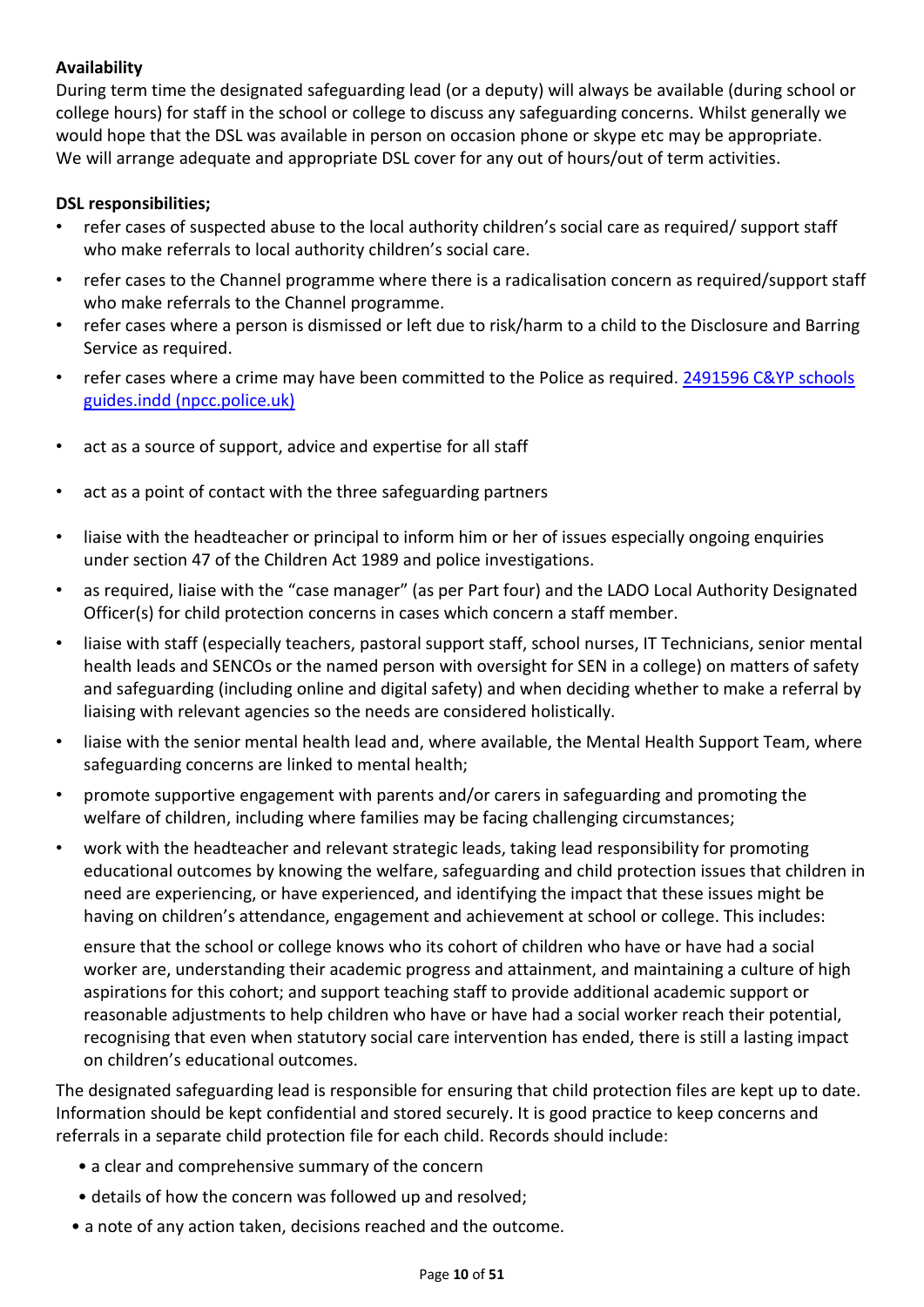They should ensure the file is only accessed by those who need to see it and where the file or content within it is shared, this happens in line with information sharing advice as set out in Part one and Part two of KCSIE 21. Where children leave the school or college (including in year transfers) the designated safeguarding lead should ensure their child protection file is transferred to the new school or college as soon as possible, and **within 5 days** for an in-year transfer or within **the first 5 days** of the start of a new term. This should be transferred separately from the main pupil file, ensuring secure transit, and confirmation of receipt should be obtained. Receiving schools and colleges should ensure key staff such as designated safeguarding leads and SENCOs or the named person with oversight for SEN in colleges, are aware as required. Lack of information about their circumstances can impact on the child's safety, welfare and educational outcomes. In addition to the child protection file, the designated safeguarding lead should also consider if it would be appropriate to share any additional information with the new school or college in advance of a child leaving to help them put in place the right support to safeguard this child and to help the child thrive in the school or college. For example, information that would allow the new school or college to continue supporting children who have had a social worker and been victims of abuse and have that support in place for when the child arrives.

The designated safeguarding lead should:

• ensure each member of staff has access to, and understands, the school's or college's child protection policy and procedures, especially new and part-time staff;

• ensure the school's or college's child protection policy is reviewed annually (as a minimum) and the procedures and implementation are updated and reviewed regularly, and work with governing bodies or proprietors regarding this;

• ensure the child protection policy is available publicly and parents are aware of the fact that referrals about suspected abuse or neglect may be made and the role of the school or college in this;

• link with the safeguarding partner arrangements to make sure staff are aware of any training opportunities and the latest local policies on local safeguarding arrangements

• help promote educational outcomes by sharing the information about the welfare, safeguarding and child protection issues that children who have or have had a social worker are experiencing with teachers and school and college leadership staff.

The designated safeguarding lead (and any deputies) should undergo training to provide them with the knowledge and skills required to carry out the role. This training should be updated at least every two years. The designated safeguarding lead should undertake Prevent awareness training. Training should provide designated safeguarding leads with a good understanding of their own role, how to identify, understand and respond to specific needs that can increase the vulnerability of children, as well as specific harms that can put children at risk, and the processes, procedures and responsibilities of other agencies, particularly children's social care, so they:

• understand the assessment process for providing early help and statutory intervention, including local criteria for action and local authority children's social care referral arrangements;

• have a working knowledge of how local authorities conduct a child protection case conference and a child protection review conference and be able to attend and contribute to these effectively when required to do so;

• understand the importance of the role the designated safeguarding lead has in providing information and support to children social care in order to safeguard and promote the welfare of children;

• understand the lasting impact that adversity and trauma can have, including on children's behaviour, mental health and wellbeing, and what is needed in responding to this in promoting educational outcomes; • are alert to the specific needs of children in need, those with special educational needs and disabilities (SEND), those with relevant health conditions and young carers;

• understand the importance of information sharing, both within the school and college, and with the safeguarding partners, other agencies, organisations and practitioners

understand and support the school or college with regards to the requirements of the Prevent duty and are able to provide advice and support to staff on protecting children from the risk of radicalisation;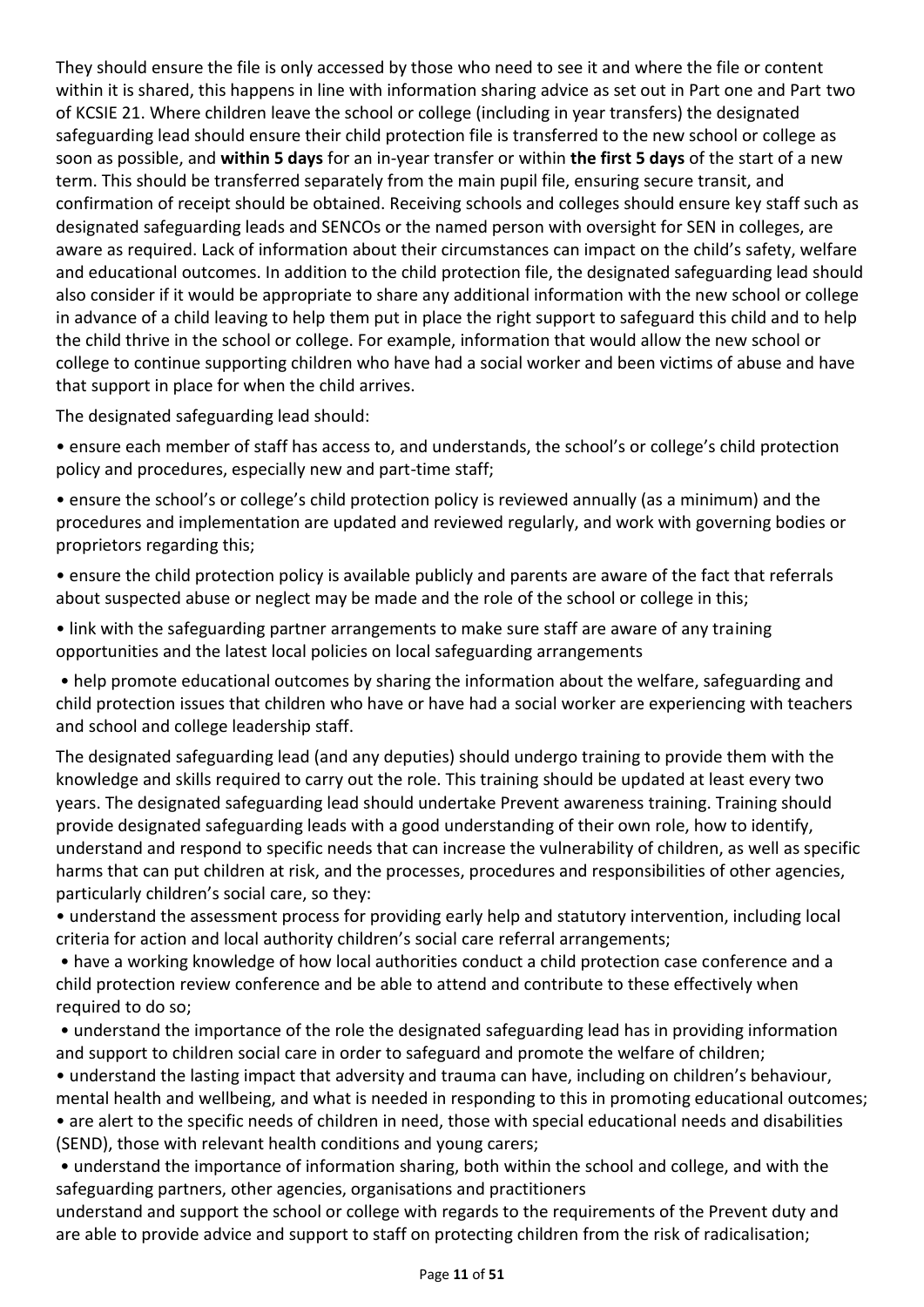• are able to understand the unique risks associated with online safety and be confident that they have the relevant knowledge and up to date capability required to keep children safe whilst they are online at school or college;

• can recognise the additional risks that children with special educational needs and disabilities (SEND) face online, for example, from online bullying, grooming and radicalisation and are confident they have the capability to support children with SEND to stay safe online;

• obtain access to resources and attend any relevant or refresher training courses; and,

• encourage a culture of listening to children and taking account of their wishes and feelings, among all staff, in any measures the school or college may put in place to protect them. In addition to the formal training set out above, their knowledge and skills should be refreshed (this might be via e-bulletins, meeting other designated safeguarding leads, or simply taking time to read and digest safeguarding developments) at regular intervals, as required, and at least annually, to allow them to understand and keep up with any developments relevant to their role.

Training should support the designated safeguarding lead in developing expertise, so they can support and advise staff and help them feel confident on welfare, safeguarding and child protection matters. This includes specifically to:

• ensure that staff are supported during the referrals processes; and

• support staff to consider how safeguarding, welfare and educational outcomes are linked, including to inform the provision of academic and pastoral support

It is important that children feel heard and understood. Therefore, designated safeguarding leads should be supported in developing knowledge and skills to:

• encourage a culture of listening to children and taking account of their wishes and feelings, among all staff, and in any measures the school or college may put in place to protect them; and, understand the difficulties that children may have in approaching staff about their circumstances and consider how to build trusted relationships which facilitate communication

The critical importance of recording, holding, using and sharing information effectively is set out in Parts one, two and five of KSCIE, and therefore the designated safeguarding lead should be equipped to:

• understand the importance of information sharing, both within the school and college, and with other schools and colleges on transfer including in-year and between primary and secondary education, and with the safeguarding partners, other agencies, organisations and practitioners;

• understand relevant data protection legislation and regulations, especially the Data Protection Act 2018 and the UK General Data Protection Regulation (UK GDPR); and,

• be able to keep detailed, accurate, secure written records of concerns and referrals and understand the purpose of this record-keeping

The Governing Body and Headteacher ensures that the school complies by addressing all aspects of Part 2 of KCSIE 2021.

Governors will receive a safeguarding report from the DSL team at each Full Governing body Meeting.

## **4. Good Practice Guidelines and Staff Code of Conduct**

To meet and maintain our responsibilities towards pupils we need to agree standards of good practice which form a code of conduct for all staff. Good practice includes:

- treating all pupils with respect
- being alert to changes in pupils' behaviour and to signs of abuse and neglect
- **recognising that challenging behaviour may be an indicator of abuse**
- setting a good example by conducting ourselves appropriately, including online.
- involving pupils in decisions that affect them
- encouraging positive, respectful and safe behaviour among pupils including challenging inappropriate, sexual or discriminatory language or behaviour.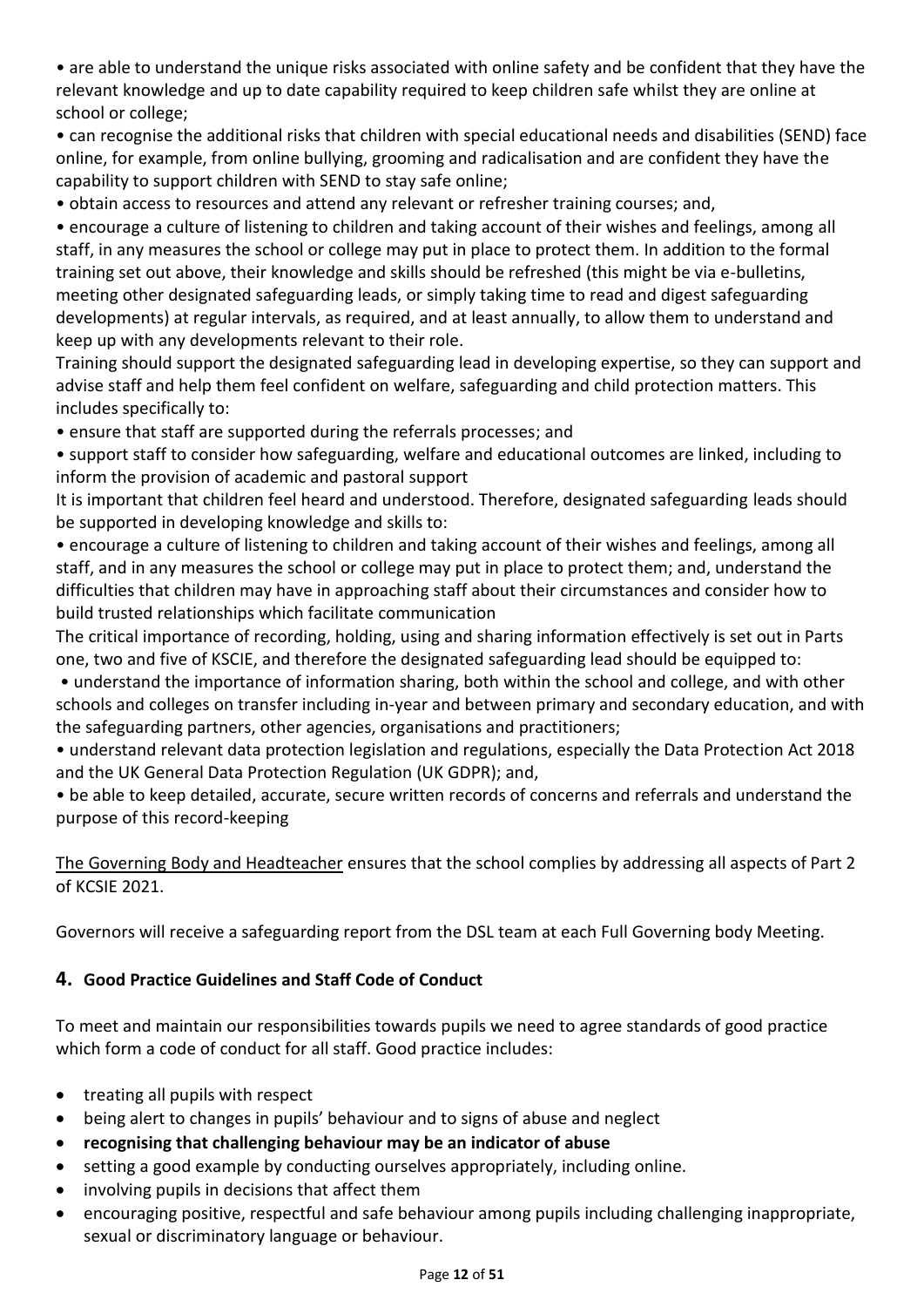- avoiding behaviour or language which could be seen as favouring pupils.
- avoiding any behaviour which could lead to suspicions of anything other than a professional relationship with pupils.
- reading and understanding the school's child protection policy and guidance documents on wider safeguarding issues, for example bullying, behaviour, missing education and appropriate IT/social media use.
- asking the pupil's permission before initiating physical contact, such as assisting with dressing, physical support during PE or administering first aid
- maintaining appropriate standards of conversation and interaction with and between pupils. Avoiding the use of sexualised or derogatory language, even in joke.
- being clear on professional boundaries and conduct with other staff when pupils are present.
- being aware that the personal, family circumstances and lifestyles of some pupils lead to an increased risk of abuse
- applying the use of reasonable force only as a last resort and in compliance with school procedures
- dealing with student infatuations in an open and transparent way e.g. informing the correct managers and managing the situation in a way which is sensitive to the feelings of the student.
- referring all concerns about a pupil's safety and welfare to a DSL, or, if necessary directly to police or children's social care
- following the school's rules with regard to communication with pupils and use of social media and online networking
- avoiding unnecessary time alone with pupils and risk manage any time alone or 1:1 working.
- avoiding sharing excessive personal information with pupils.

## **Transporting Students**

• In general staff will not transport students in their own vehicles. If it is necessary staff will ensure they have business insurance, ensure student is in the back seat wearing a seatbelt and that other staff and parents are informed of departure and estimated arrival times.

All of our staff are regularly reminded of codes of conduct and safer working practice and aware of and follow;

Safer Working Practices in Education guidance 2019 **<https://www.saferrecruitmentconsortium.org/>**

## **5. Abuse of Position of Trust**

All school staff are aware that inappropriate behaviour towards pupils is unacceptable and that their conduct towards pupils must be beyond reproach. Disciplinary and, in some cases, legal action can be taken if professional standards are not upheld.

In addition, staff should understand that, under the Sexual Offences Act 2003, it is an offence for a person over the age of 18 to have a sexual relationship with a person under the age of 18, where that person is in a position of trust, even if the relationship is consensual. This means that any sexual activity between a member of the school staff and a pupil under 18 may be a criminal offence, even if that pupil is over the age of consent.

## **6. Children Who May Be Particularly Vulnerable**

Some children may have an increased risk of abuse. It is important to understand that this increase in risk is due more to societal attitudes and assumptions, and child protection procedures that fail to acknowledge children's diverse circumstances, rather than the individual child's personality, impairment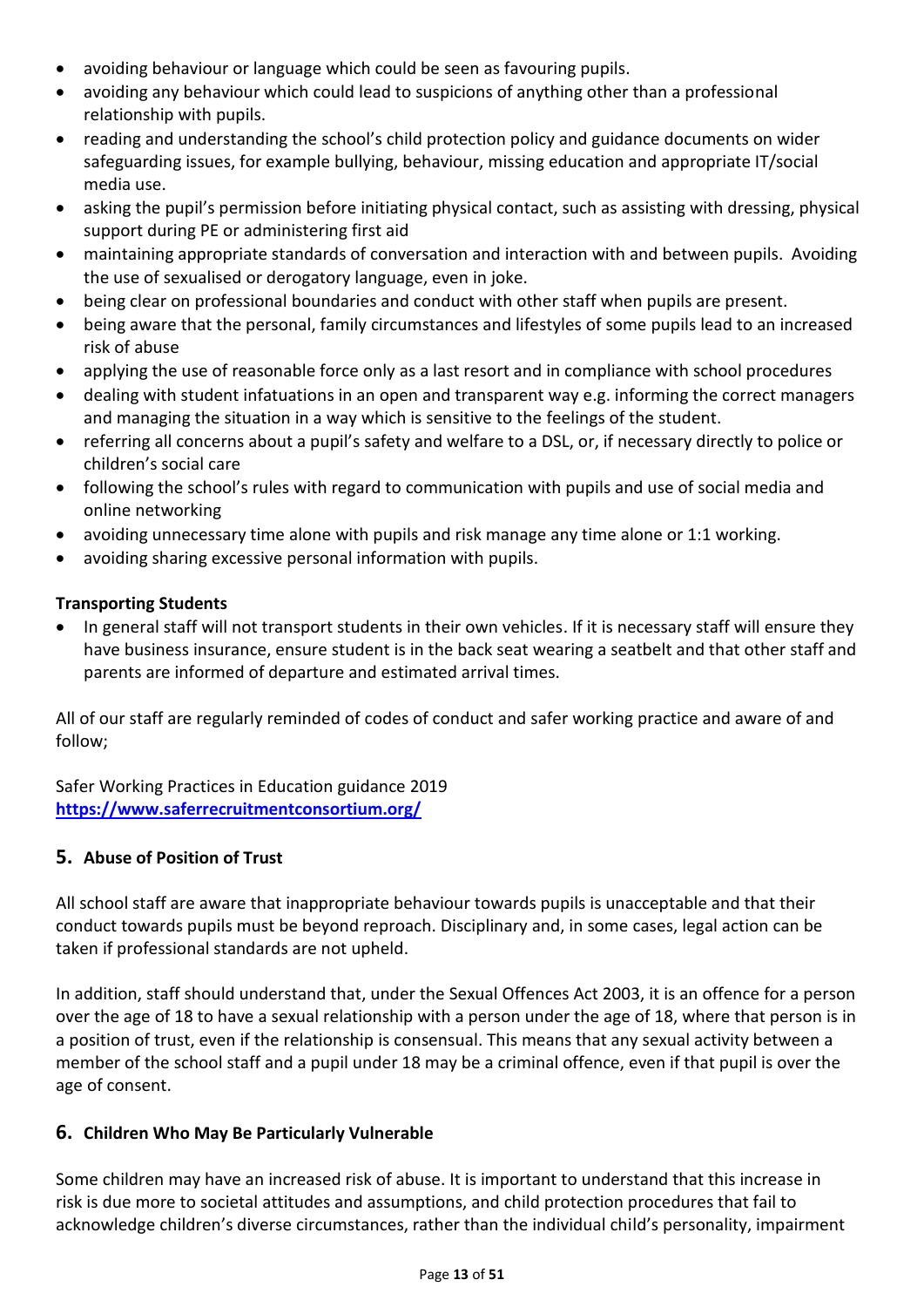or circumstances. Many factors can contribute to an increase in risk, including prejudice and discrimination, isolation, social exclusion, communication issues and reluctance on the part of some adults to accept that abuse can occur.

To ensure that all of our pupils receive equal protection, we will give special consideration to children who are:

- disabled or have special educational needs SEND
- Young Carers
- Children who need a social worker
- Children in Care/ those recently returned to family from care
- Children Missing Education CME and children missing from school.
- privately fostered
- LGBT (lesbian gay bisexual trans)
- asylum seekers
- living transient lifestyles
- do not have English as a first language
- affected by domestic abuse/substance misuse/drug use/parental mental health issues
- affected by mental health issues including self-harm and eating disorders.
- affected by poor parenting
- at risk of Fabricated or Induced Illness
- at risk of gang and youth violence.
- living away from home
- vulnerable to being bullied, or engaging in bullying including cyber, homophobic, racist etc.
- missing from home or care
- living in chaotic and unsupportive home situations
- vulnerable to discrimination and maltreatment on the grounds of race, ethnicity, religion, disability or sexuality
- vulnerable to extremism or radicalisation.
- vulnerable to faith abuse
- involved directly or indirectly in child sexual exploitation CSE, CCE or trafficking
- at risk of Honour Based Violence/Abuse (HBV/A) including:

female genital mutilation (FGM) ,forced marriage and breast ironing.

This list provides examples of additional vulnerable groups and is not exhaustive.

#### **SEND Pupils**

We know disabled children are 3-4 times more likely to suffer abuse than those without disabilities and can be disproportionally impacted by bullying. Our staff are alert to this and do not ignore signs and indicators nor dismiss them as 'part of the disability'. Additional time and communication means will be in place to allow children to communicate effectively with staff and extra consideration will be given if using restraint. **<https://www.gov.uk/government/publications/safeguarding-disabled-children-practice-guidance>**

Wakefield SEND local offer;

**<http://wakefield.mylocaloffer.org/Home>**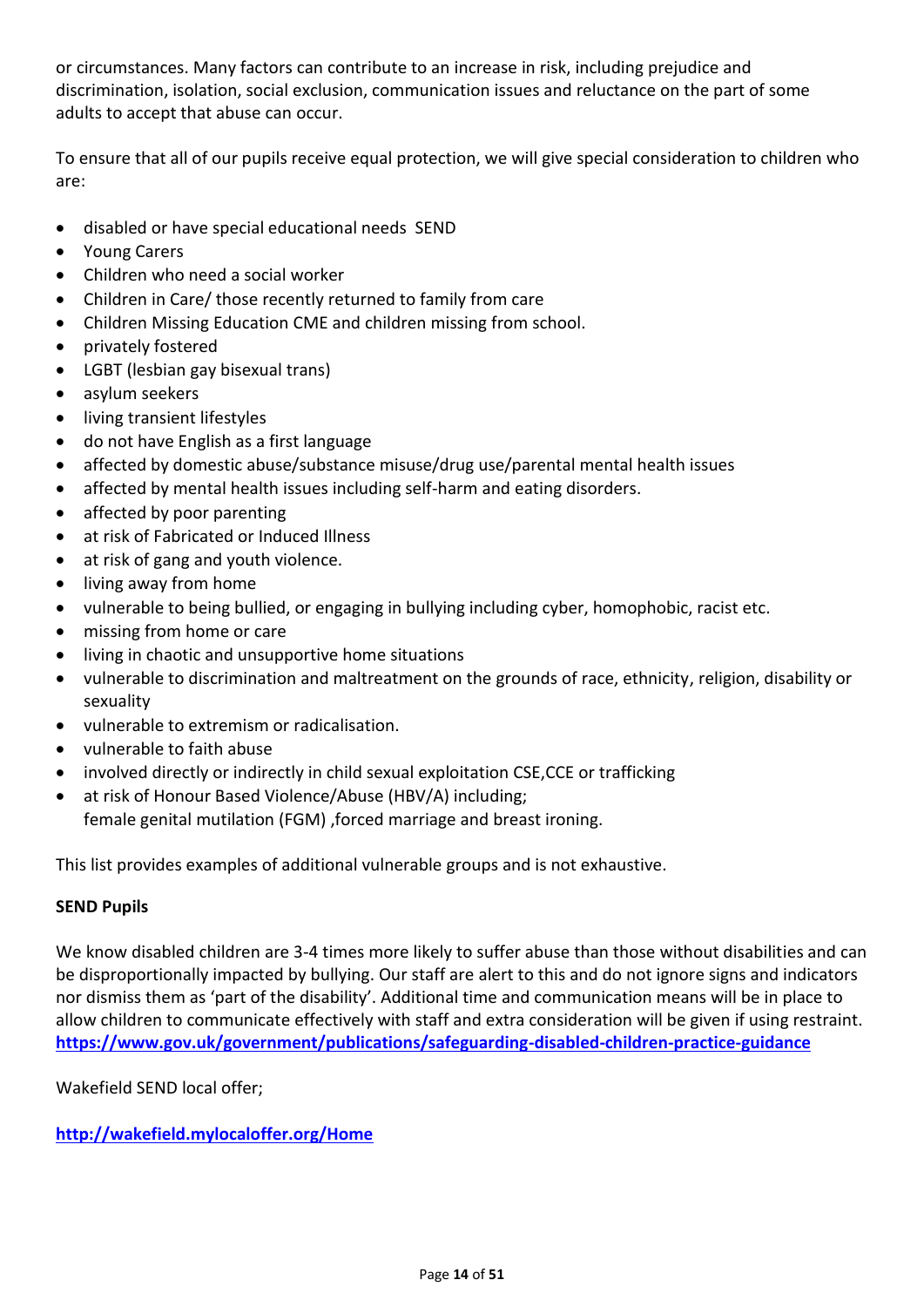## **7. Emotional Health and Wellbeing**

*Mental health is a state of well-being in which every individual realises his or her own potential, can cope with the normal stresses of life, can work productively and fruitfully, and is able to make a contribution to her or his community. (World Health Organization)*

In an average classroom 5 students will be suffering from a diagnosable mental health condition. All staff are aware that mental health problems can, in some cases, be an indicator that a child has suffered or is suffering abuse. Only appropriately trained professionals can diagnose mental health problems but staff in school are well placed to identify behaviour that may suggest an issue.

If staff have concerns about the mental health of a pupil they will speak to relevant staff within the school including, if necessary, the DSL. If a student presents with a medical emergency then this is actioned immediately. Where a CAMHS referral is necessary then this is managed by the schools SENCO.

Our mental health lead is Lyndsay Ranby.

If individual care plans are required this should be drawn up involving the pupil, the parents and relevant health professionals. This can include:

- Details of a pupil's condition
- Special requirements and precautions
- Medication and any side effects
- What to do and who to contact in an emergency
- The role the school can play

We understand the impact that the global pandemic of coronavirus will have on our staff and students. At our school, we aim to promote positive mental health for every member of our staff and student body as well as respond to mental ill health. We will ensure emotional support is provided especially during stressful time e.g. exams.

Possible warning signs of mental health issues can include:

- Physical signs of harm that are repeated or appear non-accidental
- Changes in eating or sleeping habits
- Increased isolation from friends or family, becoming socially withdrawn
- Changes in activity and mood
- Lowering of academic achievement
- Talking or joking about self-harm or suicide
- Abusing drugs or alcohol
- Expressing feelings of failure, uselessness or loss of hope
- Changes in clothing e.g. long sleeves in warm weather
- Secretive behaviour
- Skipping PE or getting changed secretively
- Lateness to or absence from school
- Repeated physical pain or nausea with no evident cause
- An increase in lateness or absenteeism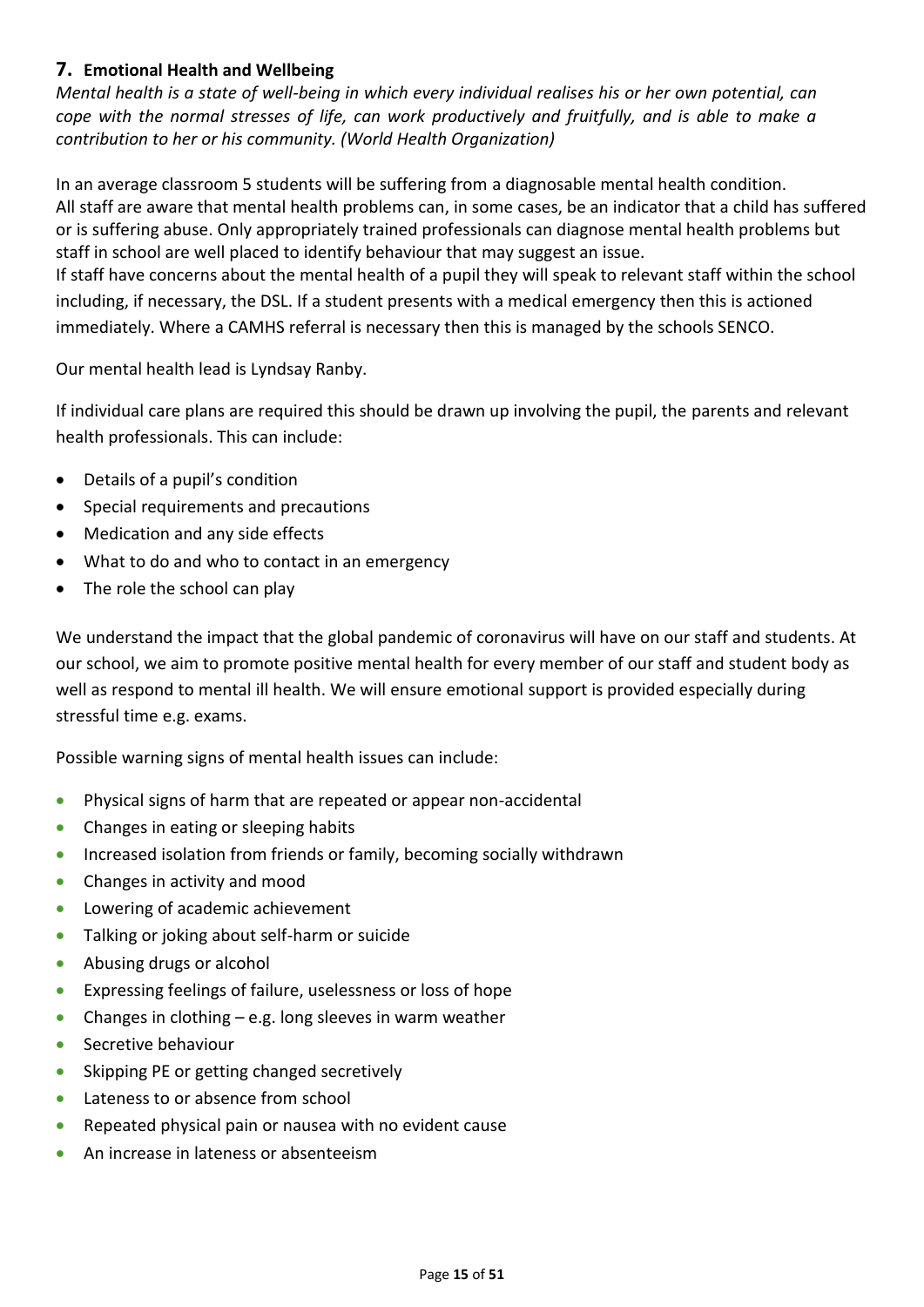We understand that taking a listening and empathetic approach is important when talking to students about their mental health issues. This can sometimes be what is initially needed by the student rather than advice or direction. If there are any safeguarding concerns discussion with the DSL will take place.

We do this by;

Mental Health First Aiders Emotional Literacy Support Assistant Pastoral Support Prevent Training Suicide Training Mental Health Awareness Website Resources In school Resources SCARFE

Students are encouraged to access local support via WF-I-Can website. **<https://wf-i-can.co.uk/>**

We use Wakefield Resilience framework to build resilience in our students. **<https://www.riskandresilience.org.uk/>**

[Promoting and supporting mental health and wellbeing in schools and colleges -](https://www.gov.uk/guidance/mental-health-and-wellbeing-support-in-schools-and-colleges) GOV.UK (www.gov.uk)

**<https://youngminds.org.uk/youngminds-professionals/> <https://www.selfharm.co.uk/>**

**<https://www.beateatingdisorders.org.uk/types/do-i-have-an-eating-disorder>**

**<https://www.gov.uk/government/publications/mental-health-and-behaviour-in-schools--2>**

## **Suicide**

We recognise that suicide is one of the biggest killers of children and young people in the UK. We have followed the national guidance document 'Building a Suicide Safer School/College' by Papyrus; advice on policy, prevention, postvention etc.

## **<https://papyrus-uk.org/wp-content/uploads/2018/10/400734-Schools-guide-PAPYRUS.pdf>**

**We have issued all of our staff with Wakefield Public Health 'Supporting a young person with suicidal thoughts'. Which provides staff with practical tips on how to talk to young people about suicide.**  [Supporting a child or young person with stress, depression or suicidal thoughts -](https://www.wakefield.gov.uk/health-care-and-advice/public-health/mental-health-wellbeing/childrens-mental-health/suicide-prevention) Wakefield Council

**Local support can be found;**

**[http://www.wakefield.gov.uk/health-care-and-advice/public-health/mental-health](http://www.wakefield.gov.uk/health-care-and-advice/public-health/mental-health-wellbeing/childrens-mental-health)[wellbeing/childrens-mental-health](http://www.wakefield.gov.uk/health-care-and-advice/public-health/mental-health-wellbeing/childrens-mental-health)**

**Samaritans step by step guide responding to a suicide;**

**<https://www.samaritans.org/how-we-can-help/schools/step-step/step-step-resources/>**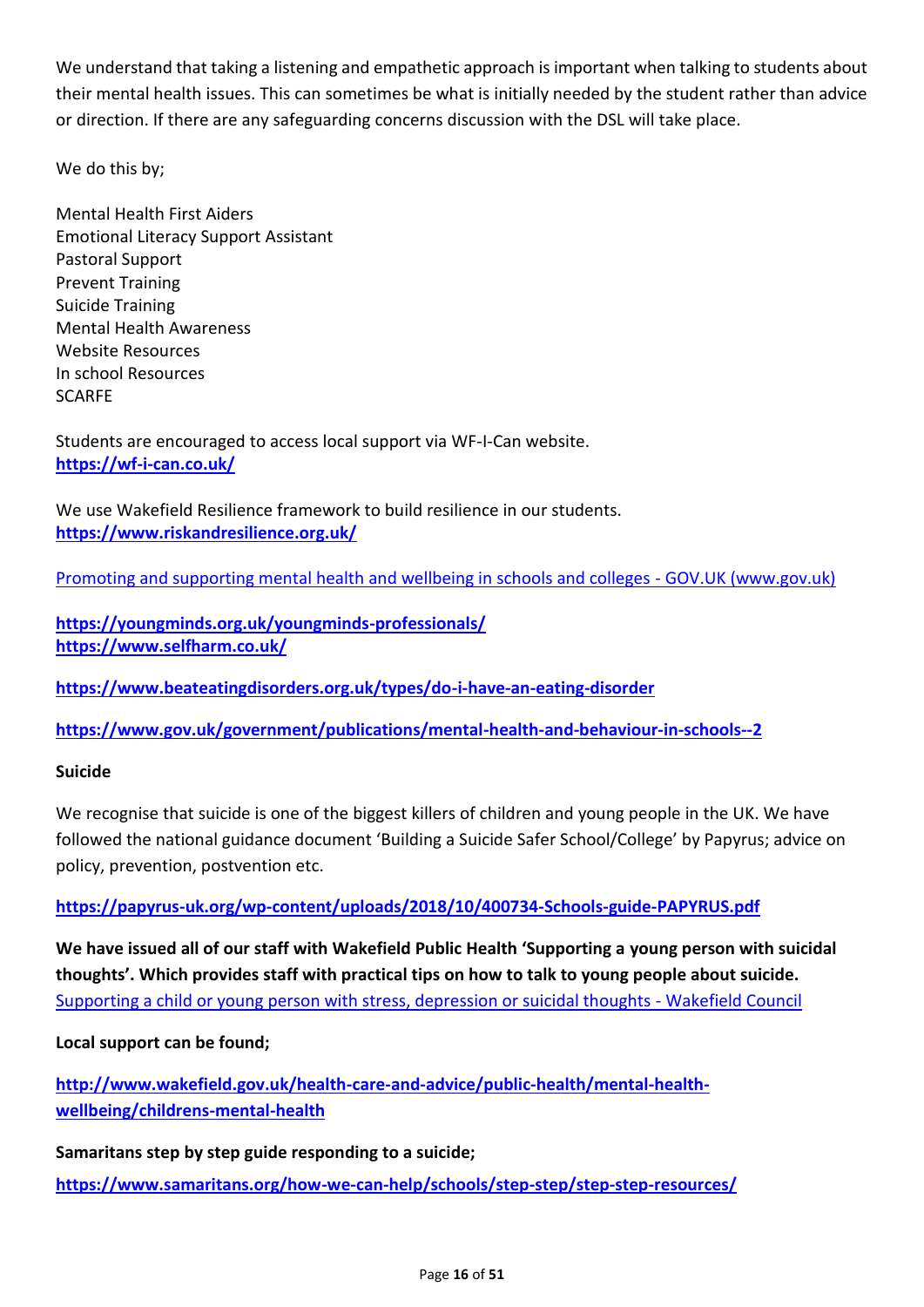If a serious incidents happens involving one of our pupils we will immediately inform the Local Authority by contacting social care/MASH.

We will follow the Wakefield Safeguarding Children Partnership for rapid response to unexpected death of a child.

Managing a sudden death in the school community; [Rebuilding Lives Together \(lgfl.org.uk\)](https://bereavement.lgfl.org.uk/default.html)

## **8. Sexual Violence and Sexual Harassment (SVSH) & other Current Issues**

There are many issues of concern affecting children today and not all can be listed here. For a guidance list, see Part 1 and Annex B in Keeping Children Safe in Education. The issues are often complex and overlap. For resources on a wide range of safeguarding topics locally **<https://www.wakefieldscp.org.uk/education/>**

We will have a consistent approach of following a robust sequential RSHE program, following our procedures and consulting with other agencies if there are any concerns with any of our pupils.

**When to report to police** the following guidance will be followed;

**[https://www.npcc.police.uk/documents/Children%20and%20Young%20people/When%20to%20call%20](https://www.npcc.police.uk/documents/Children%20and%20Young%20people/When%20to%20call%20the%20police%20guidance%20for%20schools%20and%20colleges.pdf) [the%20police%20guidance%20for%20schools%20and%20colleges.pdf](https://www.npcc.police.uk/documents/Children%20and%20Young%20people/When%20to%20call%20the%20police%20guidance%20for%20schools%20and%20colleges.pdf)**

Online safety is exceptionally important and will continue to receive a high priority as an issue, as it is often how issues are facilitated such as sexual harassment, CCE, CSE, radicalisation, bullying etc. Appropriate filters and monitoring are in place, as well as education of staff and pupils. See later section.

**Peer on Peer/Child on Child Abuse** – sharing nudes & semi nudes/bullying/racism/sexual assaults/physical assault/hazing or initiating

Child on child abuse, will always be taken seriously and swiftly acted upon, under the appropriate policy e.g. safeguarding, behaviour, bullying and a risk assessment completed as required. Students will be encouraged to report any concerns freely.

It will not dismissed as 'banter' or 'part of growing up'. These issues will be part of PSHE /RSHE lessons and discussions. Victims will be supported through the school's pastoral system and external agencies if required.

**Sexual Violence and Harassment** Sexual violence and sexual harassment can occur between two children of any age and sex, from primary through to secondary stage and into colleges. It can occur through a group of children sexually assaulting or sexually harassing a single child or group of children. Sexual violence and sexual harassment exist on a continuum and may overlap; they can occur online and face to face (both physically and verbally) and are never acceptable.

Like with all safeguarding issues our staff will recognise that 'it could happen here' and be vigilant to signs and indicators that a student could be suffering.

Addressing inappropriate behaviour (even if it appears to be relatively innocuous) can be an important intervention that helps prevent problematic, abusive and/or violent behaviour in the future. Girls are especially vulnerable to this type of abuse.

**Sexual Violence** includes rape, assault by penetration and sexual assault.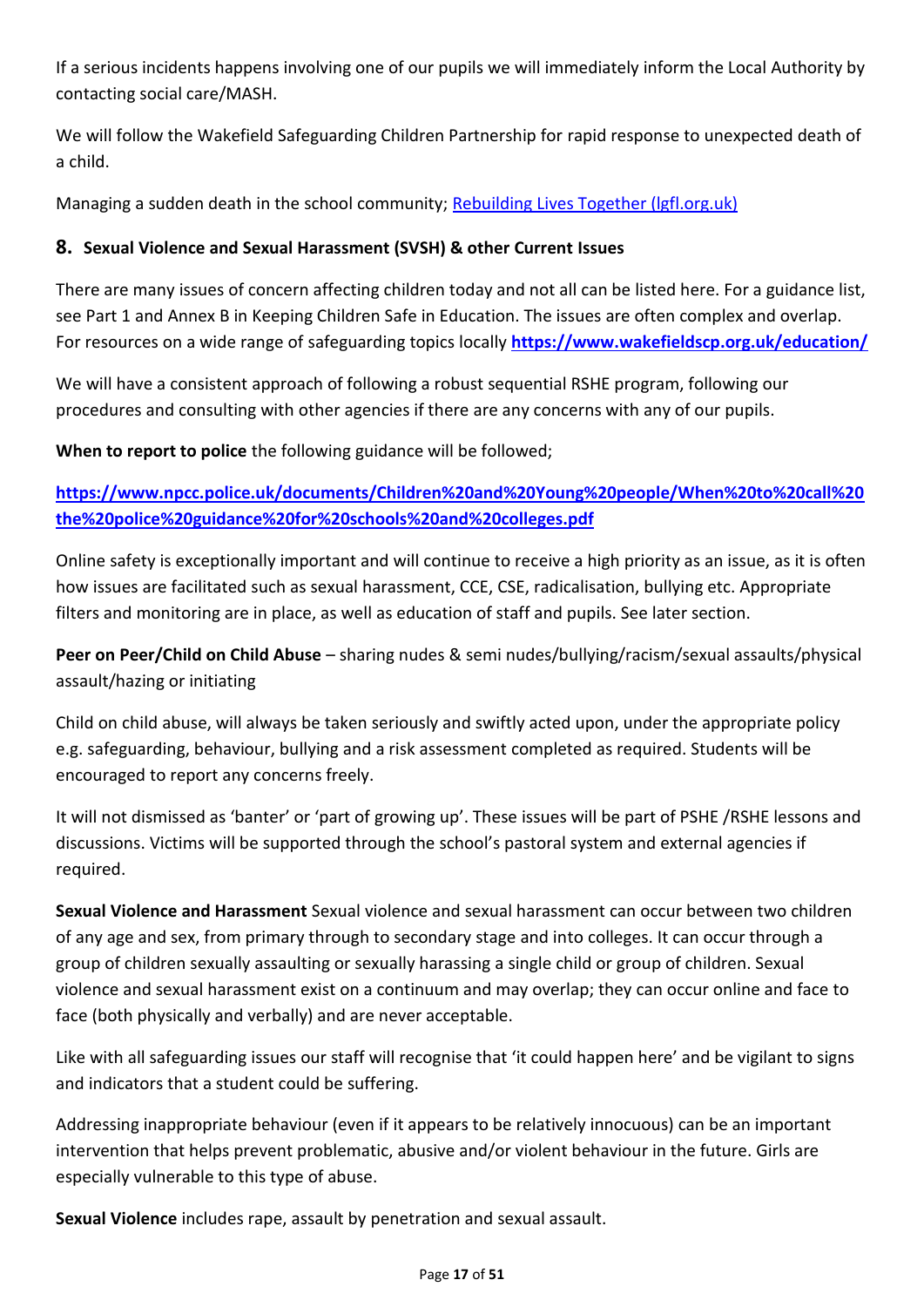**Sexual Harassment** is unwanted conduct of a sexual nature and can include lewd comments/sexual jokes, physical behaviour e.g. showing sexual pictures, deliberately touching/brushing up against someone, online sexual harassment, upskirting.

we will;

- never tolerate or normalise this behaviour and are very clear is not an inevitable part of growing up;
- not tolerate or dismiss sexual violence or sexual harassment as "banter", "part of growing up", "just having a laugh" or "boys being boys";
- challenge behaviour (potentially criminal in nature), such as grabbing bottoms, breasts and genitalia and flicking bras/pulling down trousers and lifting up skirts.
- understand that all of the above can be driven by wider societal factors beyond the school and college, such as everyday sexist stereotypes and everyday sexist language.
- ensure this is addressed through our sequential RSHE program.
- ensure all incidents are recorded and acted upon swiftly.

**Consent** is about having the freedom and capacity to choose. Consent can be withdrawn at anytime.

We recognise children with Special Educational Needs and Disabilities (SEND) are three times more likely to be abused than their peers. Additional barriers can sometimes exist when recognising abuse in SEND children. These can include:

- assumptions that indicators of possible abuse such as behaviour, mood and injury relate to the child's disability without further exploration;
- the potential for children with SEND being disproportionately impacted by behaviours such as bullying and harassment, without outwardly showing any signs; and
- communication barriers and difficulties overcoming these barriers.

Therefore any reports of abuse involving children with SEND will involve liaison with the Designated Safeguarding Lead (or deputy) and the SENCO

Children who are lesbian, gay, bi, or trans (LGBT) can be targeted by their peers. In some cases, a child who is perceived by their peers to be LGBT (whether they are or not) can be just as vulnerable as children who identify as LGBT.

We will follow outlined guidance and risk assessment on any cases of sexual violence and harassment between our students.

**[https://www.gov.uk/government/publications/sexual-violence-and-sexual-harassment-between](https://www.gov.uk/government/publications/sexual-violence-and-sexual-harassment-between-children-in-schools-and-colleges)[children-in-schools-and-colleges](https://www.gov.uk/government/publications/sexual-violence-and-sexual-harassment-between-children-in-schools-and-colleges)**

#### **and Part 5 of Keeping Children Safe in Education.**

Victim's will never be blamed or made to feel ashamed for coming forward. We will ensure support for the alleged perpetrator as well as the alleged victim throughout the process. Support can run alongside any sanctions for perpetrator as we realise perpetrators may be victims themselves.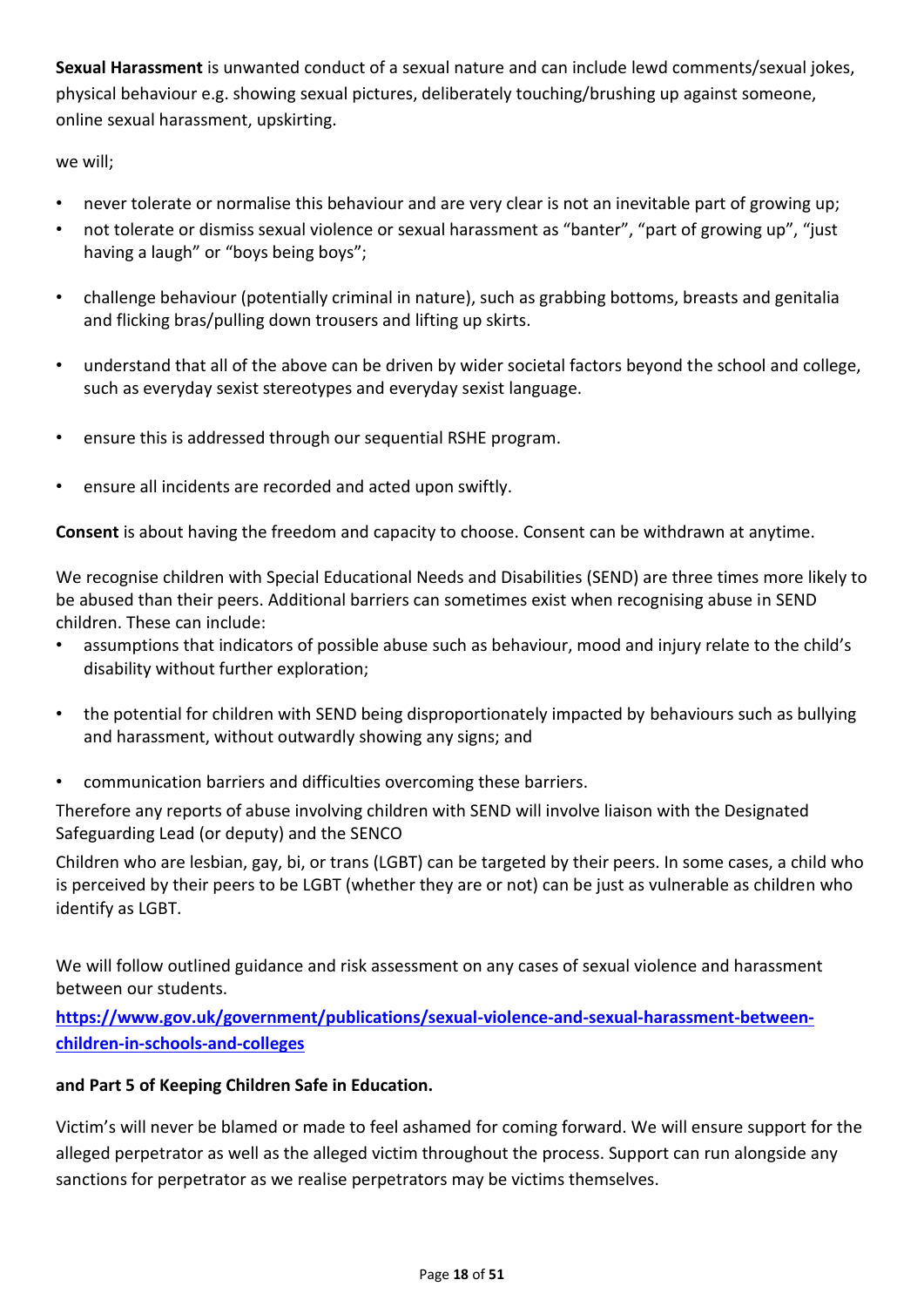We will seek advice from other agencies such as police or social care if the case is above early help or internal management.

Any incidents of sexual violence will be reported to police.

Students are encouraged to report any concerns they may have by speaking to any adult in school. This will be passed to a DSL in all instances for consideration. Concerns will be recorded on a 'Cause for Concern' sheet and handed to a DSL. Cause for concerns will also be recorded on CPOMS with an appropriate DSL alert.

Sexual Assault Referral Centre SARC;

## **<https://www.hazlehurstcentre.org/>**

See victim support services in Wakefield (on webpage).

## **In April 2021 in response to 'Everyone's Invited' website testimonies the NSPCC set up a Report Abuse in Education Helpline 0800 136 663. For children/adults/professionals and parents.**

## **Upskirting**

Upskirting is a term used to describe the act of taking a sexually intrusive photograph under a persons clothing without their permission/knowledge with the intention of viewing to obtain sexual gratification or to cause the victim humiliation, distress or alarm. This is a criminal offence. We will take police advice on any cases of this in school.

## **Sharing Nudes and Semi Nudes (previously known as Sexting/Youth Produced Sexual Imagery)**

This is defined as the sending or posting of nude or semi-nude images, videos or live streams online by young people under the age of 18. This could be via social media, gaming platforms, chat apps or forums. It could also involve sharing between devices via services like Apple's AirDrop which works offline. Alternative terms used by children and young people may include 'dick pics' or 'pics'. The motivations for taking and sharing nude and semi-nude images, videos and live streams are not always sexually or criminally motivated.

This advice does not apply to adults sharing nudes or semi-nudes of under 18-year olds. This is a form of child sexual abuse and must be referred to the police as a matter of urgency. Nor does it apply to children sharing adult pornography, which depending on its nature and other circumstances, may be handled through the schools behaviour policy.

School will follow the below guidance to define (aggravated or experimental), risk assess and respond to any incident; and staff will avoid viewing, saving or forwarding any images or videos. Agencies such as police and social care will be involved if required.

- The incident will be referred to DSL asap
- DSL team will hold an initial review meeting
- Children involved will be spoken to
- Parents will be informed to support child (unless this places the child at risk)
- Referral made to other agencies if necessary.

**Sharing nudes and semi nudes guidance for school/college** [Sharing nudes and semi-nudes: advice for](https://www.gov.uk/government/publications/sharing-nudes-and-semi-nudes-advice-for-education-settings-working-with-children-and-young-people)  [education settings working with children and young people -](https://www.gov.uk/government/publications/sharing-nudes-and-semi-nudes-advice-for-education-settings-working-with-children-and-young-people) GOV.UK (www.gov.uk)

**Remove a nude image online** [Remove a nude image shared online | Childline](https://www.childline.org.uk/info-advice/bullying-abuse-safety/online-mobile-safety/remove-nude-image-shared-online/)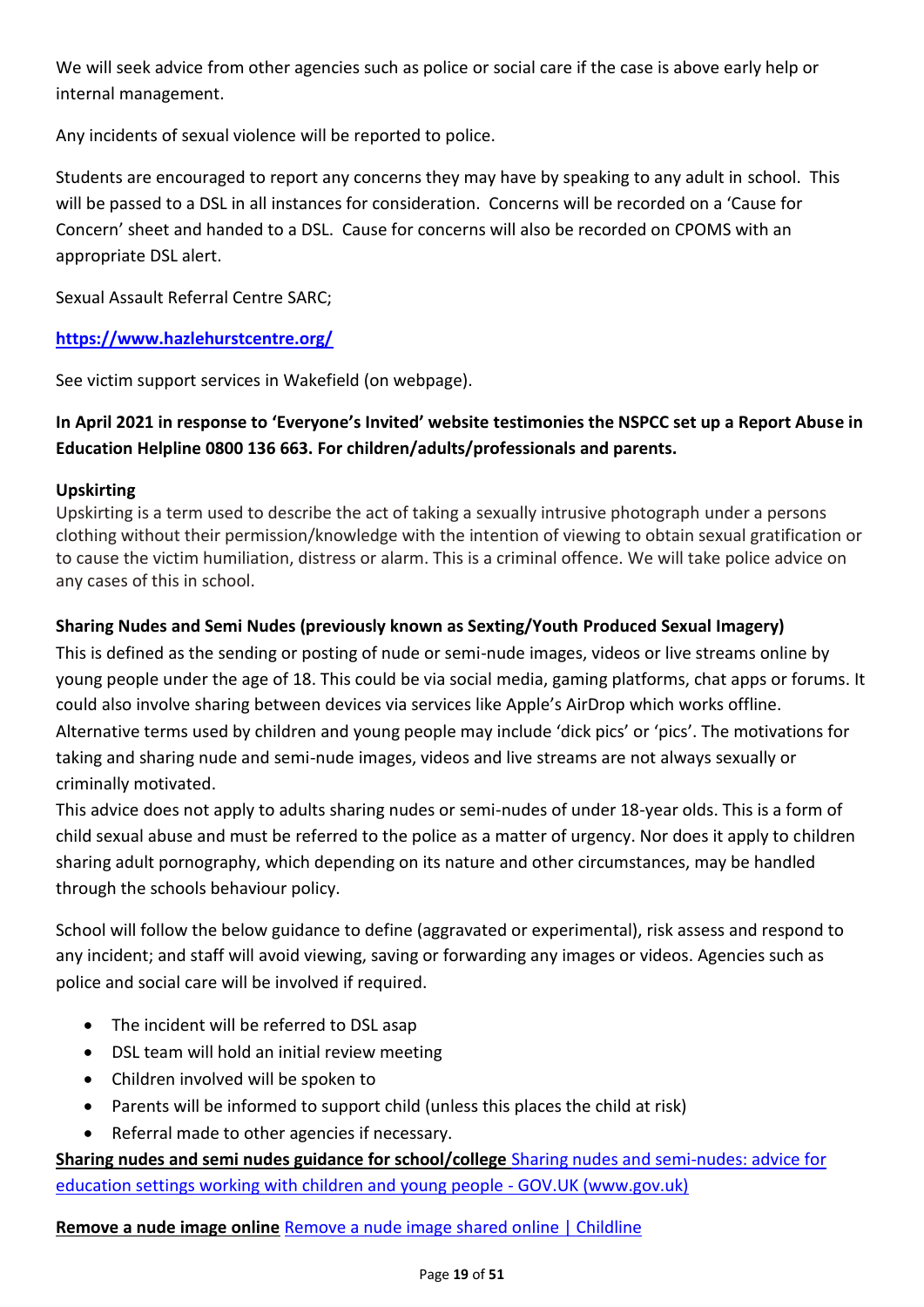Searching screening and confiscation guidance for schools;

**<https://www.gov.uk/government/publications/searching-screening-and-confiscation>**

#### **Children with Harmful Sexual Behaviour HSB/Wakefield HSB panel**

Research suggests that up to 40 per cent of child sexual abuse is committed by someone under the age of 18.

Harmful sexual behaviour (HSB) is developmentally inappropriate sexual behaviour which is displayed by children and young people and which may be harmful or abusive (derived from Hackett, 2014). It may also be referred to as sexually harmful behaviour or sexualised behaviour.

HSB encompasses a range of behaviour, which can be displayed towards younger children, peers, older children or adults. It is harmful to the children and young people who display it, as well as the people it is directed towards

The management of children and young people with sexually harmful behaviour is complex and the school will work with other agencies to risk assess and maintain the safety of the whole school community. Young people who display such behaviour may be victims of abuse themselves and the child protection procedures will be followed for both victim and perpetrator. Staff who become concerned about a pupil's sexual behaviour should speak to a DSL as soon as possible. We will consider the Brook Traffic Light tool when making judgements.

#### **Wakefield HSB panel**

The support offered by this panel will be accessed via MASH if necessary. This will ensure a coordinated response for perpetrator as well as victim.

Panel members include; Police Social care Forensic CAMHS **[https://www.southwestyorkshire.nhs.uk/services/forensic-child-and-adolescent-mental-health](https://www.southwestyorkshire.nhs.uk/services/forensic-child-and-adolescent-mental-health-services-camhs/)[services-camhs/](https://www.southwestyorkshire.nhs.uk/services/forensic-child-and-adolescent-mental-health-services-camhs/)**

#### **Bullying**

Is usually defined as behaviour that is:

- repeated
- intended to hurt someone either physically or emotionally
- where there is an imbalance of power.

Is a very serious issue that can cause considerable anxiety and distress. At its most serious level, bullying can have a disastrous effect on a child's wellbeing and in very rare cases has been a feature in the suicide of some young people.

**<https://www.gov.uk/government/publications/preventing-and-tackling-bullying>**

## **For info on sexual and sexist bullying;**

[Sexual and sexist bullying \(anti-bullyingalliance.org.uk\)](https://anti-bullyingalliance.org.uk/tools-information/all-about-bullying/sexual-and-sexist-bullying?mc_cid=750788cf8d&mc_eid=5f242682cd)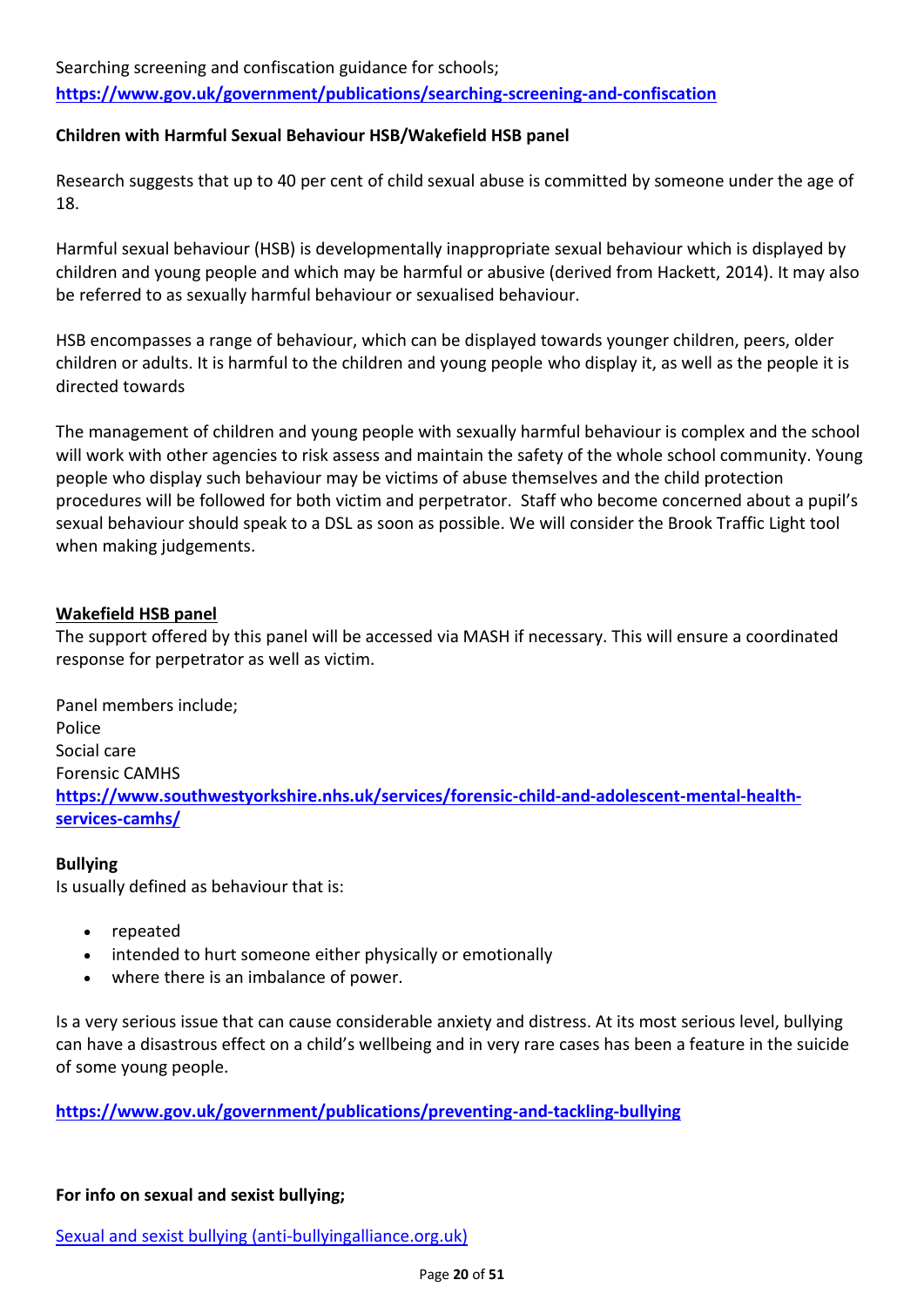All incidences of bullying, including cyber-bullying, sexual bullying and prejudice-based bullying will be recorded and reported and will be managed through our behaviour and tackling-bullying procedures. All pupils and parents receive a copy of the procedures on joining the school and the subject of bullying is addressed at regular intervals in PSHE/RSHE education**.** If the bullying is particularly serious, or the tackling bullying procedures are deemed to be ineffective, the Headteacher and the DSL's will consider implementing child protection procedures.

Bullying incidents including discriminatory and prejudicial behaviour e.g. sexual, racist, disability and homophobic bullying and use of derogatory language will be recorded, analysed and swiftly responded to.

## **<https://www.childnet.com/resources/cyberbullying-guidance-for-schools>**

#### **Contextual Safeguarding/ Extra Familial abuse**

Contextual Safeguarding/Extra Familial abuse is an approach to understanding, and responding to, young people's experiences of significant harm beyond their families. It recognises that the different relationships that young people form in their neighbourhoods, schools and online can feature violence and abuse. Parents and carers have little influence over these contexts, and young people's experiences of extrafamilial abuse can undermine parent-child relationships. Extra Familial abuse, therefore, expands the objectives of child protection systems in recognition that young people are vulnerable to abuse in a range of social contexts. For example online safety, drug use, CCE, CSE, Mental Health issues, knife crime.Radicalisation.

Contextual Safeguarding Network

**<https://contextualsafeguarding.org.uk/>**

#### **Hate Crime**

Any hate crime/incident will be reported through local reporting mechanisms –Hate Crime/incident is any behaviour that anyone thinks was caused by hatred of:

race, sexual orientation, gender identification, disability, religion or faith

A hate crime could be name calling, arson/fire, attacks or violence, damage such as to your house or car, graffiti or writing. Police will be involved if necessary.

#### **Prejudice Related Incidents**

This school is opposed to all forms of prejudice and any incidents of prejudice will be addressed immediately under the appropriate policy. Advice will be sought from other agencies if appropriate.

## **Children Missing Education CME**

CME is defined as children of compulsory school age who are not registered pupils at a school and are not receiving suitable education otherwise that at school e.g. home schooling. However at any stage any child going missing from school, which includes within the school day, is a potential indicator of abuse and neglect, including exploitation, mental health concerns, risk of forced marriage etc. Unauthorised absences will be monitored and followed up in line with procedures, particularly where children go missing on repeated occasions. All staff will be aware of the signs of risk and individual triggers including travelling to conflict zones, FGM and forced marriage.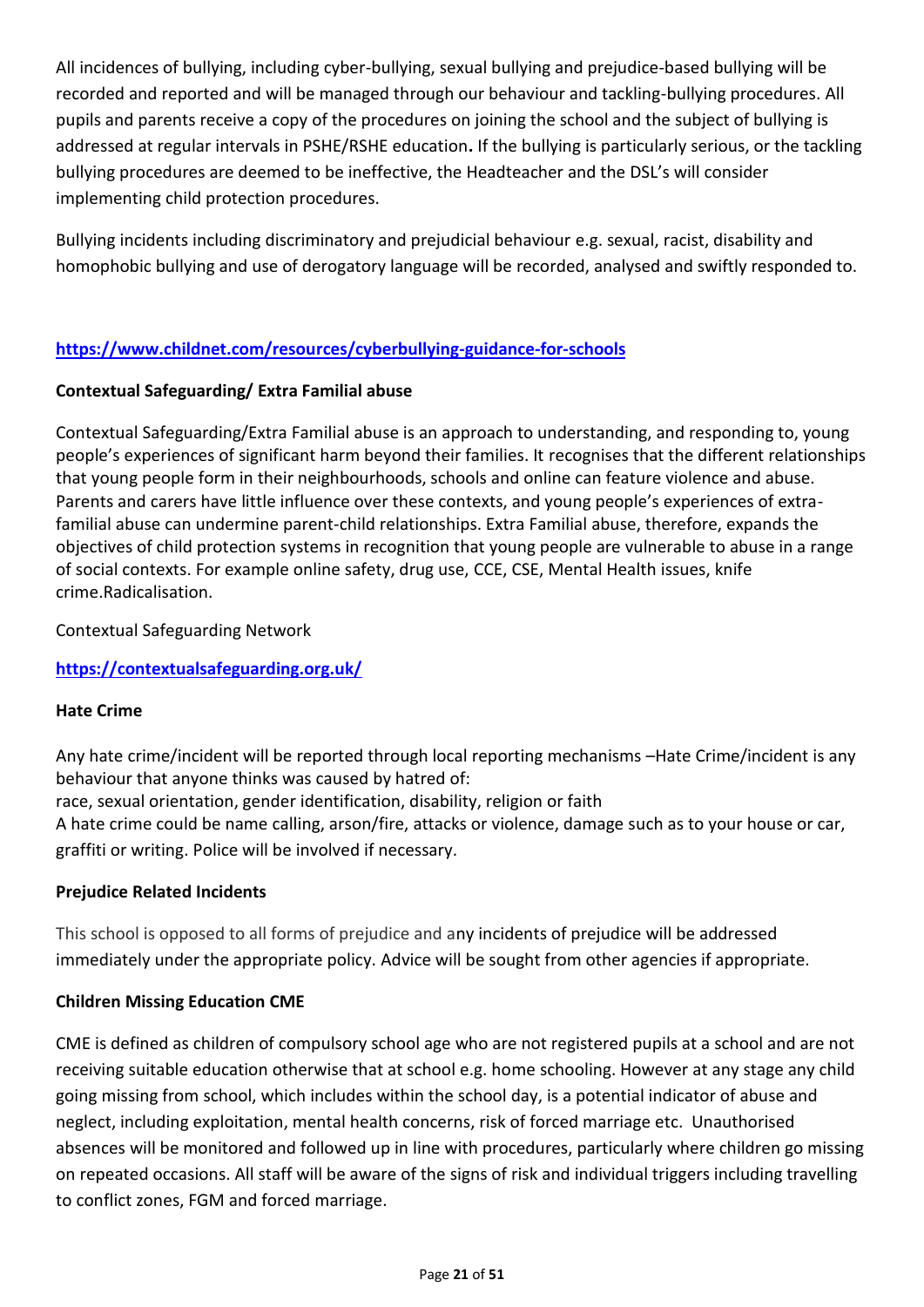All pupils will be placed and removed from admission and attendance registers as required by law.

We will collect, where possible, more than one emergency contact number for each pupil.

We will inform the local authority of any child removed from our admission register. We will inform the local authority of any pupil who fails to attend for a continuous period in line with local Wakefield procedures. Missing Officer – details in appendix.

Local procedures;

**[http://www.wakefield.gov.uk/schools-and-children/supporting-families/education-welfare](http://www.wakefield.gov.uk/schools-and-children/supporting-families/education-welfare-service/children-missing-education)[service/children-missing-education](http://www.wakefield.gov.uk/schools-and-children/supporting-families/education-welfare-service/children-missing-education)**

#### **Child Sexual Exploitation CSE**

CSE is a form of sexual abuse. It occurs where an individual or group takes advantage of an imbalance of power to coerce, manipulate or deceive a child (male or female) into sexual activity (a) in exchange for something the victim wants or needs, and/or (b) for the financial advantage or increased status of the perpetrator of facilitator. The victim may have been sexually exploited even if the sexual activity appears consensual. CSE does not always involve physical contact; it can occur through the use of technology. CSE can affect 16 and 17 year olds who can legally consent to have sex. It includes contact and non-contact sexual activity e.g. copying images and posting on social media.

This is a serious crime and is never the victim's fault even if there is some form of exchange. Staff will be careful to use appropriate language that does not victim blame; [Appropriate language: Child sexual and/or criminal exploitation guidance for professionals -](https://tce.researchinpractice.org.uk/appropriate-language-child-sexual-and-or-criminal-exploitation-guidance-for-professionals/) Tackling Child [Exploitation \(researchinpractice.org.uk\)](https://tce.researchinpractice.org.uk/appropriate-language-child-sexual-and-or-criminal-exploitation-guidance-for-professionals/)

The police team can be contacted for extra support and information. (details in appendix) NB they do not take the place of your usual reporting procedures.

**[https://www.gov.uk/government/publications/child-sexual-exploitation-definition-and-guide-for](https://www.gov.uk/government/publications/child-sexual-exploitation-definition-and-guide-for-practitioners)[practitioners](https://www.gov.uk/government/publications/child-sexual-exploitation-definition-and-guide-for-practitioners)**

## **Child Criminal Exploitation CCE / County Lines**

In a similar way to sexual exploitation CCE is when there is a power imbalance where children are used by individuals or gangs to take part in criminal activity, this can include drug running, stealing, threatening other young people etc. The child often believes they are in control of the situation. High levels of violence, coercion and intimidation are common. Staff will be careful to not use language that blames the victim – see above guidance.

## County lines is a term used to describe

gangs supplying drugs to suburban areas and market and coastal towns using dedicated mobile phone lines or "deal lines". It involves child criminal exploitation (CCE) as gangs use children and vulnerable people to move and store drugs and money. Gangs establish a base in the market location, typically by taking over the homes of local vulnerable adults by force or coercion in a practice referred to as 'cuckooing'.

County lines is a major, cross-cutting issue involving drugs, violence, gangs, safeguarding, criminal and sexual exploitation, modern slavery, and missing persons; and the response to tackle it involves the police, the National Crime Agency, a wide range of Government departments, local government agencies and VCS (voluntary and community sector) organisations. County lines activity and the associated violence, drug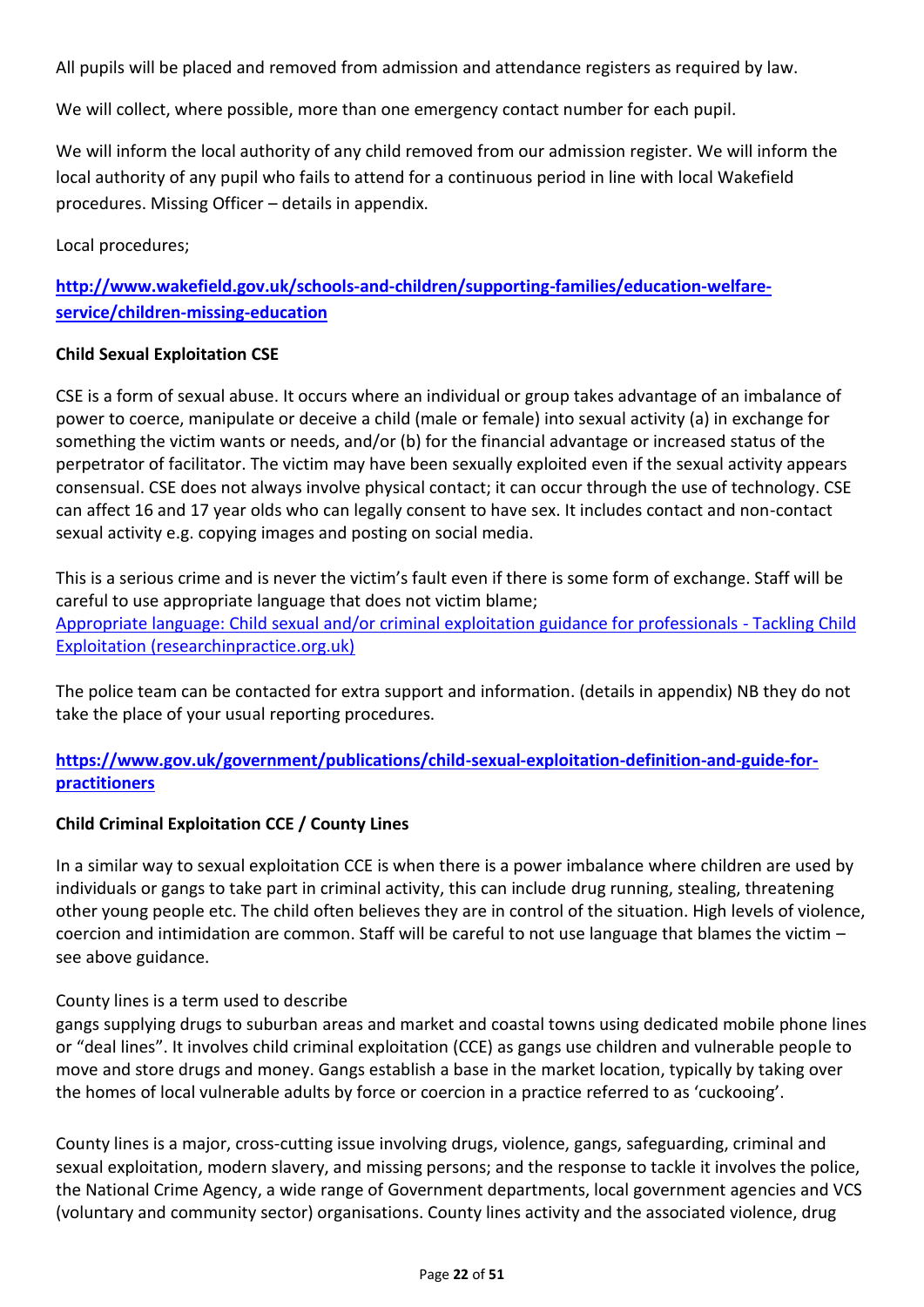dealing and exploitation have a devastating impact on young people, vulnerable adults and local communities.

**[https://www.gov.uk/government/publications/criminal-exploitation-of-children-and-vulnerable-adults](https://www.gov.uk/government/publications/criminal-exploitation-of-children-and-vulnerable-adults-county-lines)[county-lines](https://www.gov.uk/government/publications/criminal-exploitation-of-children-and-vulnerable-adults-county-lines)**

### **Serious Violence**

Staff will look out for signs that indicate that a student may be at risk of or involved in serious crime, including criminal networks or gangs and follow the appropriate referral pathways for help and support.

Practical advice for schools/colleges;

**[https://assets.publishing.service.gov.uk/government/uploads/system/uploads/attachment\\_data/file/4](https://assets.publishing.service.gov.uk/government/uploads/system/uploads/attachment_data/file/418131/Preventing_youth_violence_and_gang_involvement_v3_March2015.pdf) [18131/Preventing\\_youth\\_violence\\_and\\_gang\\_involvement\\_v3\\_March2015.pdf](https://assets.publishing.service.gov.uk/government/uploads/system/uploads/attachment_data/file/418131/Preventing_youth_violence_and_gang_involvement_v3_March2015.pdf)**

Searching screening and confiscation guidance for schools **<https://www.gov.uk/government/publications/searching-screening-and-confiscation>**

#### **Domestic Abuse**

This does not have to include violence to be classed as abuse.

Any incident or pattern of incidents of controlling, coercive, threatening behaviour, violence or abuse between those aged 16 or over who are, or have been, intimate partners or family members regardless of gender or sexuality. The abuse can encompass, but is not limited to:

- psychological
- physical
- sexual
- financial
- emotional

1:4 women and 1:6 men will experience Domestic abuse at some time in their lifetime. We will be mindful of the abusive affect this has on children, even when they are not directly involved in incidents and that our staff may themselves be victims.

**This school is taking part in Operation Encompass.** Where we receive information, the next day, if police have been called out to a domestic abuse incident and any of our pupils were present. The purpose of this information sharing is to make the next day better for the child.

**<http://www.operationencompass.org/>**

**[http://www.wakefield.gov.uk/health-care-and-advice/adults-and-older-people-services/domestic](http://www.wakefield.gov.uk/health-care-and-advice/adults-and-older-people-services/domestic-abuse)[abuse](http://www.wakefield.gov.uk/health-care-and-advice/adults-and-older-people-services/domestic-abuse)**

Resources for children **<http://thehideout.org.uk/>**

Parental Conflict advice website; **<https://relationshipmatters.org.uk/>**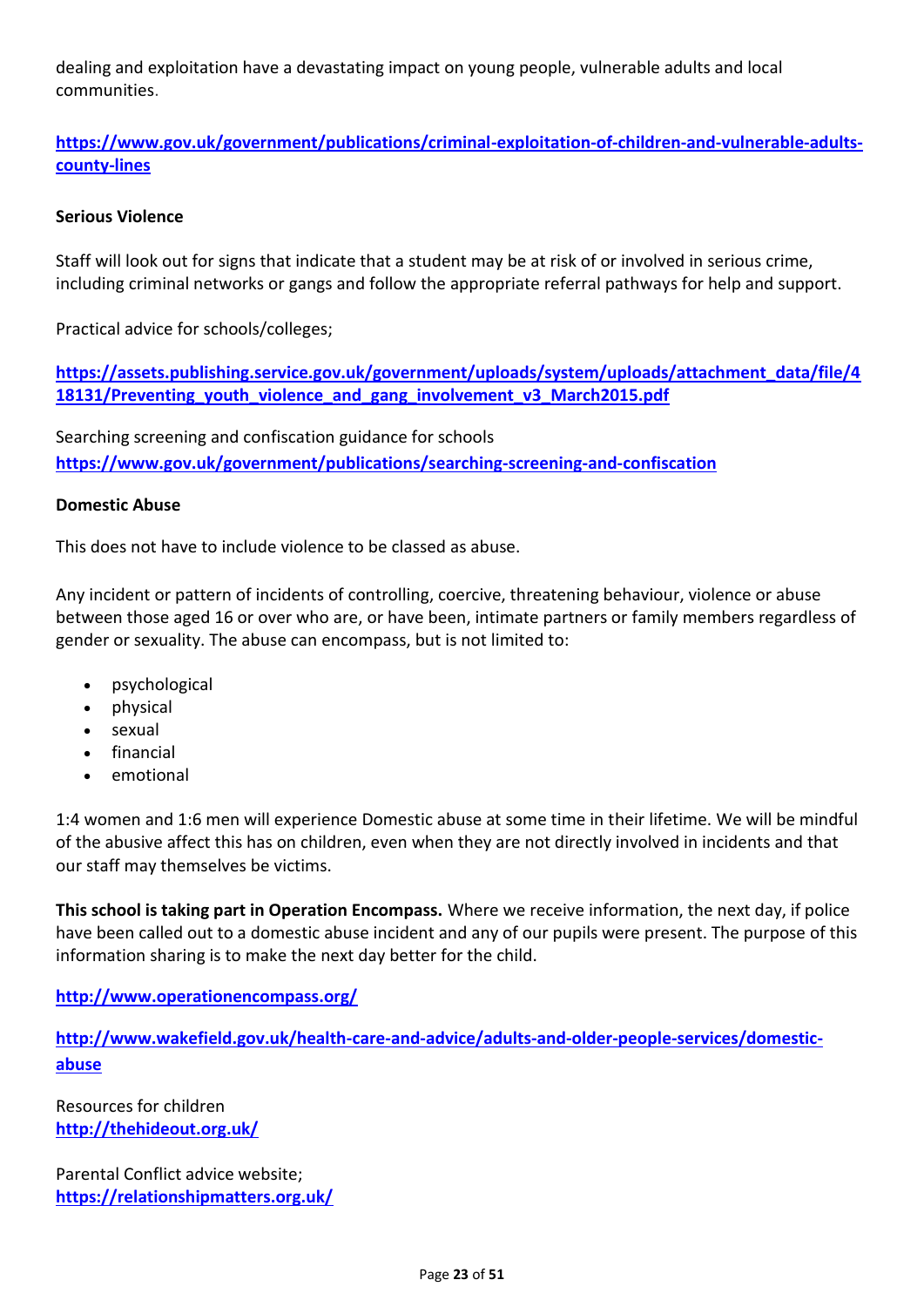## **Honour Based Violence/Abuse HBV/A – e.g. FGM/Forced Marriage/Breast Ironing.**

#### **Female Genital Mutilation FGM**

This is illegal and a form of child abuse. It involves a procedure to remove all or some of the female genitalia or any other injury to these organs. Staff will be aware of the signs and indicators of this and their legal duty to report *known cases* on under 18's to the police. Reporting form is available on the wscp website – education- templates.

Multi agency guidelines;

**[https://www.gov.uk/government/publications/multi-agency-statutory-guidance-on-female-genital](https://www.gov.uk/government/publications/multi-agency-statutory-guidance-on-female-genital-mutilation)[mutilation](https://www.gov.uk/government/publications/multi-agency-statutory-guidance-on-female-genital-mutilation)**

**[http://nationalfgmcentre.org.uk/wp-content/uploads/2019/06/FGM-Schools-Guidance-National-FGM-](http://nationalfgmcentre.org.uk/wp-content/uploads/2019/06/FGM-Schools-Guidance-National-FGM-Centre.pdf)[Centre.pdf](http://nationalfgmcentre.org.uk/wp-content/uploads/2019/06/FGM-Schools-Guidance-National-FGM-Centre.pdf)**

#### **Forced Marriage**

Is illegal and a form of child abuse. A marriage entered into without the full and free consent of one or both parties, where violence, threats or coercion is used.

Multi agency guidelines;

**[https://www.gov.uk/government/publications/handling-cases-of-forced-marriage-multi-agency](https://www.gov.uk/government/publications/handling-cases-of-forced-marriage-multi-agency-practice-guidelines-english)[practice-guidelines-english](https://www.gov.uk/government/publications/handling-cases-of-forced-marriage-multi-agency-practice-guidelines-english)**

National Charity – Karma Nirvana;

#### **<https://karmanirvana.org.uk/>**

**Breast ironing**, also known as **breast** flattening, is the pounding and massaging of a pubescent girl's breasts, using hard or heated objects, to try to make them stop developing or disappear.

#### **Preventing Radicalisation**

This is part of our wider safeguarding duty. We recognise that school plays a significant part in the prevention of this type of harm. We will include education through our PSHE/RSHE curriculum and encourage 'British Values' and critical thinking.

We are aware extremism spans many topics including misogynistic e.g. Incel. However in Wakefield right wing extremism is most common.

An incel, an abbreviation of "involuntary celibate", is a member of an online subculture of people who define themselves as unable to find a romantic or sexual partner despite desiring one. Discussions in incel forums are often characterised by resentment and hatred, misogyny, misanthropy, self-pity and selfloathing, racism, a sense of entitlement to sex, and the endorsement of violence against women and sexually active people.

We will intervene where possible to prevent vulnerable children being radicalised. The internet has become a major factor in radicalisation and recruitment.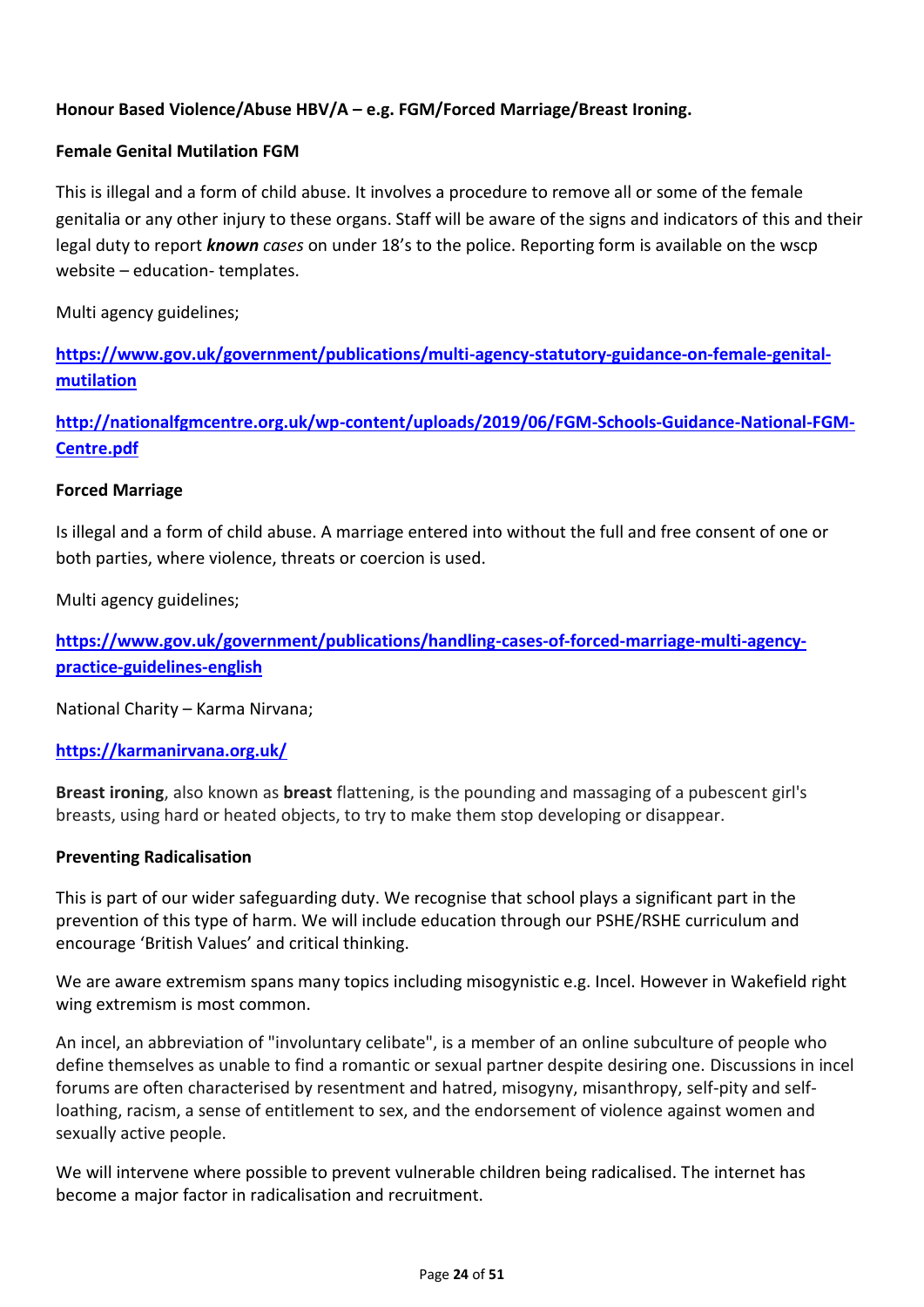Extremism – vocal or active opposition to our fundamental values, including democracy, rule of law, individual liberty and mutual respect and tolerance of different faiths and beliefs. This also incudes calling for the death of members of the armed forces.

Radicalisation – refers to the process by which a person comes to support terrorism and extremist ideologies associated with terrorist groups.

Terrorism – an action that endangers or courses serious violence to a person/people; causes serious damage to property ;or seriously interferes or disrupts an electronic system. The use or threat must be designed to influence the government or to intimidate the public and is made for the purpose of advancing a political, religious or ideological cause.

As with all other forms of abuse, staff should be confident in identifying pupils at risk and act proportionately.

We will work with other partners including the Channel Panel – a voluntary confidential support program for those who are considered vulnerable to being drawn into terrorism.

The DSL team is appropriately trained and be able to offer advice, support and information to other staff.

We will ensure safe internet filters are in place and ensure our pupils are educated in online safety.

Prevent police officer in Wakefield – details in appendix.

Prevent duty – link in legislation section.

Prevent referral form – wscp website- education - templates

Resources to educate pupils**[; http://educateagainsthate.com/](http://educateagainsthate.com/)**

#### **Private Fostering**

A private fostering arrangement is one that is made privately (without the involvement of a local authority) for the care of a child under the age of 16 years (under 18, if disabled) by someone other than a parent or close relative, in their own home, with the intention that it should last for 28 days or more. (\*Close family relative is defined as a 'grandparent, brother, sister, uncle or aunt' and includes half-siblings and stepparents; it does NOT include great-aunts or uncles, great grandparents or cousins.)

The school will follow the legal requirements of reporting to the Local Authority as set out by WSCP.

**<http://www.wakefield.gov.uk/Documents/schools-children/fostering/private-fostering.pdf>**

#### **Homelessness**

Wakefield procedures and support, including 16 and 17 year olds;

**<http://www.wakefield.gov.uk/health-care-and-advice/adults-and-older-people-services/homelessness>**

#### **Drug Use**

Local service – Turning Point Inspiring Recovery

**<https://www.wakefieldscp.org.uk/children-and-young-people/drugs-alcohol/>**

National Drug website

**<https://www.talktofrank.com/>**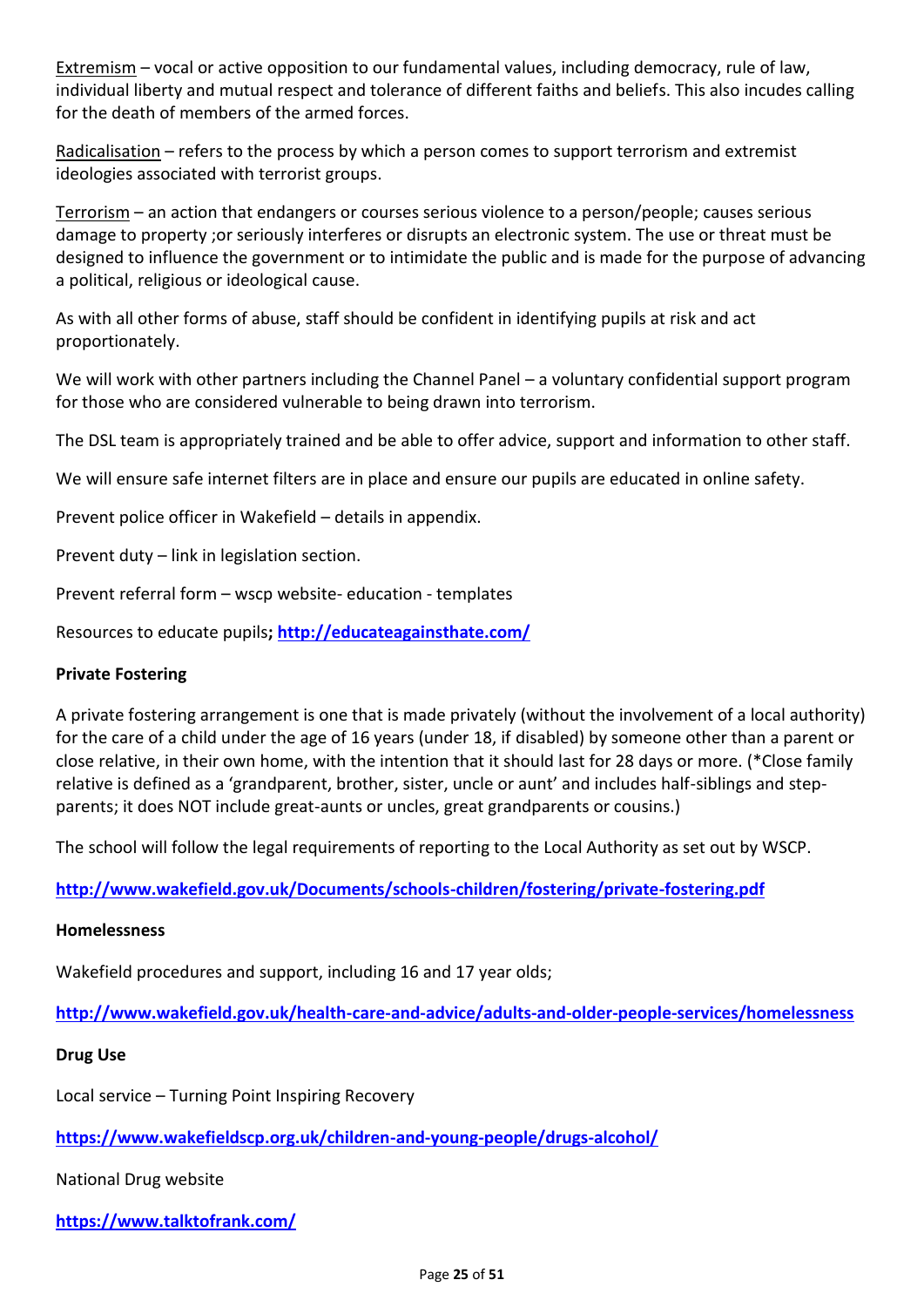### **Dealing with issues relating to Parental Responsibility – Dispute Resolution**

**<https://www.gov.uk/government/publications/dealing-with-issues-relating-to-parental-responsibility>**

**<https://helpwithchildarrangements.service.justice.gov.uk/>**

#### **Fabricated Illness**

Fabricated or induced illness (FII) is a rare form of child abuse. It occurs when a parent or carer, usually the child's biological mother, exaggerates or deliberately causes symptoms of illness in the child

**[https://www.gov.uk/government/publications/safeguarding-children-in-whom-illness-is-fabricated-or](https://www.gov.uk/government/publications/safeguarding-children-in-whom-illness-is-fabricated-or-induced)[induced](https://www.gov.uk/government/publications/safeguarding-children-in-whom-illness-is-fabricated-or-induced)**

**<https://www.nhs.uk/conditions/fabricated-or-induced-illness/>**

#### **Safe Sleeping/Coping with Crying – for early years**

[ICON / Safer Sleep | Wakefield Safeguarding Children Partnership \(WSCP\) \(wakefieldscp.org.uk\)](https://www.wakefieldscp.org.uk/professionals-and-practitioners/icon/)

#### **9. Online Safety**

Many of our pupils will use mobile phones, tablets and computers on a daily basis. They are a source of fun, entertainment, communication and education. However, we know that some adults and young people will use these technologies to harm children. The harm might range from sending hurtful or abusive communications, to enticing children to engage in sexually harmful conversations, webcam photography, encouraging radicalisation or face-to-face meetings. The school's **online safety policy** *[link here)* explains how we aim to keep pupils safe in school which includes reasonable filters and monitoring. Cyberbullying and sharing nudes and semi nudes by pupils, via texts and emails, will be treated as seriously as any other type of bullying and in the absence of a child protection concern will be managed through our anti-bullying and confiscation procedures.

Chatrooms and some social networking sites are the more obvious sources of inappropriate and harmful behaviour and pupils are not allowed to access these sites in school. Some pupils will undoubtedly be 'chatting' outside school and are informed of the risks of this through PSHE/RSHE. Parents are encouraged to consider measures to keep their children safe when using social media and **Parent Info website link is on our website for parents to access. We use the Safer Schools app to update staff and parents regularly.**

The breadth of issues classified within online safety is considerable, but can be categorised into three areas of risk:

- **Content**: being exposed to illegal, inappropriate or harmful material; for example pornography, fake news, racism, misogyny, self harm, suicide, anti semitism or radical and extremist views;
- **Contact:** being subjected to harmful online interaction with other users; for example peer on peer pressure, commercial advertising as well as adults posing as children or young adults with the intention to groom and exploit them for financial, criminal, sexual or other purposes.
- **Conduct**: personal online behaviour that increases the likelihood of, or causes, harm; for example making, sending and receiving explicit images (consensual and non consensual sharing of nudes and semi nudes and 'or pornography, or online bullying and
- **Commerce**. Risks such as online gambling, inappropriate advertising, phishing or other financial scams.

Students will be educated in online safety, and regularly reminded, as an ongoing part of our curriculum.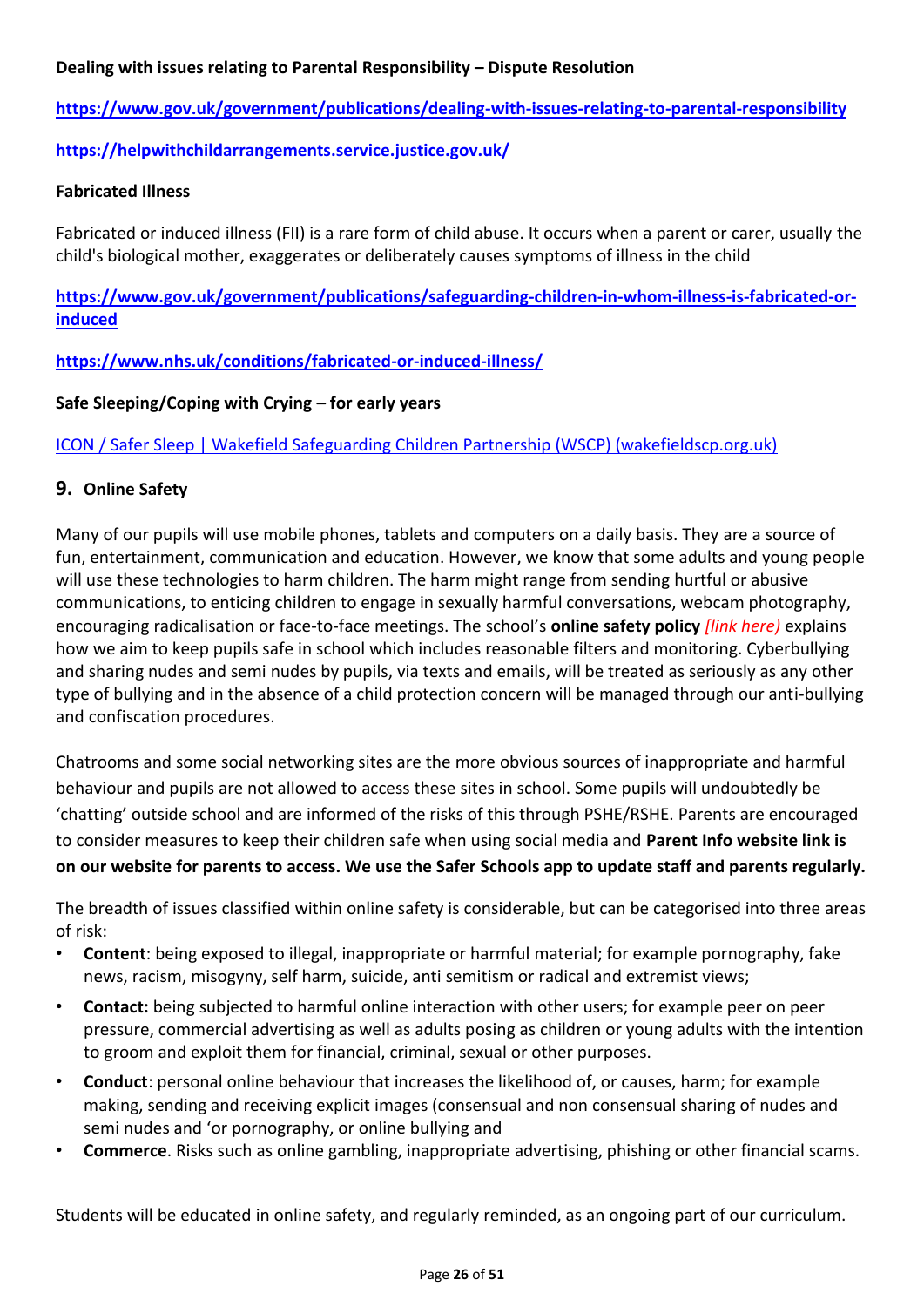Acceptable IT use for staff and pupils will be enforced and parents are also informed of expectations.

We are in the process of self-assessing our schools online safety provision using [Online Safety Self-Review](https://360safe.org.uk/)  [Tool for Schools | 360safe | 360safe](https://360safe.org.uk/)

If we use any external speaker to add to our curriculum we will ensure we follow the below advice and checklist;

**[https://www.gov.uk/government/publications/using-external-visitors-to-support-online-safety](https://www.gov.uk/government/publications/using-external-visitors-to-support-online-safety-education-guidance-for-educational-settings)[education-guidance-for-educational-settings](https://www.gov.uk/government/publications/using-external-visitors-to-support-online-safety-education-guidance-for-educational-settings)**

We will not respond to individual apps or challenges which may occur, so as not to give more attention to the publicity, but will simply reiterate our basic online safety messages as and when required.

[Harmful online challenges and online hoaxes -](https://www.gov.uk/government/publications/harmful-online-challenges-and-online-hoaxes) GOV.UK (www.gov.uk)

**To protect students from mobile technology accessing 3G, 4G and 5G we will have a ban on mobile phones whilst in school.**

**See above section for Sharing Nudes and Semi Nudes.**

**Report harmful content;**

Report Harmful Content - [We Help You Remove Content](https://reportharmfulcontent.com/)

Teaching Online Safety in Schools

**<https://www.gov.uk/government/publications/teaching-online-safety-in-schools>**

Education for a Connected World

**<https://www.gov.uk/government/publications/education-for-a-connected-world>**

Professionals online safety helpline

**<https://www.saferinternet.org.uk/helpline/professionals-online-safety-helpline>**

Online Safety for SEND

**<https://www.childnet.com/resources/star-sen-toolkit>**

**<https://www.thinkuknow.co.uk/professionals/resources/>**

Gaming Advice

**[https://www.nspcc.org.uk/preventing-abuse/keeping-children-safe/online-safety/online-games](https://www.nspcc.org.uk/preventing-abuse/keeping-children-safe/online-safety/online-games-helping-children-play-safe/)[helping-children-play-safe/](https://www.nspcc.org.uk/preventing-abuse/keeping-children-safe/online-safety/online-games-helping-children-play-safe/)**

#### **10.Helping Children to Keep Themselves Safe/RSHE**

Children are taught to understand relationships, respect and promote British values and respond to and calculate risk through our personal, social, health and economic (PSHE) Relationships and Sex Education and Health Education (RSHE) lessons and in all aspects of school life. We will have a consistent approach of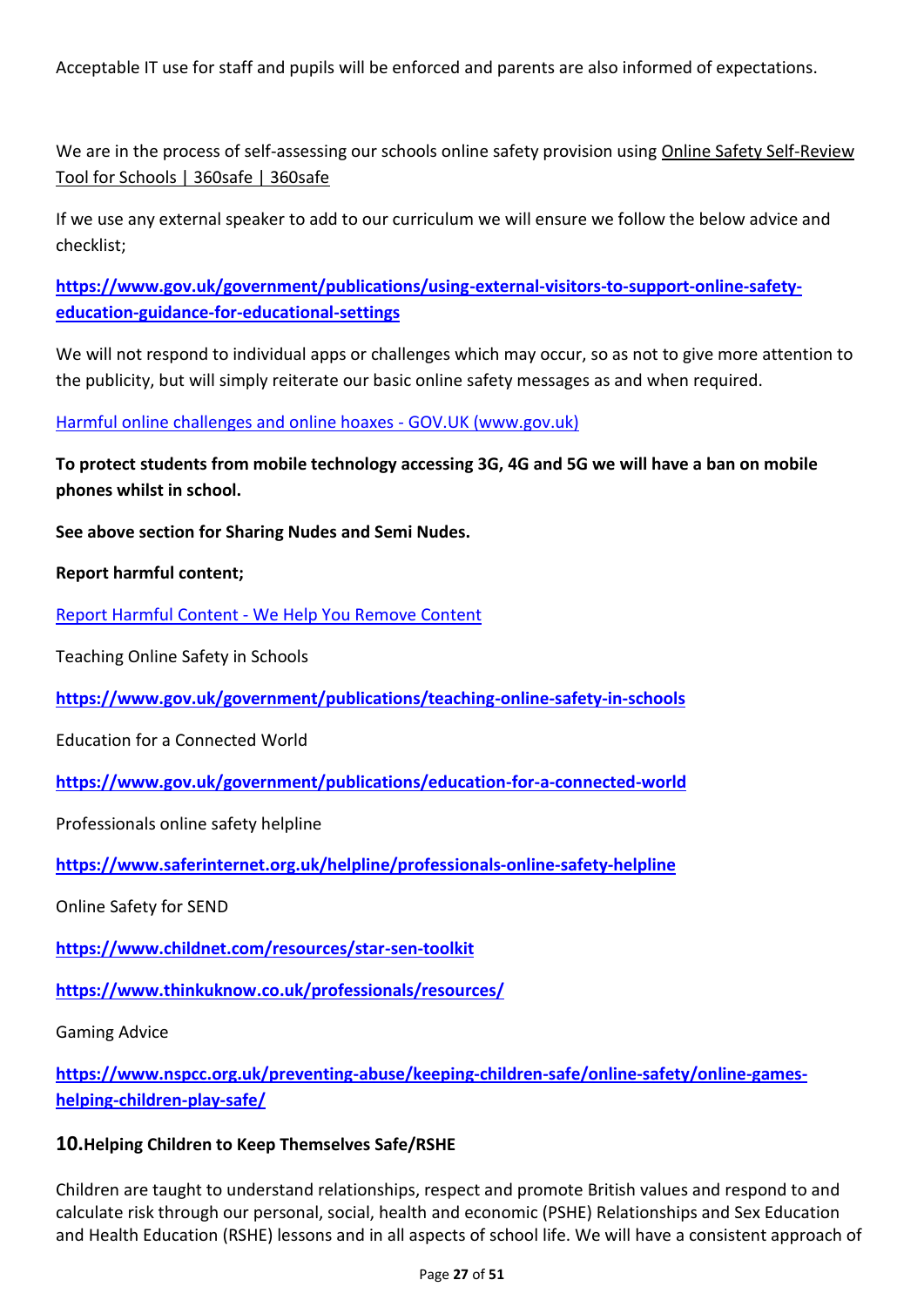following a robust sequential RSHE program. Included in this is the knowledge they need to recognise and to report abuse whilst being clear that it is never the fault of the child who is abused and that victim blaming is always wrong.

Our approach is designed to help children to think about risks they may encounter both on and off line and have help to work out how those risks might be overcome and the support available to them. Discussions about relationships and risk are empowering and enabling for all children and promote sensible behaviour rather than fear or anxiety. Children are taught how to conduct themselves and how to behave in a responsible manner. Children are also reminded regularly about consent, online safety, including sharing nudes/semi nudes and bullying procedures including the legalities and consequences and where to go for help. We mark anti bullying week, children mental health week, internet safety day etc.

The school continually promotes an ethos of respect for children and the emotional health and wellbeing of our students is important to us. Pupils are encouraged to speak to a member of staff in confidence about any worries they may have. Pupils also have access to a wide range of support both on and off line.

However all our pupils are aware that if they disclose that they are being harmed or that they have, or intend, to harm another that this cannot be kept secret and that information will need to be shared.

We have clear links between our RSHE lead and the DSL team to support vulnerable students with these sensitive topics.

The policy can be found on our website.

We will follow the guidance on RSHE education. **<https://www.gov.uk/government/publications/sex-and-relationship-education>**

We acknowledge and sign up to Wakefield's Young Peoples Charter and actively promote this across school.

**<https://www.wakefieldscp.org.uk/children-and-young-people/young-peoples-charter/>**

We use Wakefield Resilience framework to build resilience in our students. **<https://www.riskandresilience.org.uk/>**

## **11.Support for Those Involved in a Child Protection Issue**

Child abuse is devastating for the child and can also result in distress and anxiety for staff who become involved.

We will support pupils, their families, and staff by:

- taking all suspicions and disclosures/ allegations seriously
- nominating a link person *(DSL)* who will keep all parties informed and be the central point of contact
- where a member of staff is the subject of an allegation made by a pupil, a separate link person will be nominated to avoid any conflict of interest
- responding sympathetically to any request from pupils or staff for time out to deal with distress or anxiety
- maintaining confidentiality and sharing information on a need-to-know basis only with relevant individuals and agencies
- maintaining and storing records securely
- offering details of helplines, counselling or other avenues of external support
- following the procedures laid down in our whistleblowing, complaints and disciplinary procedures
- cooperating fully with relevant statutory agencies.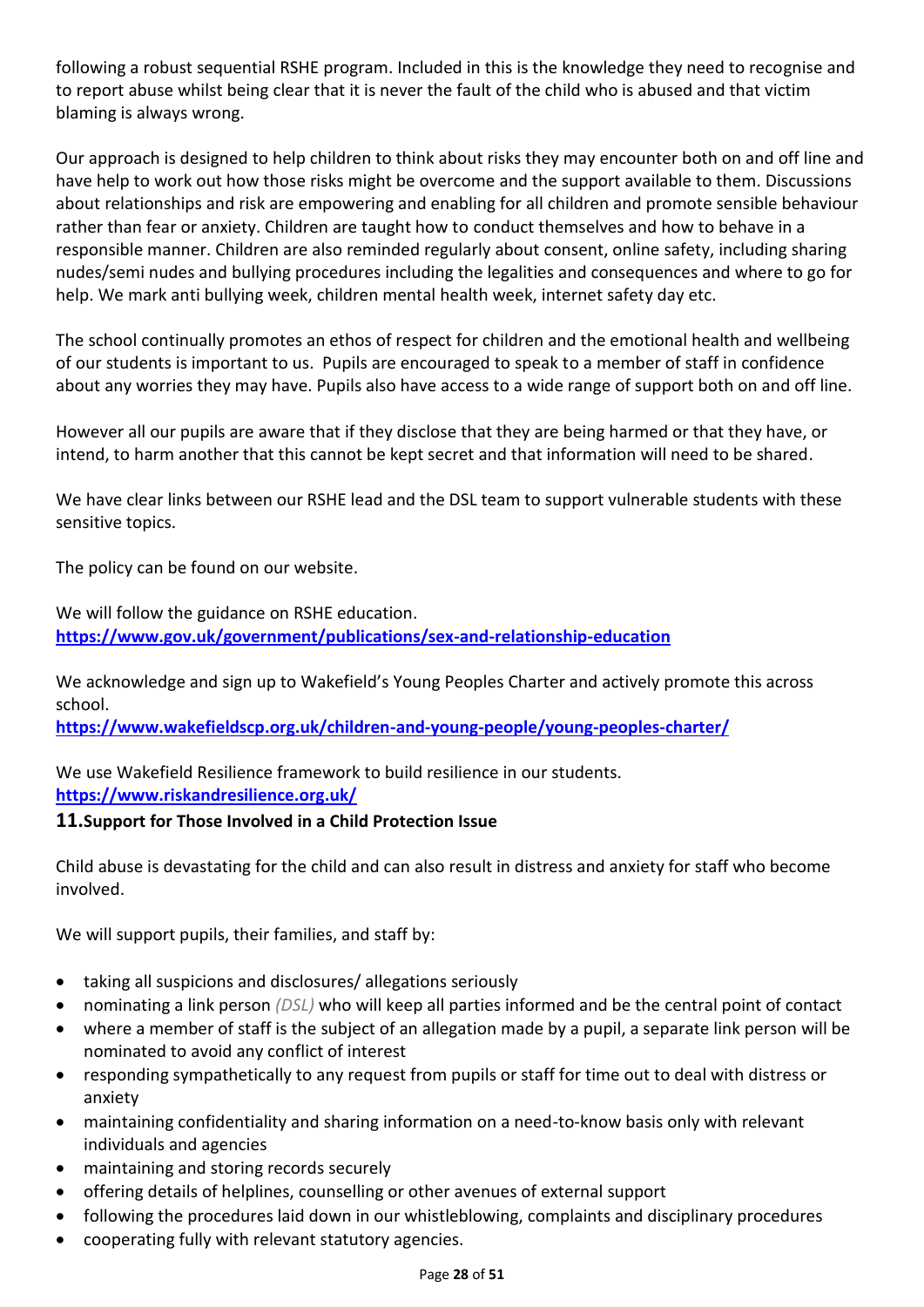## **12.Complaints Procedure**

Our complaints procedure will be followed where a pupil or parent raises a concern about poor practice towards a pupil that initially does not reach the threshold for child protection action. Poor practice examples include unfairly singling out a pupil, belittling a pupil or discriminating against them in some way. Complaints are managed by senior staff, the Headteacher and governors. An explanation of the complaints procedure is included on our website.

Complaints from staff are dealt with under the school's complaints and disciplinary and grievance procedures.

All complaints and concerns will be recorded.

#### **13. If you have Concerns about a Colleague or Safeguarding Practice**

Staff who are concerned about the conduct of a colleague or safeguarding practice within the school are undoubtedly placed in a very difficult situation.

All staff must remember that the welfare of the child is paramount and staff should feel able to report all concerns, no matter how small, about a colleague or the safeguarding practice within the school. The school's whistleblowing code can be found on the school's website and in the staffroom. This enables staff to raise concerns or allegations in confidence and for a sensitive enquiry to take place.

All concerns of poor practice or possible child abuse by colleagues should be reported immediately to the Headteacher. Complaints about the Headteacher should be reported to the chair of governors.

Staff may also report their concerns directly to the LADO or the police if they believe direct reporting is necessary to secure action or to the NSPCC whistleblowing helpline – see appendix.

All concerns will be recorded.

## **14.Allegations and low level concerns against staff**

When an allegation is made against a member of staff, including supply staff and volunteers, set procedures must be followed. See Keeping Children Safe in Education Part 4. It is vitally important to have a culture of openness and transparency and a consultation with the LADO will happen if staff have;

- Behaved in a way which has harmed, or may have harmed a child;
- Possibly committed a criminal offence against or related to a child or
- Behaved towards a child or children in a way that indicates they would pose a risk of harm to children or
- Behaved or may have behaved in a way that indicates they may not be suitable to work with children.

Allegations and low level concerns against staff should be immediately reported, in any event within 24hrs of becoming aware, to the Headteacher. Allegations and concerns against the Headteacher should be reported to the Chair of Governors. Staff may also report their concerns directly to Police or LADO or NSPCC Whistle blowing helpline if they believe direct reporting is necessary to secure action.

The head teacher should do an urgent initial consideration/fact find in order to establish if there is substance to the allegation or concern.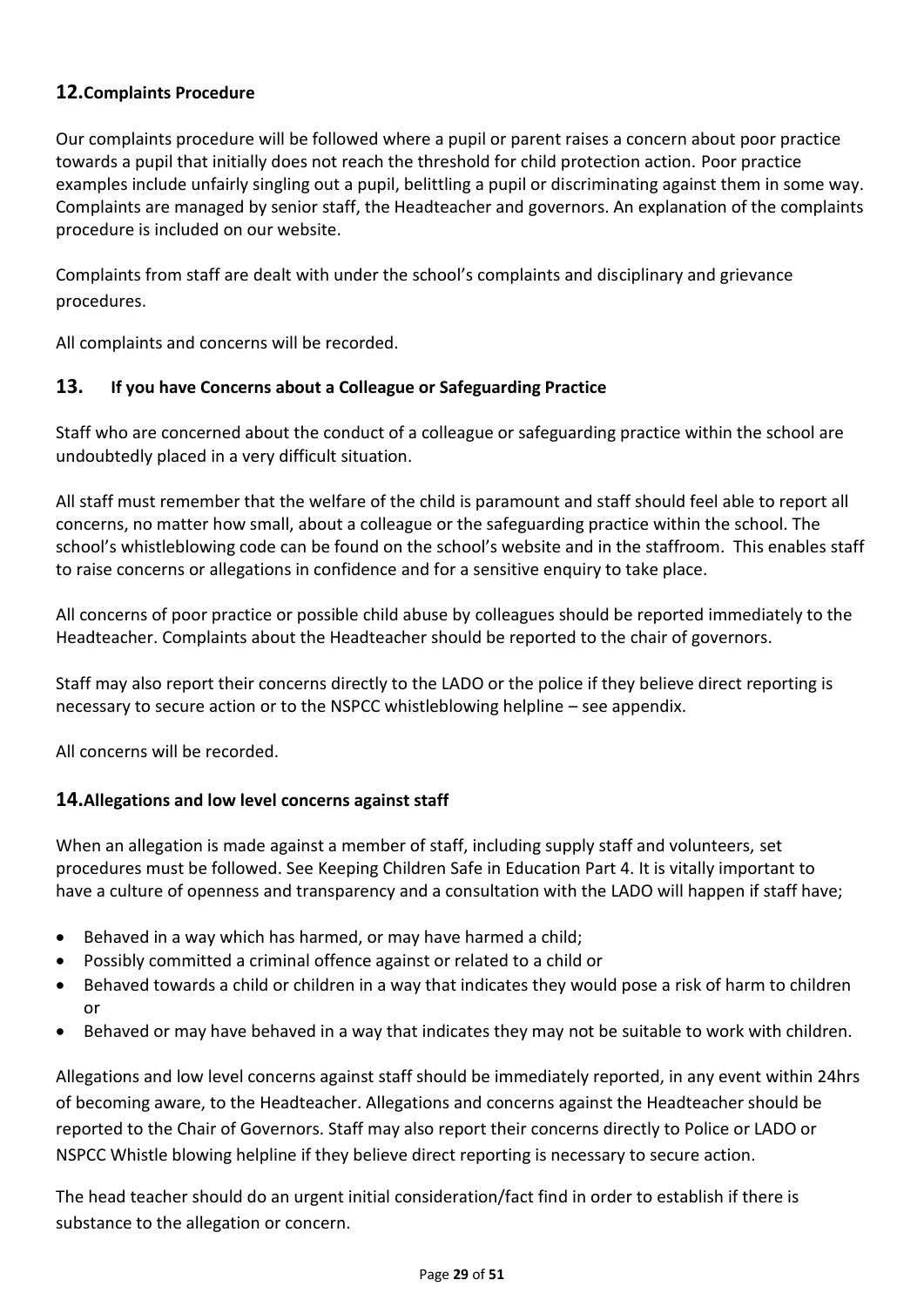In the event of the headteacher being absent the deputy is Chris Lunn.

#### **In cases of allegations hitting the above criteria**

The head teacher should not carry out any investigation other than the initial basic fact find until consultation with the LADO. Full and accurate records will be made at every stage.

Referrals must be made to the LADO within one working day. Case managers may then be invited to a meeting coordinated by the LADO.

Depending on outcomes of investigations it may be necessary to report to the DBS/Teaching Regulation Agency as per guidance.

It is rare for a child to make an entirely false or malicious allegation, although misunderstandings and misinterpretations of events do happen. We recognise that a child may also make an allegation against an innocent party because they are too afraid to name the real perpetrator. However if a child is found to continually make false allegations this may be a sign of mental health issues and a referral to services such as CAMHS may be required.

An uncomfortable fact is that some professionals do pose a serious risk to pupils and we must act on every allegation and concern. However staff who are the subject of an allegation have the right to have their case dealt with fairly, quickly and consistently and to be kept informed of its progress. Suspension is *not* the default option and alternatives to suspension will always be considered. In some cases, staff may be suspended where this is deemed to be the best way to ensure that children are protected. Staff will be advised to contact their trade union and will also be given access to a named representative.

The full procedures for dealing with allegations against staff, including supply staff, can be found in *Keeping Children Safe in Education* part 4.

**Staff, parents and governors are reminded that publication of material that may lead to the identification of a teacher who is the subject of an allegation is prohibited by law. Publication includes verbal conversations or writing, including content placed on social media sites. We will communicate this to all parties.** 

Safer Working Practice training is undertaken every 2 years to remind staff of code of conduct and behaviour expectations. This is important to avoid any culture slippage or erosion of the code of conduct and values we expect from all staff.

#### **In cases of low level concerns**

We will robustly record any low level concerns that may not reach the above thresholds. We promote a culture of openness and provide a robust structure to handling concerns about behaviour however low level. Sharing of low level concerns by staff to the headteacher will be viewed as a neutral act.

These records will be kept in a central low level concerns file in the Headteachers office including the details of the concern, the context and the action taken. These records will be reviewed SLT so that patterns can be identified and a record of these reviews will be made.

Staff are encouraged to self-refer any of their own behaviour both inside and outside school which could be constituted as a concern.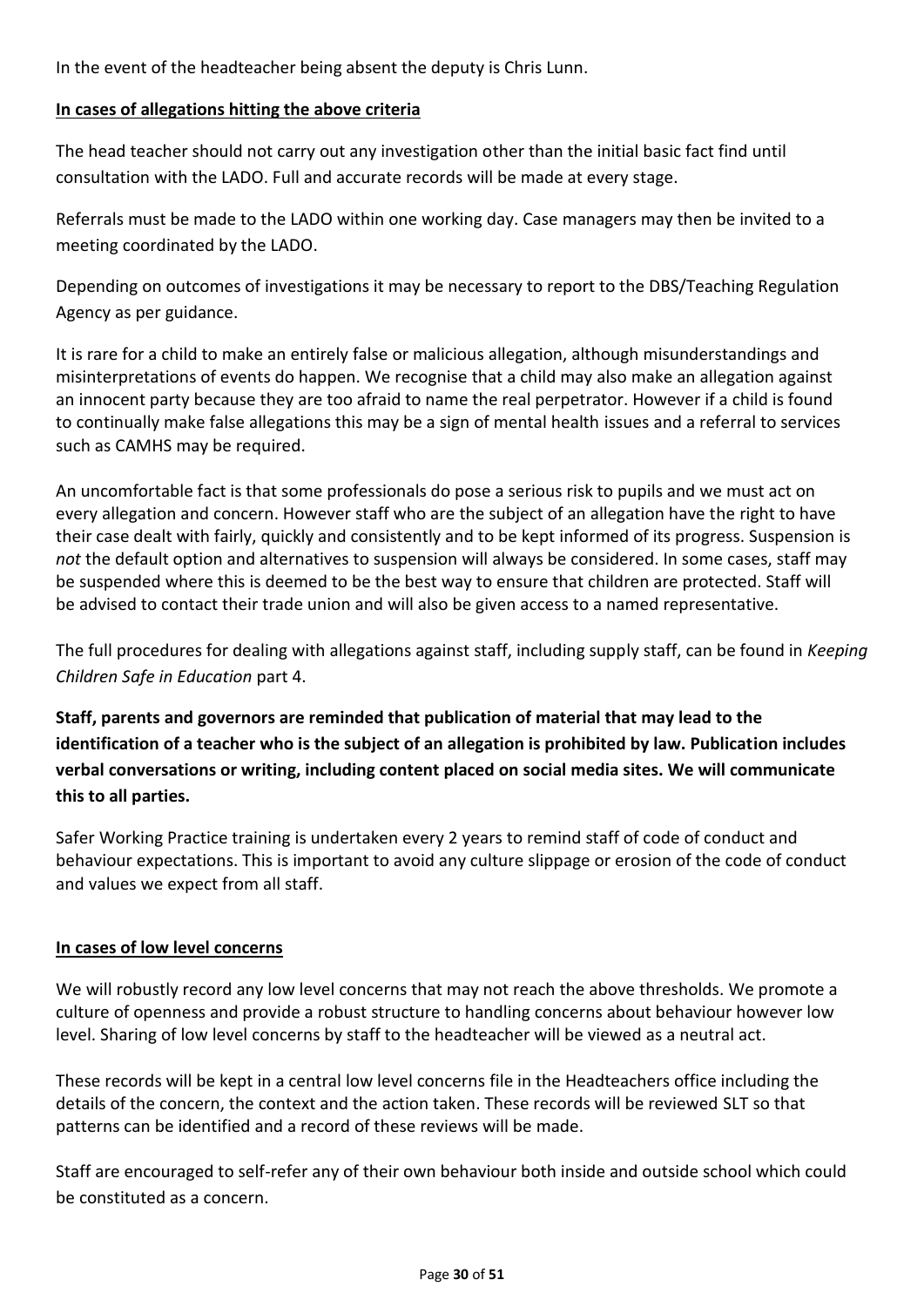The headteacher will speak to the person who raised the concern, witnesses and also to the person subject to the concern. Then review the information to determine, if the behaviour is consistent with the code of conduct, the behaviour constitutes a low level concern or the behaviour is not serious enough to consider a referral to LADO but may merit advice from the LADO or this is a pattern that now hits LADO referral criteria. Robust recording will take place including the rationale for decision and action taken.

This will all be done discreetly and on a need to know basis.

We will use the reporting form  $-$  see appendix E (farrer toolkit)

## **15.Staff Training and Induction**

It is important that all staff, including temporary and volunteers, have regular training to enable them to recognise the possible signs of abuse and neglect and to know what to do if they have a concern, including Early Help and whistleblowing. All staff, including site staff and the Headteacher, will be regularly trained in Safeguarding and given at least annual updates in the form of email/newsletters/staff meetings. WSCP advice is that all school staff receive Education specific basic refresher training once every 2 years. Alongside Safer working Practice Training every 2 years.

Staff are trained to seek and record the voice of the child and take this into consideration when taking decisions. However there may be circumstances where we override the students wishes and feelings to act in their best interests e.g. in case of CSE where, as a result of perpetrator grooming, the student does not want any intervention.

Our staff are trained in ACEs Adverse Childhood Experiences, they understand and aim to work towards trauma informed practice.

All of our staff are aware of and trained in the following; Safer Working Practices in Education guidance 2019 **<https://www.saferrecruitmentconsortium.org/>**

DSL's will receive face to face training updated every two years. They must also do Prevent training. All DSL's are strongly recommended to also attend the multi-agency Working Together Training – A Shared Responsibility.

DSL's will be supported and encouraged to attend additional training to keep up to date, including DSL forums, sign up to WSCP E-bulletin and other multi-agency training offered by WSCP and the Safeguarding Advisor. Specifically they are encouraged to attend specific Domestic Abuse training, before signing up to Operation Encompass, and specific Online Safety training.

For further info on free face to face or recorded courses see **<https://www.wakefieldscp.org.uk/education/training-schools-colleges/>**

Governors will receive strategic governor safeguarding training.

Headteacher and Chair of Governors are encouraged to undertake managing allegations against staff training.

All training will be recorded, including sign in sheets, and monitored to flag in advance when updates are required. Any training done by third party or independent providers must reflect local protocols and training minimum standards.

The booklet 'What to do if you're worried a child is being abused' 2015 and Part One & Annex B of Keeping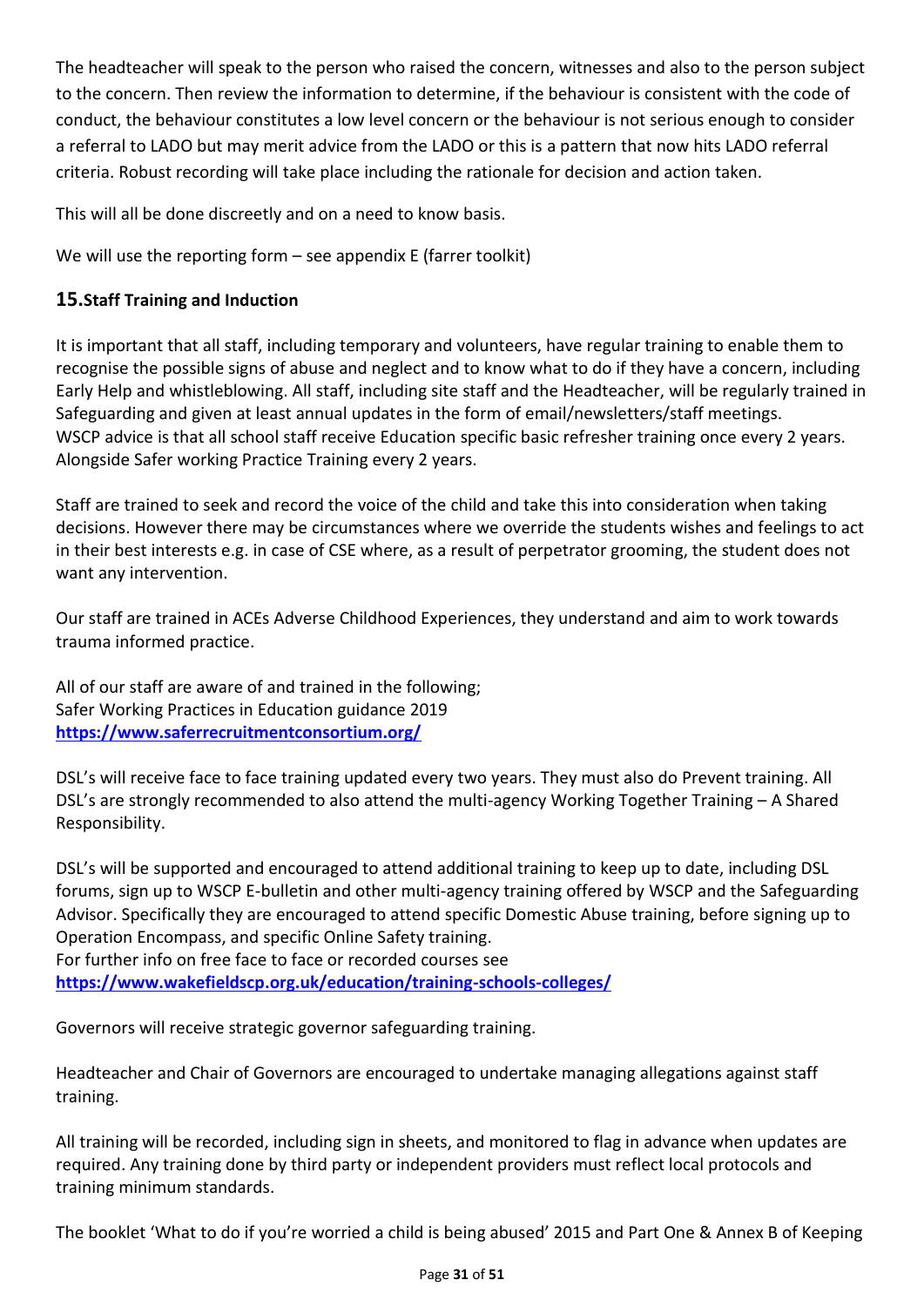Children Safe in Education is available on the staff notice board under safeguarding.

New staff and governors will receive an induction in safeguarding which includes the school's child protection policy, details of the DSL's and their role, reporting and recording arrangements specific to the school, dates of their last training, the staff code of conduct, CME and behaviour policy and the whistleblowing policy. **Staff will sign to say they have received this and understood.**

Supply staff and other visitors in contact with students will be given the school's Visitor Leaflet with a brief summary of the above.

## **16.Safer Recruitment**

Our school endeavours to ensure that we do our utmost to employ 'safe' staff by following the guidance in Keeping Children Safe in Education together with WSCP and the school's individual procedures.

Recruitment, selection and pre-employment vetting is carried out in accordance with Keeping Children Safe in Education – Part 3. Including;

- Recruitment and selection process
- Pre-appointment and vetting checks
- Other checks that may be necessary
- How to ensure ongoing safeguarding

References will be sought before interview so any concerns can be explored. Under GDPR we will not keep DBS certificates.

At least one member of each recruitment panel will have attended safer recruitment training.

The Single Central Record is maintained in accordance with Keeping Children Safe in Education Part 3.

We will obtain written confirmation from supply agencies that agency and third party staff have been appropriately checked and trained and ensure the correct person arrives in school.

#### **Volunteers**

Volunteers, including governors will undergo checks commensurate with their work in the school and contact with pupils i.e. if they are in regulated activity or not and this will be recorded.

#### **Contractors**

We will check the identity of all contractors working on site and request evidence of checks where they work in regulated activity or unsupervised.

## **Visitors**

If they work in regulated activity we will request identification when they visit and written evidence from their employer that all relevant checks have been carried out. The Headteacher will use their professional judgement regarding escorting visitors in the school. All visitors will be asked to wear a badge identifying them as a visitor.

**Supply staff** and other visiting staff will be given the school's Visitor Leaflet.

## **17.Site Security**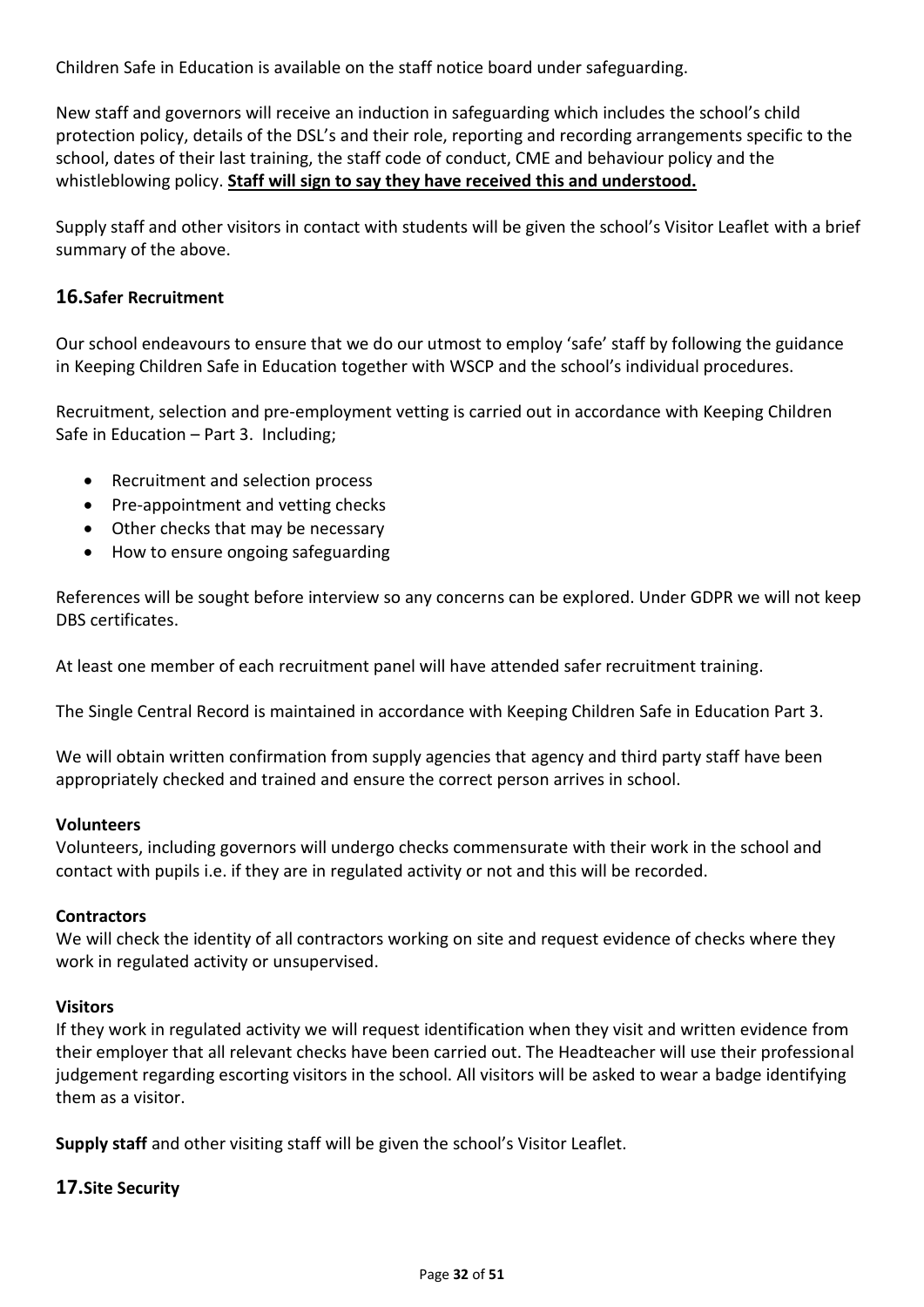Visitors to the school are asked to sign in, if necessary show ID, and are given a badge, which confirms they have permission to be on site.. All visitors will be issued with a leaflet informing them of who the DSL's are, the code of conduct expected and what to do if they have a safeguarding concern. Parents who are simply delivering or collecting their children do not need to sign in. All visitors are expected to enter through one entrance and observe the school's safeguarding and health and safety regulations to ensure children in school are kept safe. The Headteacher will exercise professional judgement in determining whether any visitor should be escorted or supervised while on site. All staff are expected to clearly wear their ID badges whilst on site.

## **18.Extended School and Off-Site Arrangements**

Where extended school activities are provided by and managed by the school, our own child protection policy and procedures apply and a DSL will be available. If other organisations provide services or activities on our site we will check that they have appropriate procedures in place, including safer recruitment procedures and clarify whose procedure is to be followed if there are concerns. There will be clear communication channels to ensure the DSL is kept appropriately informed.

## [Keeping children safe in out-of-school settings: code of practice -](https://www.gov.uk/government/publications/keeping-children-safe-in-out-of-school-settings-code-of-practice) GOV.UK (www.gov.uk)

When our pupils attend off-site activities, including day and residential visits and work related activities, we will risk assess and check that effective child protection arrangements are in place. We will clarify whose procedures are to be followed, with the DSL kept appropriately informed. **If external staff have regular contact with our pupils they will be asked to sign up to the schools code of conduct to ensure clarity of expectations e.g. mobile phone use and social media restrictions.**

### **Alternative Provision**

We will obtain written confirmation from any alternative provision that all relevant checks have been carried out as we would with our own staff. We will share any risk assessments and safeguarding issues where relevant and will regularly visit the provision and our students. We will ensure they have effective safeguarding in place and keep the DSL appropriately informed.

## **19.Photography and Images**

The vast majority of people who take or view photographs or videos of children do so for entirely innocent and acceptable reasons. Sadly, some people abuse children through taking or using images, so we must ensure that we have some safeguards in place.

To protect pupils we will:

- seek their consent for photographs to be taken or published (for example, on our website or in newspapers or publications)
- seek parental consent
- not use pupil's full name with an image
- ensure pupils are appropriately dressed
- ensure that personal data is not shared.
- store images appropriately, securely and for no longer than necessary.
- only use school equipment, i.e. not personal devices.
- encourage pupils to tell us if they are worried about any photographs that are taken of them.

#### **20.Physical Intervention and Use of Reasonable Force**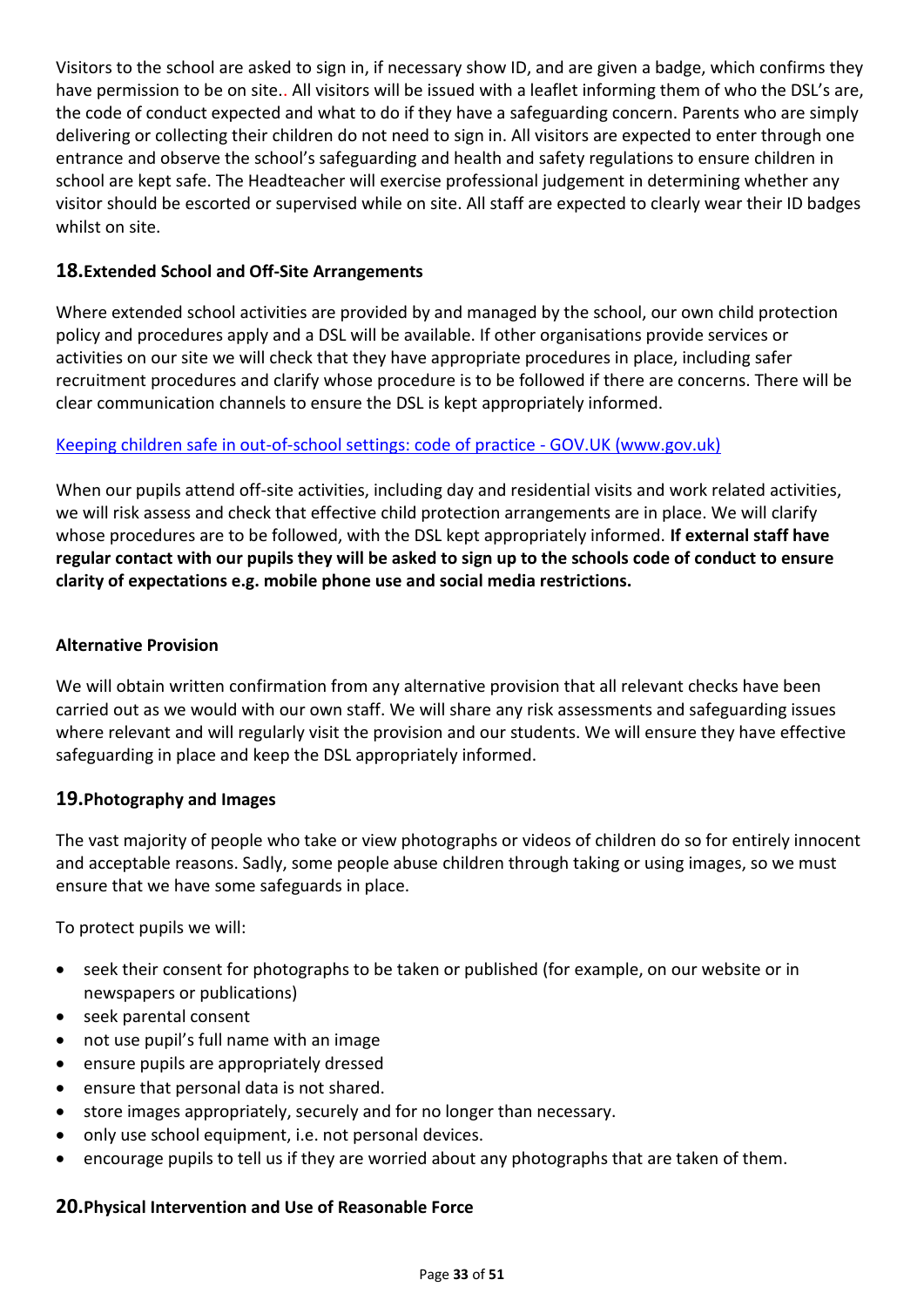All staff are encouraged to use de-escalation techniques and creative alternative strategies that are specific to the child. Restraint will only be used as a last resort and all incidents of this are reviewed, recorded and monitored. Reasonable force will be used in accordance with government guidance. Safeguarding and welfare concerns will be explicitly taken into account if restraint is used on SEND students.

**<https://www.gov.uk/government/publications/use-of-reasonable-force-in-schools>** [Reducing the need for restraint and restrictive intervention -](https://www.gov.uk/government/publications/reducing-the-need-for-restraint-and-restrictive-intervention) GOV.UK (www.gov.uk)

We will use TEAM TEACH positive handling techniques and procedures for de escalation techniques.

## **21.Intimate Care**

If a child requires regular intimate care on site this is likely to be written into a care plan which staff will adhere to. If an accident occurs and a child needs assistance with intimate care this will be risk managed to afford dignity to the child as well as security to the staff member. Staff will behave in an open and transparent way by informing another member of staff and having the child's consent to help. Parents will be informed and incidents recorded.

## Darrington CE Primary School - [Policies \(darringtonschool.co.uk\)](https://www.darringtonschool.co.uk/page/?title=Policies&pid=26)

## **22.First Aid and Managing Medical Conditions.**

Staff will be trained appropriately in first aid and follow safer working practice guidance of 'saying before touching'.

Section 100 of the Children and Families Act 2014 places a duty on schools to make arrangements for supporting pupils at their school with medical conditions. Individual Health Care Plans may need to be drawn up and multi-agency communication will be essential. Staff will be appropriately trained and responsibilities will be carried on in accordance with government guidance Sept 2014.

**<https://www.gov.uk/government/publications/supporting-pupils-at-school-with-medical-conditions--3>**

Darrington CE Primary School - [Policies \(darringtonschool.co.uk\)](https://www.darringtonschool.co.uk/page/?title=Policies&pid=26)

## **23.Changing Rooms and Other Sports Issues**

We will take advice from the local Safeguarding Partners as well as national advice from the NSPCC Sports unit.

## **<https://thecpsu.org.uk/>**

## **24. Special Circumstances (to be included as appropriate for your school)**

## **Looked after Children LAC/Children in Care CiC**

The most common reason for children becoming looked after is as a result of abuse or neglect. The school ensures that appropriate staff have information about a child's looked after status and care arrangements, including contact. The designated teacher for Looked After Children and the DSL team have details of the child's social worker. As well as the name and contact details of the local authority's virtual head for children in care. They will work with the virtual head to discuss how funding can be best used to support the progress of LAC/CiC and meet the needs in their PEP (Personal Education Plan) **<https://www.gov.uk/government/publications/promoting-the-education-of-looked-after-children> <https://www.gov.uk/government/publications/designated-teacher-for-looked-after-children>** Wakefield Virtual School – see contacts section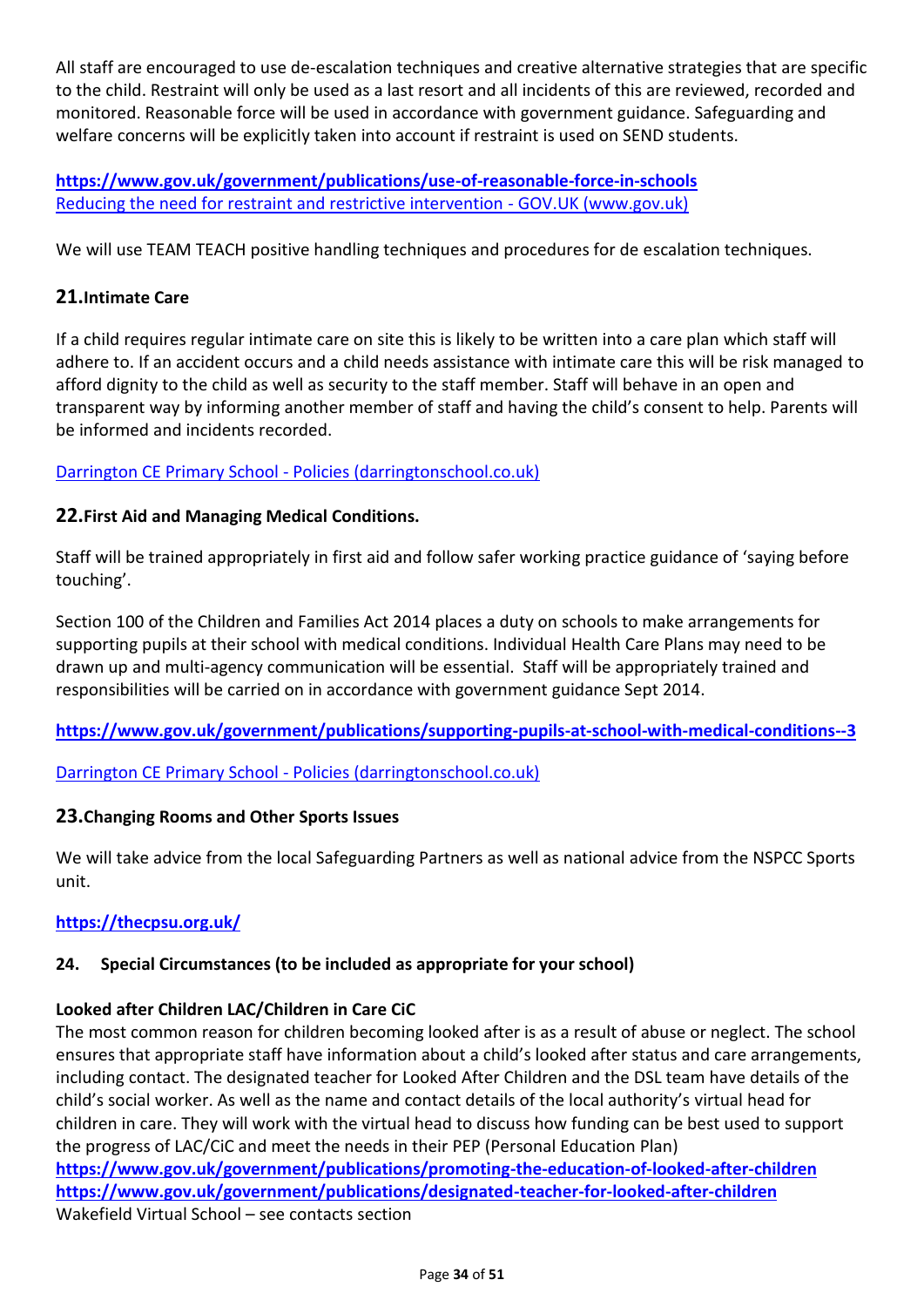### **Children with a social worker**

We will promote educational outcomes of this group by DSL's appropriately sharing information about the welfare, safeguarding and child protection issues that this group of children are experiencing, or have experienced, with teachers and school and college leadership staff. DSL's will ensure staff, know who these children are, understand their academic progress and attainment and maintain a culture of high aspirations for this cohort; supporting teaching staff to identify the challenges that children in this group might face and the additional academic support and adjustments that they could make to best support these children.

#### **Work Experience**

The school has detailed procedures to safeguard pupils undertaking work experience, including arrangements for checking people who provide placements and supervise pupils on work experience which are in accordance with the guidance in *Keeping Children Safe in Education*. An induction programme is completed by a member of SLT who retains responsibility for the duration of the time in school.

#### **Children staying with Host Families**

The school may make arrangements for pupils to stay with a host family during a foreign exchange trip or sports tour. In such circumstances this may amount to Private Fostering and the school follows the guidance in *Keeping Children Safe in Education* to ensure that hosting arrangements are as safe as possible. Some overseas pupils may reside with host families in the UK. These parents, and all in the home over 18 years of age, will be subject to a no cost enhanced DBS with barred list check.

#### **Boarding Schools and Children's Homes**

Research has shown that children can be particularly vulnerable in residential settings. All boarding schools and residential special schools comply with the National Minimum Standards for their particular setting and are appropriately inspected see guidance in *Keeping Children Safe in Education*

## **24.Remote Learning Safeguarding Considerations/Future lockdowns.**

During lockdowns we follow government and local arrangements for safeguarding by providing support for vulnerable children in school and support for others via remote learning and home visits if necessary.

During Covid a safeguarding tracker was completed and returned to the Local Authority to allow coordinated support for children and families. We will complete this if required for any further lockdowns.

Vulnerable children include those who have a social worker and those children and young people up to the age of 25 with education, health and care (EHC) plans. Those who have a social worker include children on Child Protection CP, those who are Child in Need CIN and those who are Looked After Children LAC or Children in Care CIC in West Yorkshire. Those with an EHC plan will be risk-assessed in consultation with the Local Authority and parents, to decide whether they need to continue to be offered a school or college place in order to meet their needs, or whether they can safely have their needs met at home. Many children and young people with EHC plans can safely remain at home. Vulnerable also includes any other child the DSL deem to need to be in school for any reason.

Out DSL will follow local checklists when undertaking any home visits to children who are not accessing provision. [Resources & Agencies | Wakefield Safeguarding Children Partnership \(WSCP\) \(wakefieldscp.org.uk\)](https://www.wakefieldscp.org.uk/education/education-resources/)

Attendance will be monitored in accordance with government guidance, with links made to local arrangements.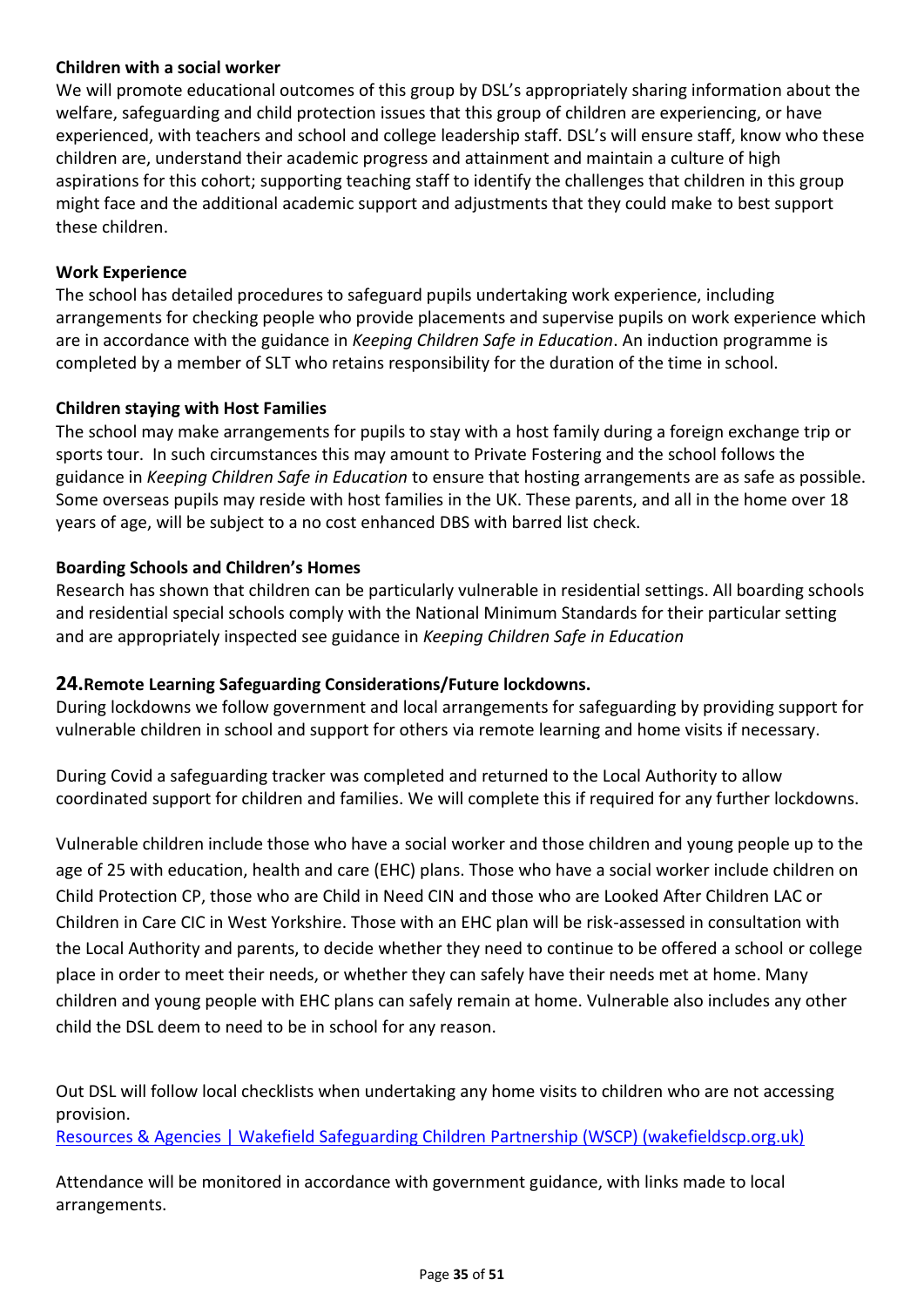The basics of this policy will remain unchanged e.g. reporting and recording, DSL availability and safer recruitment arrangements.

Remote education is provided through use of Google classroom and Tapestry. Safeguarding considerations will include using local WSCP checklists and government guidance;

[Safeguarding and remote education during coronavirus \(COVID-19\) -](https://www.gov.uk/guidance/safeguarding-and-remote-education-during-coronavirus-covid-19) GOV.UK (www.gov.uk)

### **Part B Child Protection Procedures**

#### **Categories and Definitions**

To ensure that our pupils are protected from harm, we need to understand what types of behaviour constitute abuse and neglect.

#### **For allegations against staff please see earlier section.**

#### **Abuse**

A form of maltreatment of a child. Somebody may abuse or neglect a child by inflicting harm, or by failing to act to prevent harm. Children may be abused in a family or in an institutional or community setting by those known to them or, more rarely, by others. Abuse can take place wholly online, or technology may be used to facilitate offline abuse.

Children may be abused by an adult or adults, however it is important that we recognise that students can also be abused by another child or children.

Abuse of a child is never acceptable we will ensure we do not have a culture where low standards are considered acceptable or viewed as 'normal for' a family or community.

For further information on Mental health issues Suicide Peer on Peer abuse including sexual violence and harassment Drug use Sharing nudes and semi nudes. Homelessness Domestic Abuse HBV/A **CSE** CCE/County Lines Bullying Online safety Radicalisation Serious violence Please see- Current Issues.

#### **Voice of the Child**

We will always seek and record the voice of the child and take this into consideration when taking decisions. However there may be circumstances where we override the students wishes and feelings to act in their best interests e.g. in case of CSE where, as a result of perpetrator grooming, the student does not want any intervention. We promote support for any alleged victim, including child on child abuse, and will never victim blame.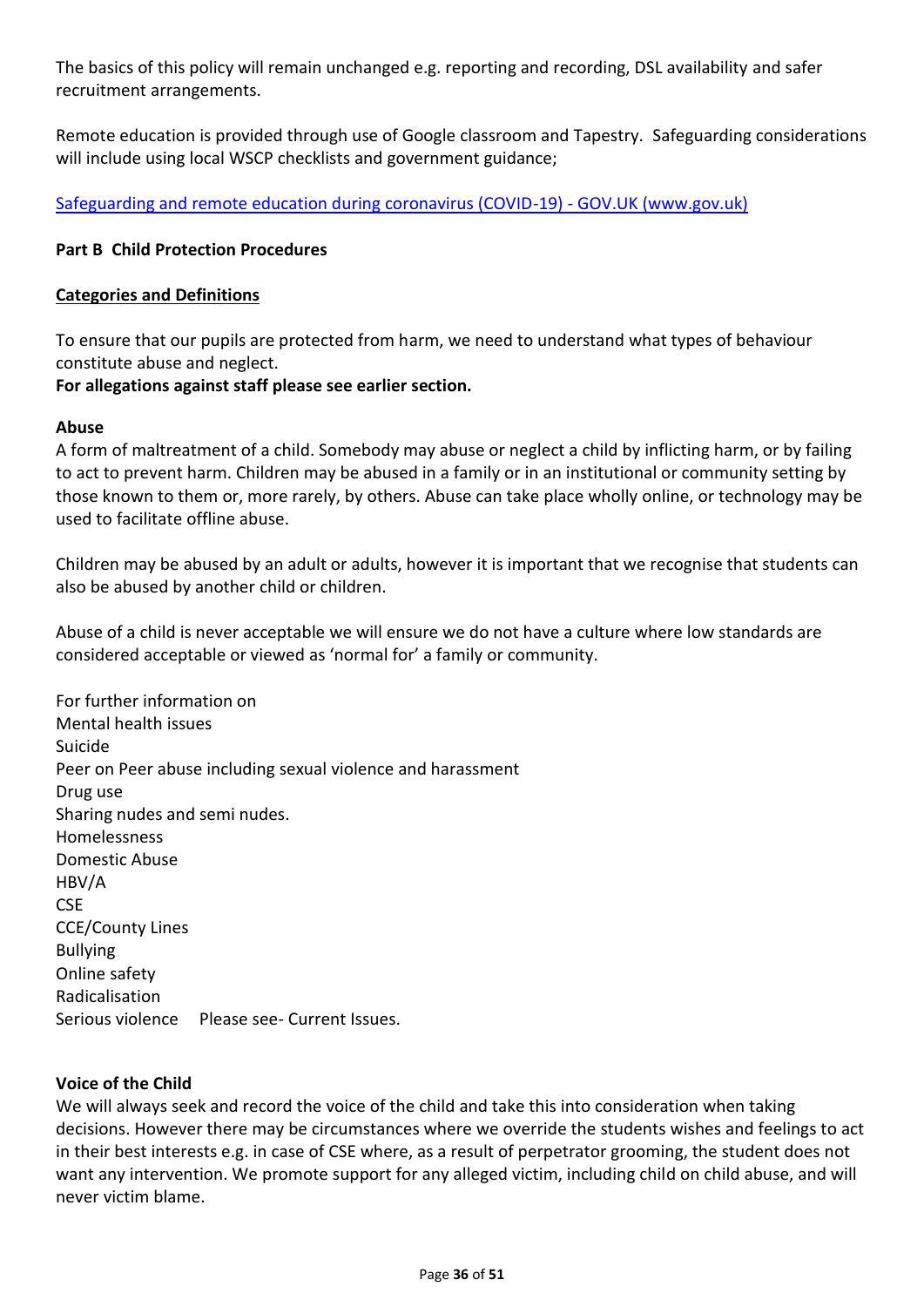**Contextual Safeguarding/Extra Familial Harm** is an approach to understanding, and responding to, young people's experiences of significant harm beyond their families. It recognises that the different relationships that young people form in their neighbourhoods, schools and online can feature violence and abuse. Parents and carers have little influence over these contexts, and young people's experiences of extrafamilial abuse can undermine parent-child relationships. For example online safety, CSE,CCE, drug use, mental health issues.

There are four categories of abuse: physical abuse, emotional abuse, sexual abuse and neglect. However it is important to remember that children can be abused outside their family home.

## **Physical abuse**

Physical abuse may involve hitting, shaking, throwing, poisoning, burning or scalding, drowning, suffocating or otherwise causing physical harm to a child. Physical harm may also be caused when a parent or carer fabricates the symptoms of, or deliberately induces, illness in a child. (this used to be called Munchausen's Syndrome by Proxy, but is now more usually referred to as fabricated or induced illness).

#### **Emotional abuse**

Emotional abuse is the persistent emotional maltreatment of a child such as to cause severe and persistent adverse effects on the child's emotional development. It may involve conveying to a child that they are worthless or unloved, inadequate, or valued only insofar as they meet the needs of another person. It may include not giving the child opportunities to express their views, deliberately silencing them or 'making fun' of what they say or how they communicate. It may feature age or developmentally inappropriate expectations being imposed on children. These may include interactions that are beyond a child's developmental capability, as well as overprotection and limitation of exploration and learning, or preventing the child participating in normal social interaction. It may involve seeing or hearing the illtreatment of another. It may involve serious bullying (including cyber bullying), causing children frequently to feel frightened or in danger, or the exploitation or corruption of children. Some level of emotional abuse is involved in all types of maltreatment of a child, although it may occur alone.

#### **Sexual abuse**

Involves forcing or enticing a child or young person to take part in sexual activities, not necessarily involving a high level of violence, whether or not the child is aware of what is happening. The activities may involve physical contact, including assault by penetration (for example, rape or oral sex) or non-penetrative acts such as masturbation, kissing, rubbing and touching outside of clothing. They may also include noncontact activities, such as involving children in looking at, or in the production of, sexual images, watching sexual activities, encouraging children to behave in sexually inappropriate ways, or grooming a child in preparation for abuse Sexual abuse can take place online, and technology can be used to facilitate offline abuse. Sexual abuse is not solely perpetrated by adult males. Women can also commit acts of sexual abuse, as can other children.

#### **Position of Trust**

The age of consent for sexual activity is 18 years old if you are in a position of trust over that child. See abuse of position of trust in earlier section.

#### **Neglect**

Neglect is the persistent failure to meet a child's basic physical and/or psychological needs, likely to result in the serious impairment of the child's health or development. Neglect may occur during pregnancy as a result of maternal substance abuse. Once a child is born, neglect may involve a parent or carer failing to:

- provide adequate food, clothing and shelter (including exclusion from home or abandonment);
- protect a child from physical and emotional harm or danger;
- ensure adequate supervision (including the use of inadequate care-givers); or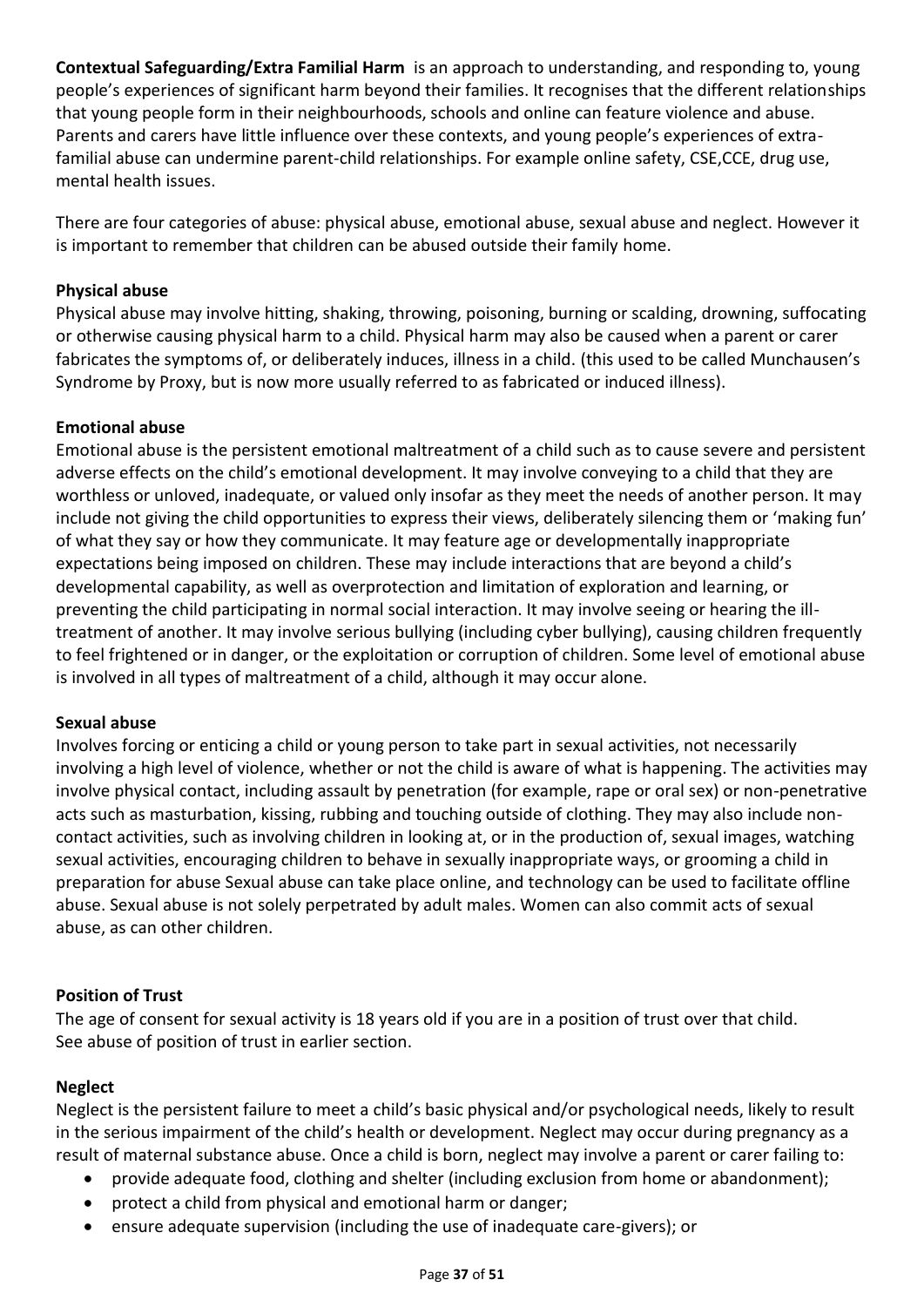• ensure access to appropriate medical care or treatment. It may also include neglect of, or unresponsiveness to, a child's basic emotional needs.

Wakefield Neglect Toolkit – will be consulted before any referral is made regarding Neglect. **<https://www.wakefieldscp.org.uk/professionals-and-practitioners/neglect-strategy/>**

Definitions taken from *Working Together to Safeguard Children* (HM Government, 2018).

## **Grooming**

Grooming is when someone builds an emotional connection with a child to gain their trust for the purposes of abuse such as exploitation. Children and young people can be groomed online or face-to-face, by a stranger or by someone they know - for example a family member, friend or school staff. Groomers may be male or female. They could be any age.

Many children and young people don't understand that they have been groomed or that what has happened is abuse.

#### **Indicators of abuse**

Physical signs define some types of abuse, for example, bruising, bleeding or broken bones resulting from physical or sexual abuse, or injuries sustained while a child has been inadequately supervised. The identification of physical signs is complicated, as children may go to great lengths to hide injuries, because they are ashamed or embarrassed, or their abuser has threatened them or they don't want the abuser to get into trouble. It is also quite difficult for anyone without medical training to categorise injuries into accidental or deliberate with any degree of certainty.

However children may have no physical signs or they may be harder to see (e.g. bruising on black skin) therefore staff need to also be alert to behavioural indicators of abuse.

A child who is being abused or neglected may: (not designed to be a checklist)

- have bruises, burns, fractures or other injuries which do not have a plausible explanation. E.g. bruises on babies who are not yet mobile, bruises on cheeks, ears, palms, arms, feet, back, buttocks, tummy, backs of legs, bruises in clusters, bruises with finger/belt marks, cigarette burns.
- challenge authority, have outbursts of anger, poor behaviour trauma response.
- be reckless with regard to their own or other's safety
- show signs of pain or discomfort
- keep arms and legs covered, even in warm weather
- be concerned about changing for PE or swimming
- display a change in behaviour from quiet to aggressive, or happy-go-lucky to withdrawn
- display affection or attention seeking behaviour
- regularly flinch to sudden but harmless actions e.g. raising a hand
- look unkempt and uncared for
- change their eating habits
- have difficulty in making or sustaining friendships
- appear fearful
- self-harm incl. head banging, eating disorders
- frequently miss school or arrive late
- show signs of not wanting to go home
- display violence/sexualised behaviour towards animals, toys, peers
- regress to younger child behaviour
- become disinterested in their school work
- be constantly tired or preoccupied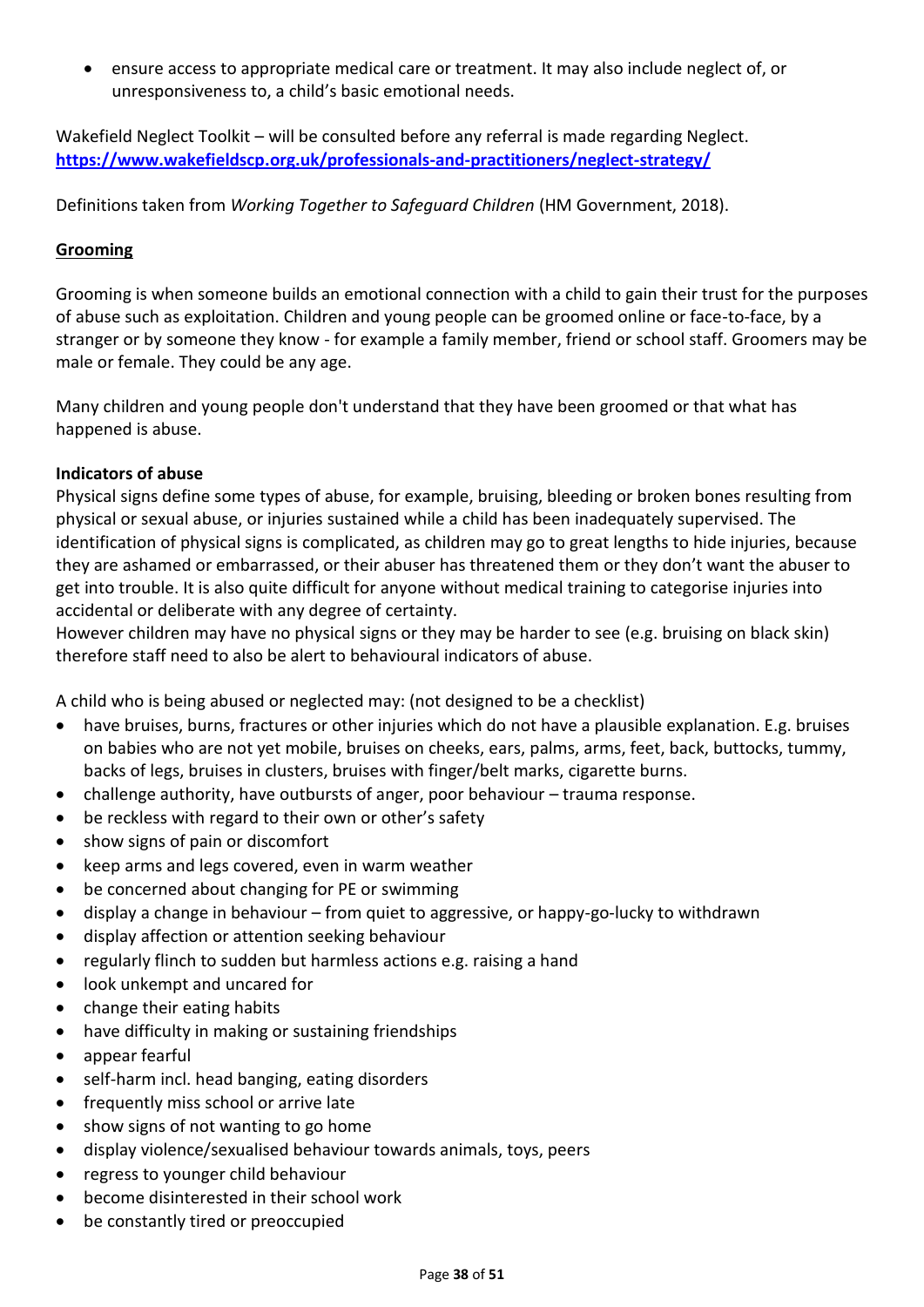- be wary of physical contact
- be involved in, or particularly knowledgeable about drugs or alcohol
- display sexual knowledge or behaviour beyond that normally expected for their age.
- have unexplained gifts/money/mobile phones or are over secretive online
- have low self esteem
- steal or scavenging compulsively
- overly affectional to strangers or people they haven't known for very long
- traumatic mutism

Responses from parents that may cause concern;

- Unexpected delay in seeking treatment medical, dental which is obviously needed
- Denial of any injury
- Explanations that differs from that of the child e.g. for bruising
- Claims of falls/fits etc. that never happen in school
- Unrealistic expectations or constant complaints about the child
- Uninterested in child
- Alcohol /drug misuse
- Mental health issues which affect parenting
- Requesting removal of child
- Domestic abuse.

Disabled children; other signs to consider

- Force feeding
- Over medication
- Bruising if non mobile
- Poor toileting arrangements
- Lack of stimulation
- Unjustified use of restraint
- Rough handling
- Unwilling to learn child's means of communication
- Ill-fitting equipment
- Misappropriation of child's finances
- Invasive procedures
- Non consideration of child's dignity.

See document on safeguarding noticeboard for further signs and indicators.

Individual indicators will rarely, in isolation, provide conclusive evidence of abuse. They should be viewed as part of a jigsaw, and each small piece of information will help the DSL team to decide how to proceed.

It is very important that staff report and record their concerns as soon as possible – they do not need 'absolute proof' that the child is at risk before taking action.

#### **Impact of abuse**

The impact of child abuse should not be underestimated. Many children do recover well and go on to lead healthy, happy and productive lives, although most adult survivors agree that the emotional scars remain, however well buried. For some, full recovery is beyond their reach, and research shows that abuse can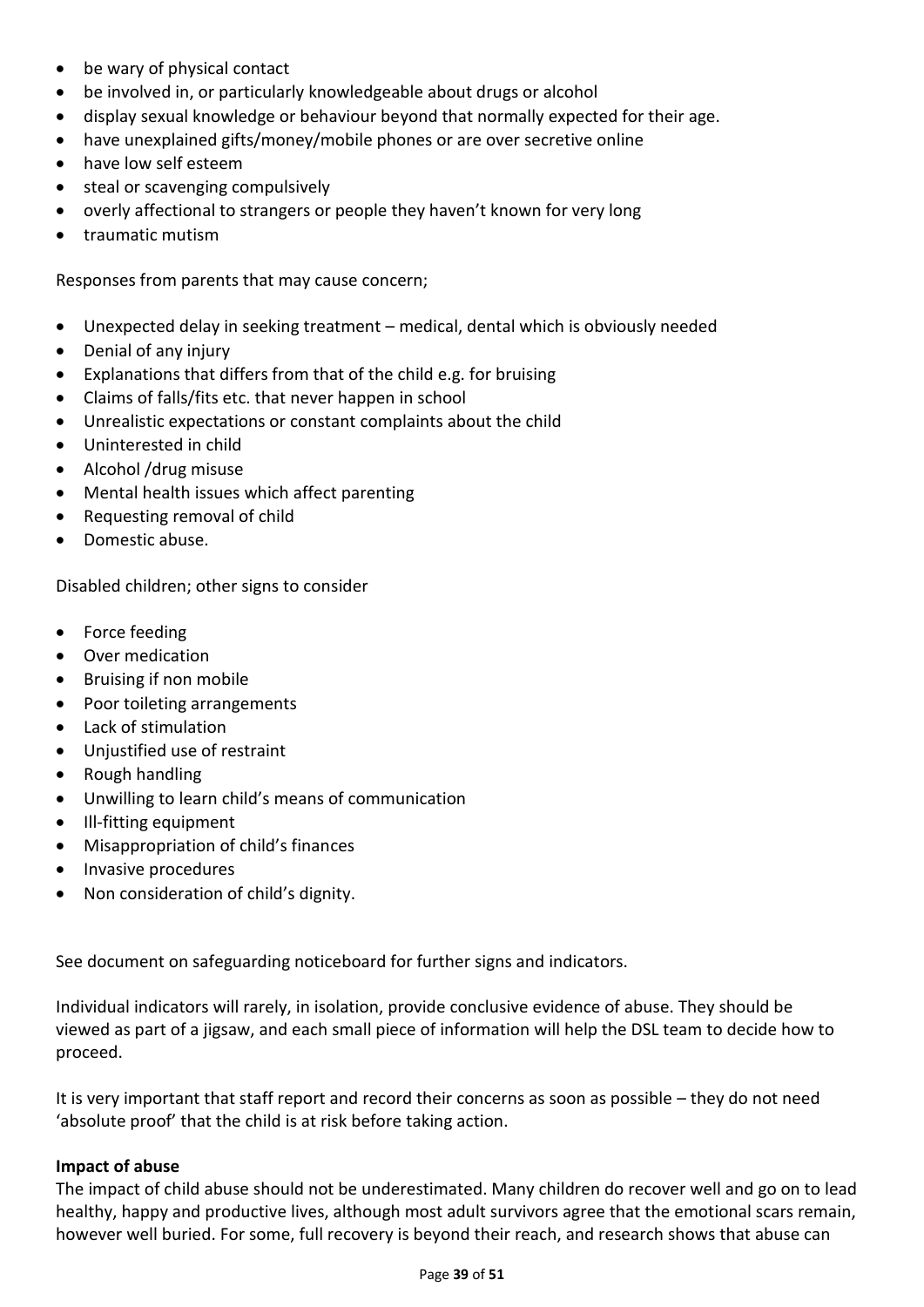have an impact on the brain and its development. The rest of their childhood and their adulthood may be characterised by anxiety or depression, self-harm, eating disorders, alcohol and substance misuse, unequal and destructive relationships and long-term medical or psychiatric difficulties.

Our staff are trained in ACEs Adverse Childhood Experiences, they understand and work towards trauma informed practice.

Adult Survivor helpline -see appendix.

#### **Taking Action**

It is the responsibility of staff to report and record their concerns as soon as possible. A DSL will be available at all times, within the school day, for staff to speak to.

We actively encourage a 'never do nothing' attitude if staff have a concern about a child and promote discussion with a DSL if in any doubt. Abuse of a child is never acceptable we will ensure we do not have a culture where low standards are considered acceptable or viewed as 'normal for' a family or community.

Any child, in any family in any school could become a victim of abuse. Staff should always maintain an attitude of "it could happen here" and remain professionally curious.

Key points for staff to remember for taking action are:

- If an emergency take the action necessary to help the child, for example, call 999 or seek medical attention
- REPORT your concern to a DSL as soon as possible.
- Complete a RECORD of your concern, using a professional tone and language, which can be found in the staffroom and immediately pass onto to a DSL if you need assistance with this please speak to Lyndsay Ranby or another DSL.
- Do not start your own investigation
- Share information on a need-to-know basis only do not discuss the issue unnecessarily with colleagues, friends or family.
- Seek support for yourself if you are distressed, see helplines in contacts section.
- Ask for feedback and if there are no improvements push for reconsideration. See escalation section.

The DSL team will discuss the concern and agree a course of action. The progress of which will be monitored during DSL team peer supervision meetings. See flowchart in Keeping Children Safe in Education Part 1.

Wakefield has a Continuum of Need for children and families who need support, this ranges from Level 1 to level 4. It is worth noting that a cause for concern does not always require a Level 4 response, it may be the family need a lower level of support to help the situation.

Wakefield Families Together website provides lots of advice and support – Early help; [Wakefield Families Together](https://www.wakefieldfamiliestogether.co.uk/) – Wakefield Families Together

The Children First hubs and Team Around the School (TAS) arrangements/school link workers are able to signpost school staff and offer support.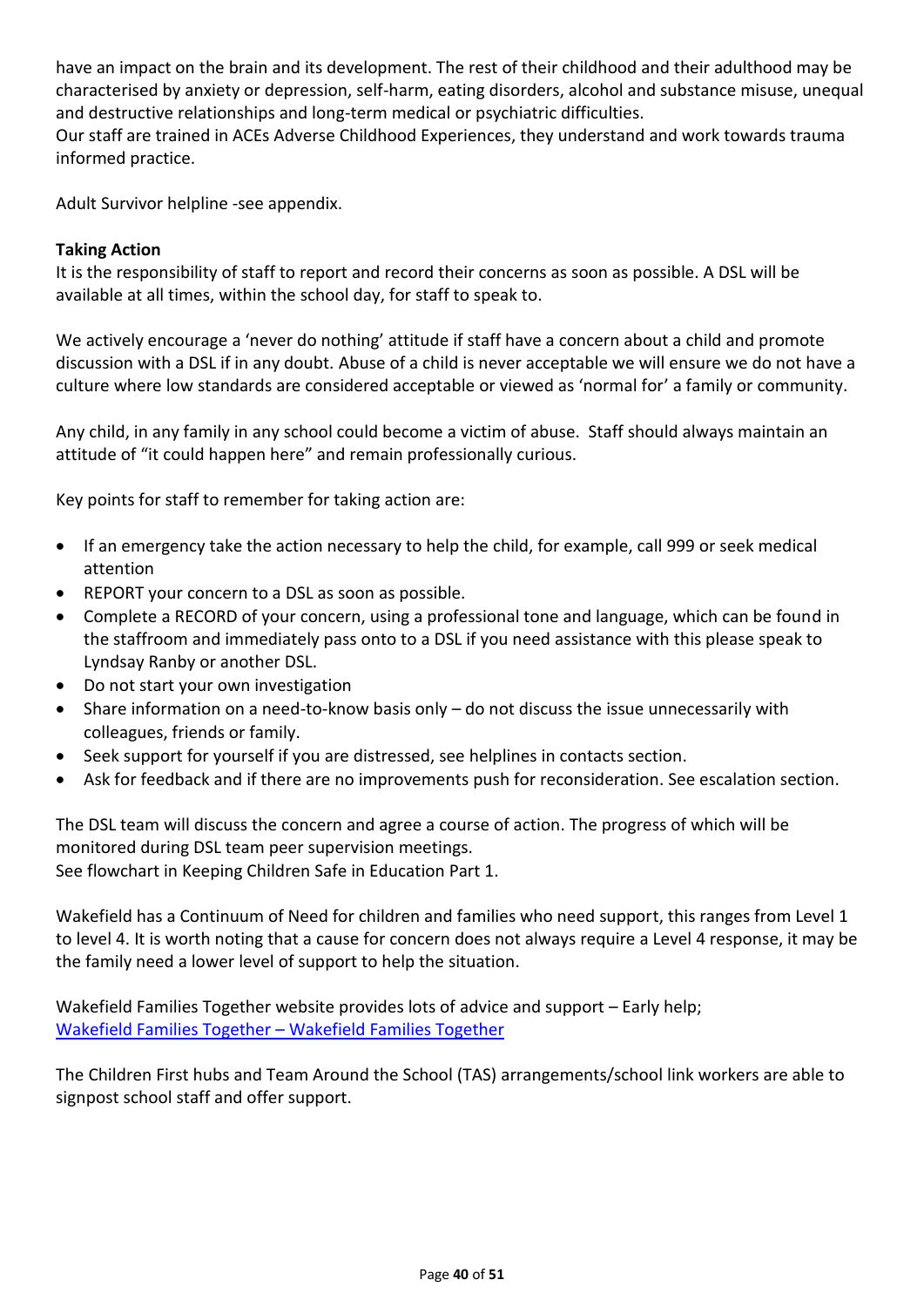

Level 1 – Universal services are meeting the needs – no extra intervention needed.

Level 2 – For example a universal service is providing extra support, or have referred to one other single agency. Early Help Single Agency

Level 3 – Multi agency approach to support. Multi agency early help/ SoS assessment. Children First Hub and TAS arrangements may be able to support. Multi agency Early Help

Level 4 – Statutory intervention and assessment is needed where child is at risk or currently suffering significant harm. Social care/ police assess, investigate and lead at this level.

School does have a duty to intervene early and support however it is not schools responsibility to investigate or decide whether a child has been abused. Schools do not have the powers to investigate child protection concerns.

## **If you are concerned about a pupil's welfare**

There will be occasions when staff may suspect that a pupil may be at risk, but have no 'real' evidence. The pupil's behaviour may have changed, for example their artwork could be bizarre, they may write stories or poetry that reveal confusion, distress or mental health issues or their behaviour may have changed. In these circumstances, staff will give the pupil the opportunity to talk. The signs they have noticed may be due to a variety of factors, for example, a parent has moved out, a pet has died or a grandparent is very ill.

It is fine for staff to ask the pupil if they are OK, if they are worried about anything or if everything is ok at home?

Staff should record these early concerns. If the pupil does begin to reveal that they are being harmed, staff should follow the dealing with a disclosure/ allegation advice.

Following an initial conversation with the pupil, if the member of staff remains concerned, they should discuss their concerns with a DSL.

## **Notifying parents**

The school will normally seek to discuss any concerns about a pupil with their parents. This must be handled sensitively and a DSL will be in the most informed position to make contact with the parent in the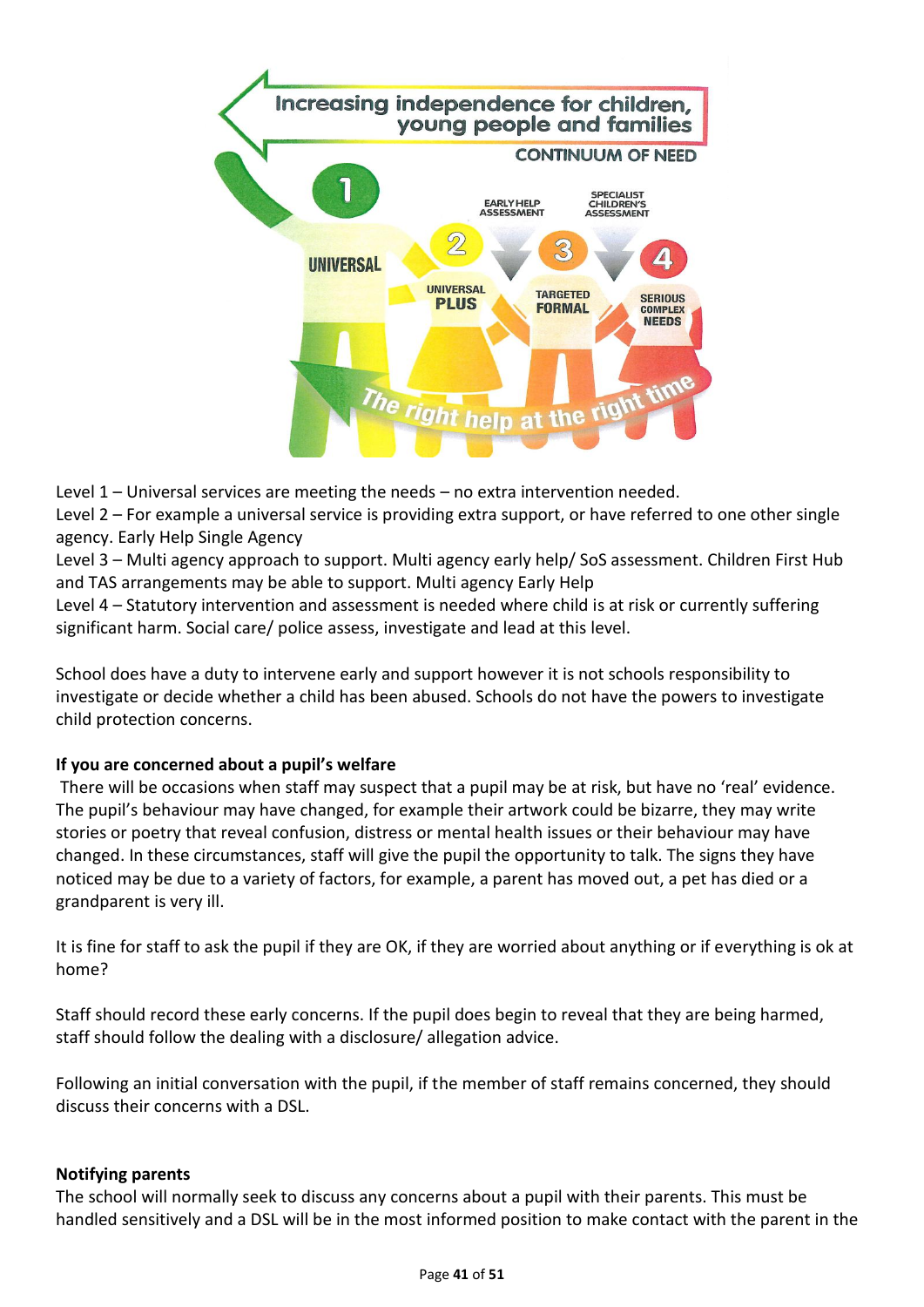event of a concern, suspicion or disclosure/ allegation.

However, if the school believes that notifying parents could increase the risk to the child or exacerbate the problem, advice will first be sought from Social Care MASH or school link workers.

We will be alert if parents and students 'stories' differ in any way e.g. with regards to how an injury was caused and will ensure this is noted and shared with other agencies as appropriate.

If parents have any queries regarding safeguarding they are encouraged to contact a DSL.

If the concern is low level and can be dealt with through the pastoral support in school (Level 2) a DSL will initiate early intervention to;

- Use a restorative approach and engage with the parents/carers as soon as possible (unless the situation is so serious that would put the student at increased risk.) We then can evidence quick action was taken and the length of time of involvement.
- We will invite the parents/carers into school for a meeting to demonstrate professional concerns and discuss a supportive working partnership for the best interests of the student (e.g. breakfast club, additional in school support)
- At this meeting we will discuss the plan of next action should the situation not improve and offer signposting to other local services.
- We will record all contacts with the family, dates and times, including phone calls/letters.
- We will then monitor the student closely behaviour/concerns/interaction with peers and parents/academic progress etc. This will demonstrate the frequency of concerns and help to build patterns.

If necessary, the school will assess using the Signs of Safety framework – what are we worried about?, what's working well?, what needs to happen? (Including all subsections, e.g. complicating factors) and then scaling.

If school needs further help (i.e. move to level 3) other agencies/hub link worker will be contacted and if issues escalate the social worker link workers can be contacted or if necessary a referral made to social care/MASH (level 4)

Risk assessments may be required in certain circumstances e.g. HSB. Schools can use a general risk assessment template and may wish to consult with other agencies for additional support and input.

The Wakefield Neglect toolkit will be considered in any cases of Neglect. **<https://www.wakefieldscp.org.uk/professionals-and-practitioners/neglect-strategy/>**

It is important to continually reassess concerns if there are no improvements.

#### **Dealing with Disclosures/ Allegations**

It takes a lot of courage for a child to disclose that they or their peers are being abused. There are many reasons why they may be blocked from telling including -they may feel ashamed, particularly if the abuse is sexual; their abuser may have threatened what will happen if they tell; they may have lost all trust in adults; or they may believe, or have been told, that the abuse is their own fault.

If a pupil talks to a member of staff about any risks to their safety or wellbeing, the staff member will need to let the pupil know that they must pass the information on – staff are not allowed to keep secrets. The point at which they tell the pupil this is a matter for professional judgement. If they jump in immediately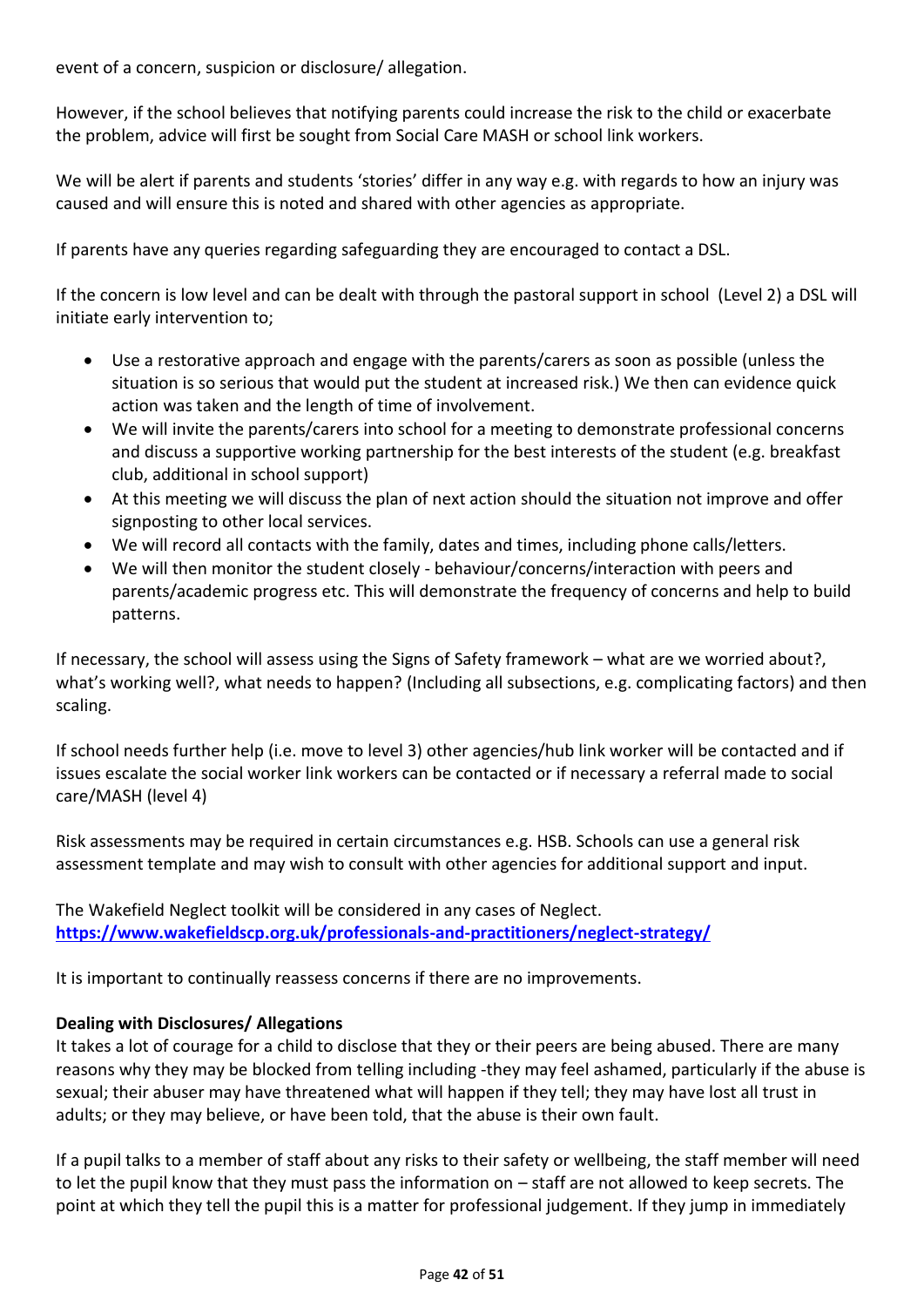the pupil may think that they do not want to listen, if left until the very end of the conversation, the pupil may feel that they have been misled into revealing more than they would have otherwise.

Bear in mind that in some cases children may tell 'half a truth' to test out how information may be handled by the listener. Children can also withdraw truthful disclosures/allegations later in the process if they feel things have gotten out of their control. Effective communication and relationship building with children will help in these situations.

During their conversations with the pupils it is best practice for staff to:

- Focus on listening rather than giving advice
- Allow pupils to speak freely
- Remain calm and not overreact the pupil may stop talking if they feel they are upsetting their listener
- Give reassuring nods or words of comfort –'I want to help', 'This isn't your fault', 'You are doing the right thing talking to me'
- Not be afraid of silences, and allow space and time for pupil to continue, staff will recognise the barriers the pupil may have had to overcome to disclose.
- Clarifying or repeating back to check what they have heard if needed but will not lead the discussion in any way and *will not* ask direct or leading questions – such as.. whether it happens to siblings too.
- Use questions such as Tell me what happened.....? Is there anything else you want to tell me?
- At an appropriate time tell the pupil that in order to help them, the member of staff must pass the information on
- Not automatically offer physical touch as comfort. It may be anything but comforting to a child who has been abused. However this will be case and age specific. If it is appropriate and in the child's best interest, the member of staff will use safe touch following advice given in Safer Working Practice guidelines and in training.
- Remember professional boundaries and not share personal experiences or information such as 'that happened to me'
- Avoid admonishing the child for not disclosing earlier. Saying things such as 'I wish you had told me about this when it started' or 'I can't believe what I'm hearing' is not helpful and may be interpreted by the child to mean that they have done something wrong
- Not pass judgement on the perpetrator
- Tell the pupil what will happen next. The pupil may agree to go with you to see the Designated Safeguarding Lead. Otherwise let them know that you will be consulting them.
- Write up their conversation as soon as possible and hand it to the designated lead, do not discuss with other staff.
- Seek support if they feel distressed From DSL team / helplines in contacts section.

Staff should be aware that SEND students may face additional safeguarding challenges and any barriers to disclosure etc. should be removed.

## **Records and Monitoring**

## **Why recording is important**

Our staff will be encouraged to understand why it is vital that recording is timely, comprehensive and accurate.

Cause for concerns recording form is available in the staff room. Support staff to immediately pass on cause for concern forms to Teacher. Teachers should input onto CPOMS and alert DSL.

We will use CPOMS to record any safeguarding concerns or behaviour incidents.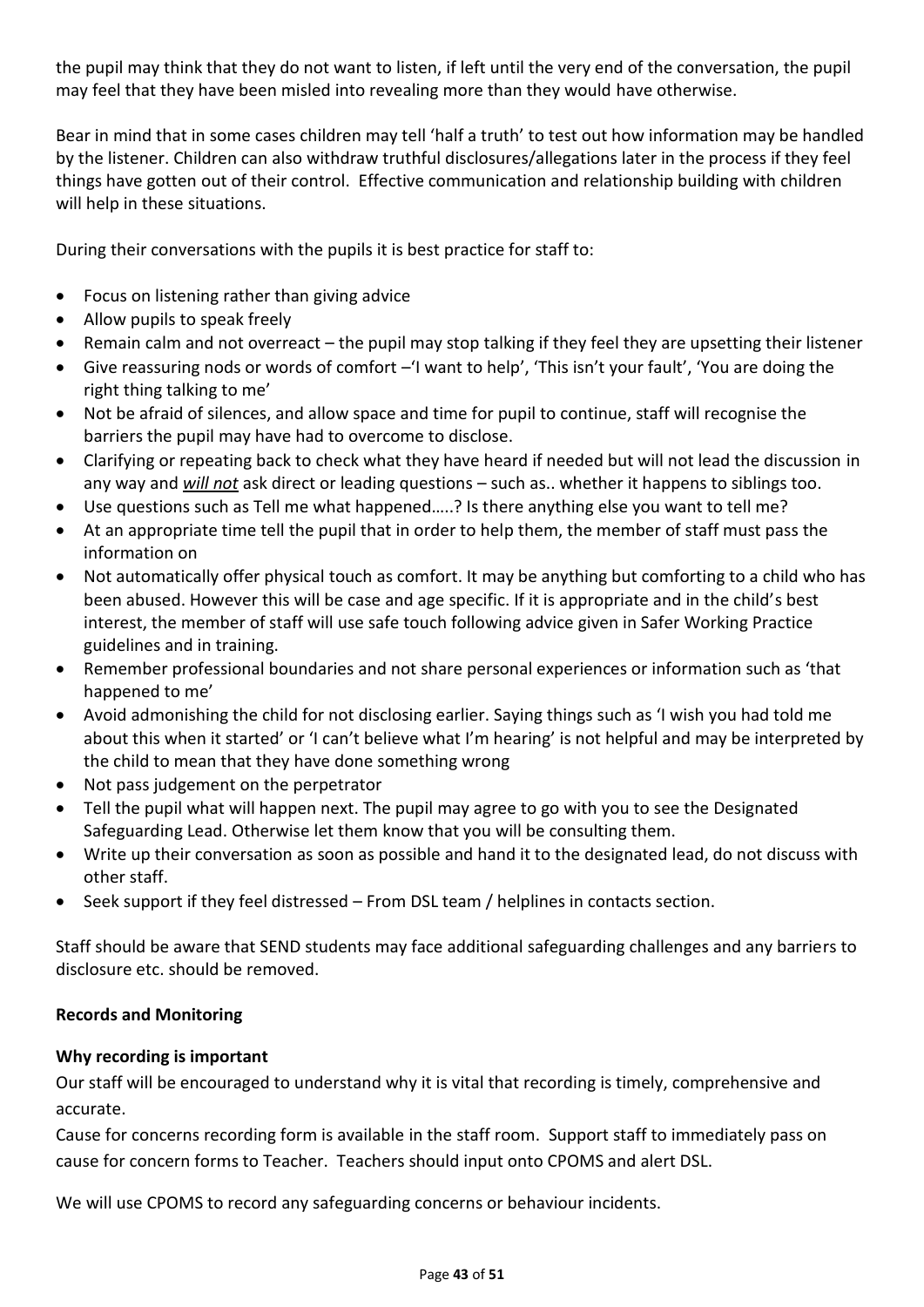Any concerns about a child will be recorded in a professional manner and passed to a DSL as soon as possible. All records will provide a factual and evidence based account and there will be accurate recording of any actions. Records will be signed, dated and timed.

We will seek the Childs voice/opinion and ensure this is noted in the records.

At no time will a member of staff take photographic evidence of any injuries or marks to a child's person. The body map will be used in accordance with recording guidance.

It may be appropriate on receipt of a concern for a DSL to open a secure safeguarding file and start a chronology page. This will help in building patterns and decision making.

We will feedback to the staff member any actions, however this will be on a need to know basis. It may not be appropriate for staff members to know full details.

## **The Safeguarding File**

The establishment of a safeguarding file is an important principle in terms of storing and collating information about children which relates to either a safeguarding concern or an accumulation of welfare concerns which are outside of the usual range of concerns in ordinary life events. It needs to be borne in mind that what constitutes a 'concern' for one child may not be a 'concern' for another and the particular child's circumstances and needs will differ i.e. a child subject to a child protection plan, looked after child, Child in Need may be looked at differently to a child recently bereaved, parental health issues etc. We will therefore use professional judgement when making this decision as will have clear links and discussions between pastoral staff and DSL's.

This file will be kept separately from the main pupil file and will be held securely only to be accessed by appropriately trained DSL's. The main file, open to staff, will have a marker to signify that a separate safeguarding file exists for that child so that all staff coming into contact with that child are aware that an additional vulnerability exists.

The school will keep professionally written records of concerns about children even where there is no need to refer the matter to external agencies immediately. Each child will have an individual file i.e. no family files.

All incidents/episodes will be recorded e.g. phone calls to other agencies, in the chronology with more detail and analysis in the body of the file. This will help build a picture and help the DSL team in analysis and action, which may include no further action, monitoring, whether an Early help assessment should be undertaken, or whether a referral should be made to other agencies - Social Care MASH/Children First Hubs/TAS in line with the Continuum of Need document (see link in appendix) and reflecting the Signs Of Safety approach. (see referral checklist on WSCP education webpage)

In cases where there is multi agency involvement - meetings and plans, actions and responsibilities shall be clarified and outcomes recorded.

In some cases files will be made available for external scrutiny for example by a regulatory agency or because of a serious case review or audit.

Records will be kept up to date and reviewed regularly by a DSL to evidence and support actions taken by staff in discharging their safeguarding arrangements.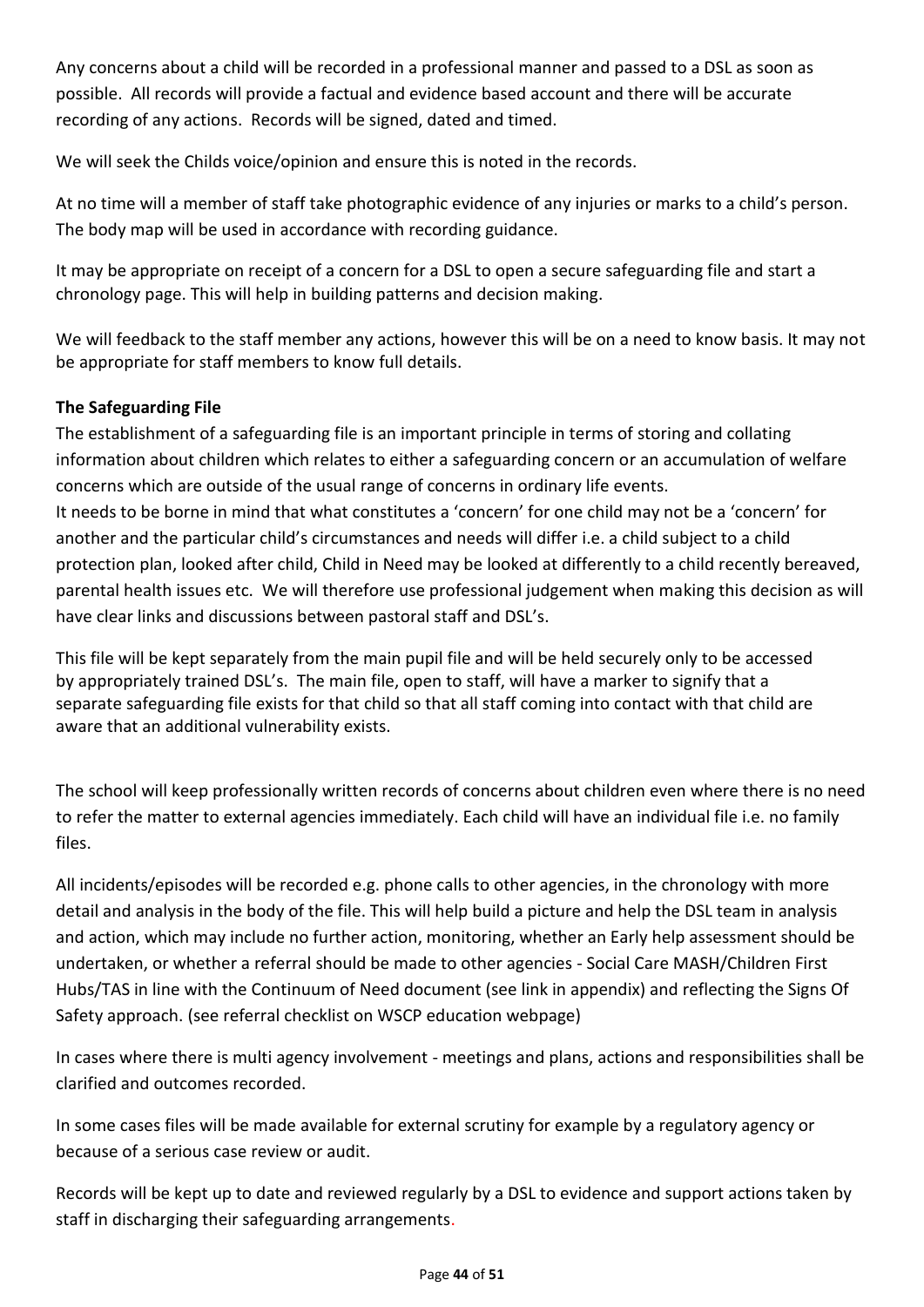Monthly DSL meetings will be held.

The file can be non-active in terms of monitoring i.e. a child is no longer CiC, subject to a child protection plan. If future concerns then arise it can be re-activated and indicated as such on the front sheet and on the chronology as new information arises.

If the child moves to another school, the file will be securely sent or taken, to a DSL at the new establishment/school **within 5 days** and a **written receipt will be obtained.** There will be a timely liaison between each school's DSL, and if necessary a face to face meeting, to ensure a smooth and safe transition for the child. We will retain a copy of the chronology to evidence actions, in accordance with record retention guidance. **[https://learning.nspcc.org.uk/research-resources/briefings/child-protection-records](https://learning.nspcc.org.uk/research-resources/briefings/child-protection-records-retention-storage-guidance)[retention-storage-guidance](https://learning.nspcc.org.uk/research-resources/briefings/child-protection-records-retention-storage-guidance)**

Child protection records may be exempt from the disclosure provisions of the Data Protection Act, which means that children and parents do not have an automatic right to see them in certain circumstances. If any member of staff receives a request from a pupil or parent to see child protection records, they will refer the request to the Headteacher, who will consult with information governance.

#### **Referral to Social Care MASH (Level 4)**

Wakefield offer a consultation service before referral is taken. It is important to ring for a discussion before filling in a MARF.

A DSL will make a referral to Social Care MASH if it is believed that a pupil is suffering or is at risk of suffering significant harm – Level 4 on the Continuum of Need. In DSL absence anyone can make a referral. This is done in Wakefield with reference to the Continuum of Need (see link in appendix) and MARF Multi Agency Referral Form, sent securely. Social care should inform the DSL of the outcome within one working day. If this does not happen the DSL should follow this up in the following days and escalate if required. If there is already a social worker assigned to this case, for safeguarding reasons, the social worker should be contacted directly.

The pupil (subject to their age and understanding) and the parents will be told that a referral is being made, unless to do so would increase the risk to the child.

The DSL will then be expected to take part in assessments, strategy meetings, case conferences etc. as and if required.

Reports for meetings will be shared with parents beforehand, unless there is good reason not to and reports will be sent to the appropriate meeting chair if the DSL cannot attend in person.

The Wakefield Neglect toolkit will be considered in any cases of Neglect before referrals are made to other agencies.

**<https://www.wakefieldscp.org.uk/professionals-and-practitioners/neglect-strategy/>**

#### **Escalation / Professional Disagreement**

If the situation does not appear to be improving or there is any professional disagreement with the outcome the school will press for reconsideration and follow WSCP professional disagreement procedure. **[https://westyorkscb.proceduresonline.com/p\\_res\\_profdisag.html?zoom\\_highlight=professional+disagre](https://westyorkscb.proceduresonline.com/p_res_profdisag.html?zoom_highlight=professional+disagreement) [ement](https://westyorkscb.proceduresonline.com/p_res_profdisag.html?zoom_highlight=professional+disagreement)**

Any member of staff can refer to other agencies in exceptional circumstances i.e. in an emergency or when there is a genuine concern that action has not been taken.

#### **Referral to Police**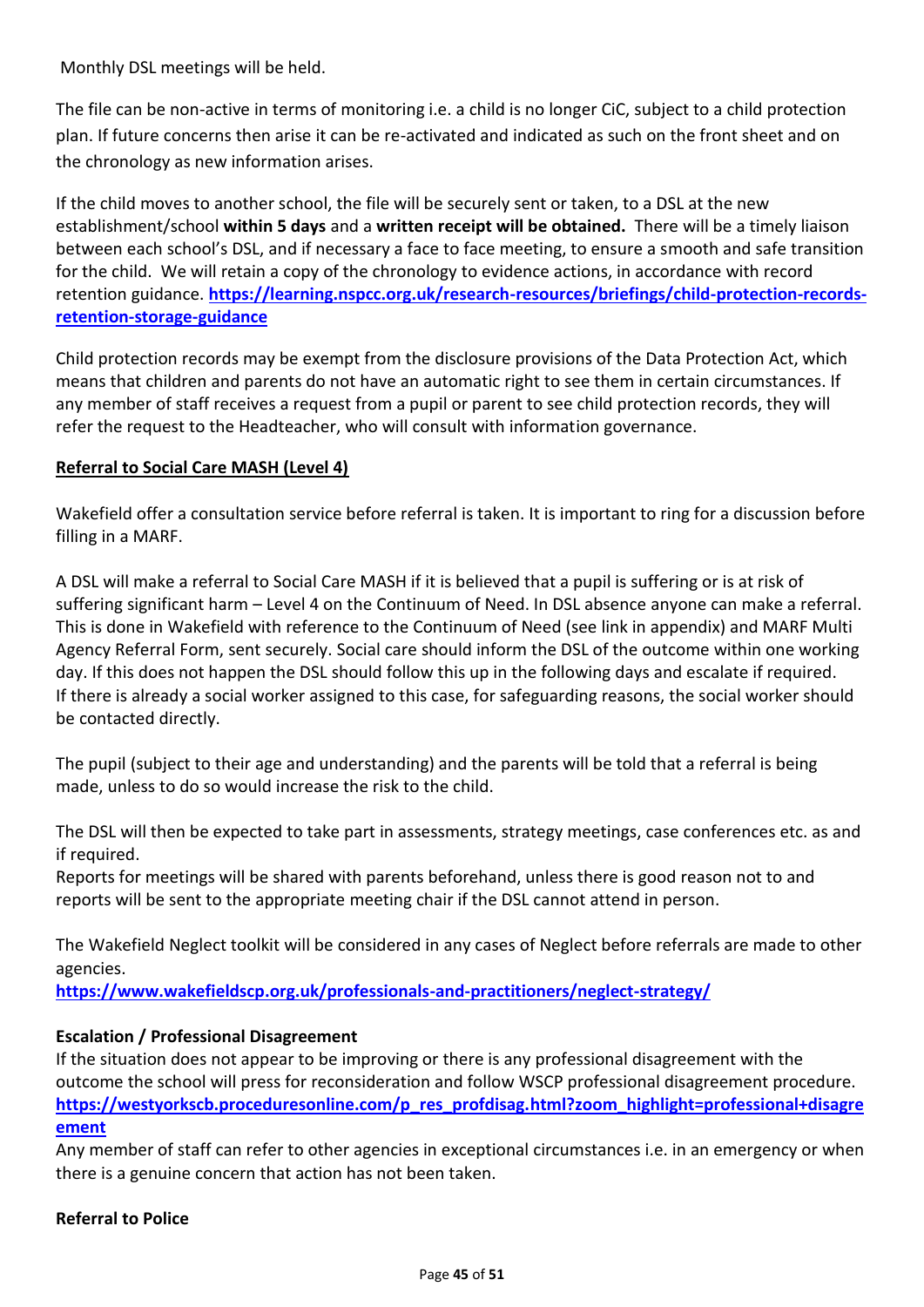Remember if a criminal offence has occurred it will be necessary to contact the police 101 or 999 as appropriate. It may be useful to state which department we require e.g. child safeguarding unit / CVE team / indecent images team.

If we believe a child is being radicalised we will refer to the Prevent police officer using the referral form on the WSCP education page.

### **When to Report to Police** guidance;

**[https://www.npcc.police.uk/documents/Children%20and%20Young%20people/When%20to%20call%20](https://www.npcc.police.uk/documents/Children%20and%20Young%20people/When%20to%20call%20the%20police%20guidance%20for%20schools%20and%20colleges.pdf) [the%20police%20guidance%20for%20schools%20and%20colleges.pdf](https://www.npcc.police.uk/documents/Children%20and%20Young%20people/When%20to%20call%20the%20police%20guidance%20for%20schools%20and%20colleges.pdf)**

**Local partnership intelligence portal PIP –** to report intelligence -does not replace usual procedures if child is at risk.

[Partnership Intelligence Portal | West Yorkshire Police](https://www.westyorkshire.police.uk/partnership-intelligence-portal)

#### **Home Visits**

When our staff are required to do home visits we will follow best practice and consult the checklist <https://www.wakefieldscp.org.uk/education/templates/>

#### **Confidentiality and Information Sharing**

Staff will only discuss concerns with a Designated Safeguarding Lead, Headteacher or Chair of Governors (depending on who is the subject of the concern). That person will then decide who else needs to have the information and they will disseminate it on a 'need-to-know' basis.

We will normally seek to discuss any concerns about a pupil with their parents. This must be handled sensitively and a DSL will be in the most informed position to make contact with the parent in the event of a concern, suspicion or disclosure/ allegation.

However, if we believe that notifying parents could increase the risk to the child or exacerbate the problem, advice will first be sought from Social Care MASH.

The Seven Golden Rules for Safeguarding Information Sharing

- Data Protection/Human rights laws are not a barrier.
- Be open and honest. (unless unsafe or inappropriate)
- Seek advice. (anonymise if necessary)
- Share with consent if appropriate.
- Consider safety and wellbeing.
- Necessary, proportionate, relevant, adequate, accurate, timely and secure.
- Keep a record of decision and reason for it.

**<https://www.gov.uk/government/publications/safeguarding-practitioners-information-sharing-advice>**

#### **<https://www.gov.uk/government/publications/data-protection-toolkit-for-schools>**

Data protection legislation GDPR does not prevent school staff from sharing information with relevant agencies, where that information may help to protect a child. Ideally information sharing will be done in writing so that there is an evidence trail however there may be occasions where this method is too slow. **In cases where agencies such as MASH (Multi Agency Safeguarding Hub) ring the school requesting information reception staff will take a message and inform a DSL** *immediately,* the DSL will ensure they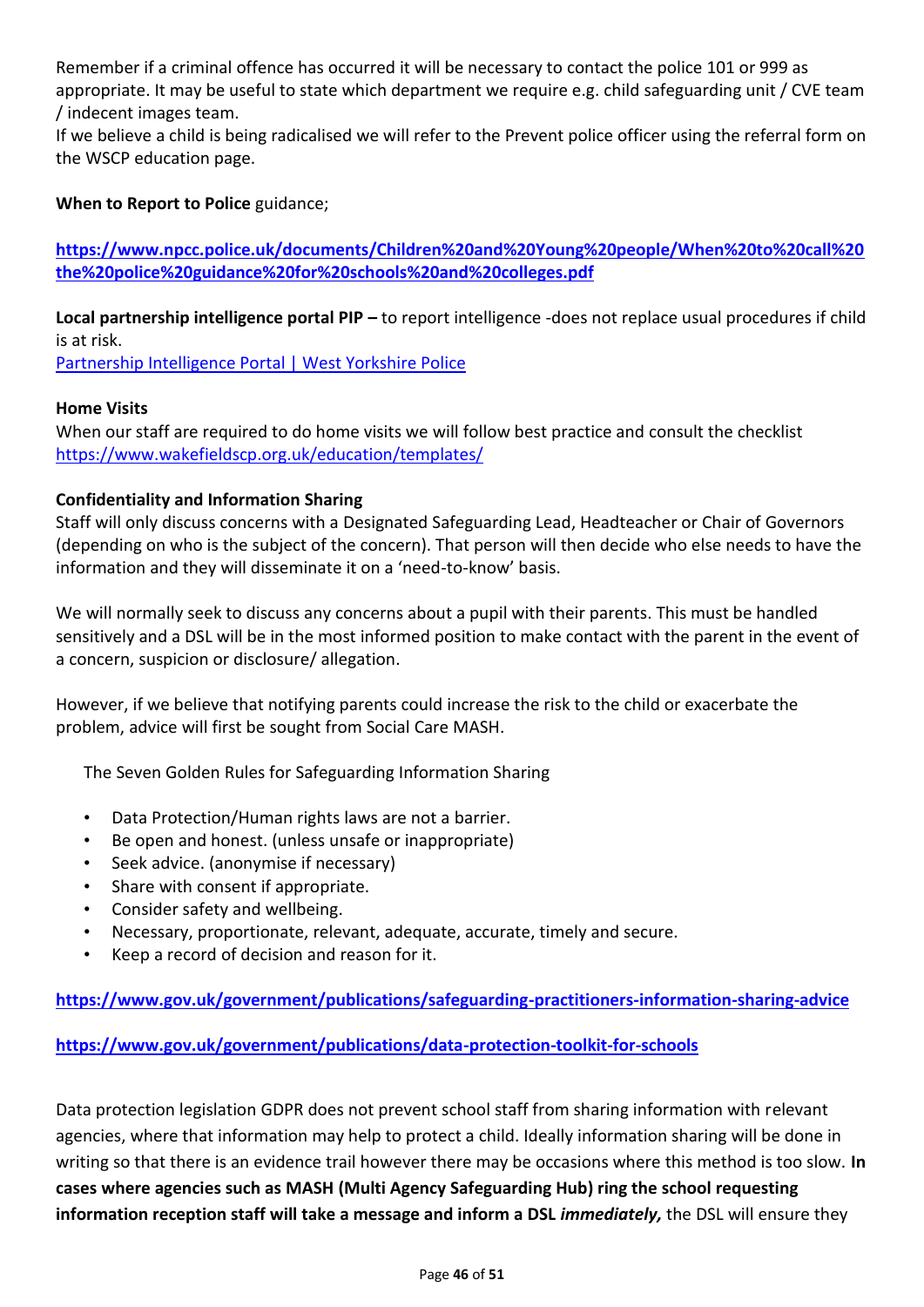can identify who is requesting the information before sharing and then record what has been shared, when, why and with whom.

Child protection records may be exempt from the disclosure provisions of the Data Protection, which means that children and parents do not have an automatic right to see them in certain circumstances. However it will be usual practice for parents to have been informed of any concerns at the time. If any member of staff receives a request from a pupil or parent to see child protection records, they will refer the request to the Headteacher who will consult with information governance.

## **Any personal safeguarding information shared with external agencies will be done so securely e.g. by secure email, password protected or recorded delivery.**

## **Local & National Contact Details**

#### **Wakefield Social Care MASH**

Phone; 0345 8503 503 consultation is necessary before referral Minicom: 01924 303450 (type talk welcome) Email; **social\_care\_direct\_children@wakefield.gov.uk**

#### **Wakefield Continuum of Need document; <https://www.wakefieldscp.org.uk/professionals-and-practitioners/early-help-strategy/>**

#### **Wakefield Families Together website**

[Wakefield Families Together](https://www.wakefieldfamiliestogether.co.uk/) – Wakefield Families Together

**Local Children First Hub** 01977 724350

**<https://www.wakefieldfamiliestogether.co.uk/community-support/family-hubs/>**

## **School's Social Care Link Worker (social worker)**

name email phone

## **School's Early Help Link Worker (Children first hub practitioner)**

Name Debbie Powell phone 07917233324

## **Other Cluster /TAS contacts**

Services manager etc PCSO linked to the school…..

#### **Police**

If a criminal offence has occurred contact police via 101 or 999 as appropriate.

#### **Child Safeguarding Unit**

wakefield.sguchild@westyorkshire.pnn.police.uk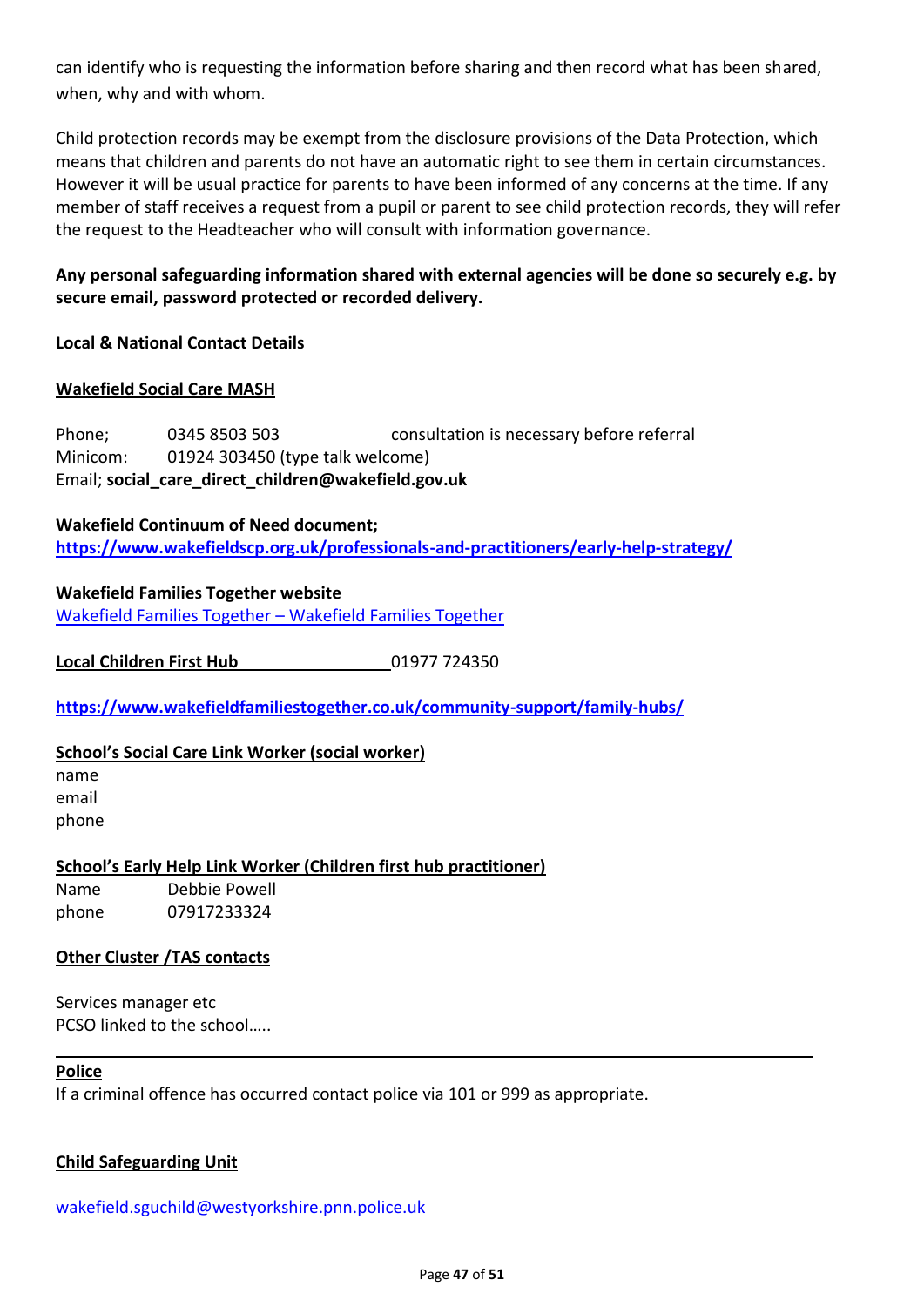## **CVE Police Team**

#### [cveteam@wakefield.gov.uk](mailto:cveteam@wakefield.gov.uk)

01924 303570

West Yorkshire Police partnership intelligence portal PIP – to report intelligence -does not replace usual procedures if child is at risk. (schools have one sign in all DSL's have access to) [Partnership Intelligence Portal | West Yorkshire Police](https://www.westyorkshire.police.uk/partnership-intelligence-portal)

### **Wakefield Safeguarding Children Partnership WSCP/ 3 Safeguarding Partners**

#### **<https://www.wakefieldscp.org.uk/>**

#### **Local Authority Designated Officer (LADO) – for allegations against staff**

Marie Pettman

lado.referrals@wakefield.gov.uk

01977 727032

#### **Safeguarding Advisor for Education**

Vicki Maybin

vmaybin@wakefield.gov.uk

07788743527

#### **Safeguarding Information webpage for Wakefield Schools;**

TRAINING OFFER, TEMPLATES, AUDIT, RESOURCES & local and national agencies, MANAGING ALLEGATIONS,

#### **<https://www.wakefieldscp.org.uk/education/>**

#### **Future in Mind - Mental health practitioner**

Primary practitioner - Awaiting allocation

Email;

Phone;

#### **CAMHS Single point of access SPA**

01977 735865

**https://www.southwestyorkshire.nhs.uk/services/camhs-wakefield/**

**Wakefield Resilience Framework;**

**<https://www.riskandresilience.org.uk/>**

## **Wakefield School nursing/ Health visiting service;**

**<https://www.bdct.nhs.uk/services/school-nursing-teams-wakefield/> <https://www.bdct.nhs.uk/services/health-visiting-wakefield/>**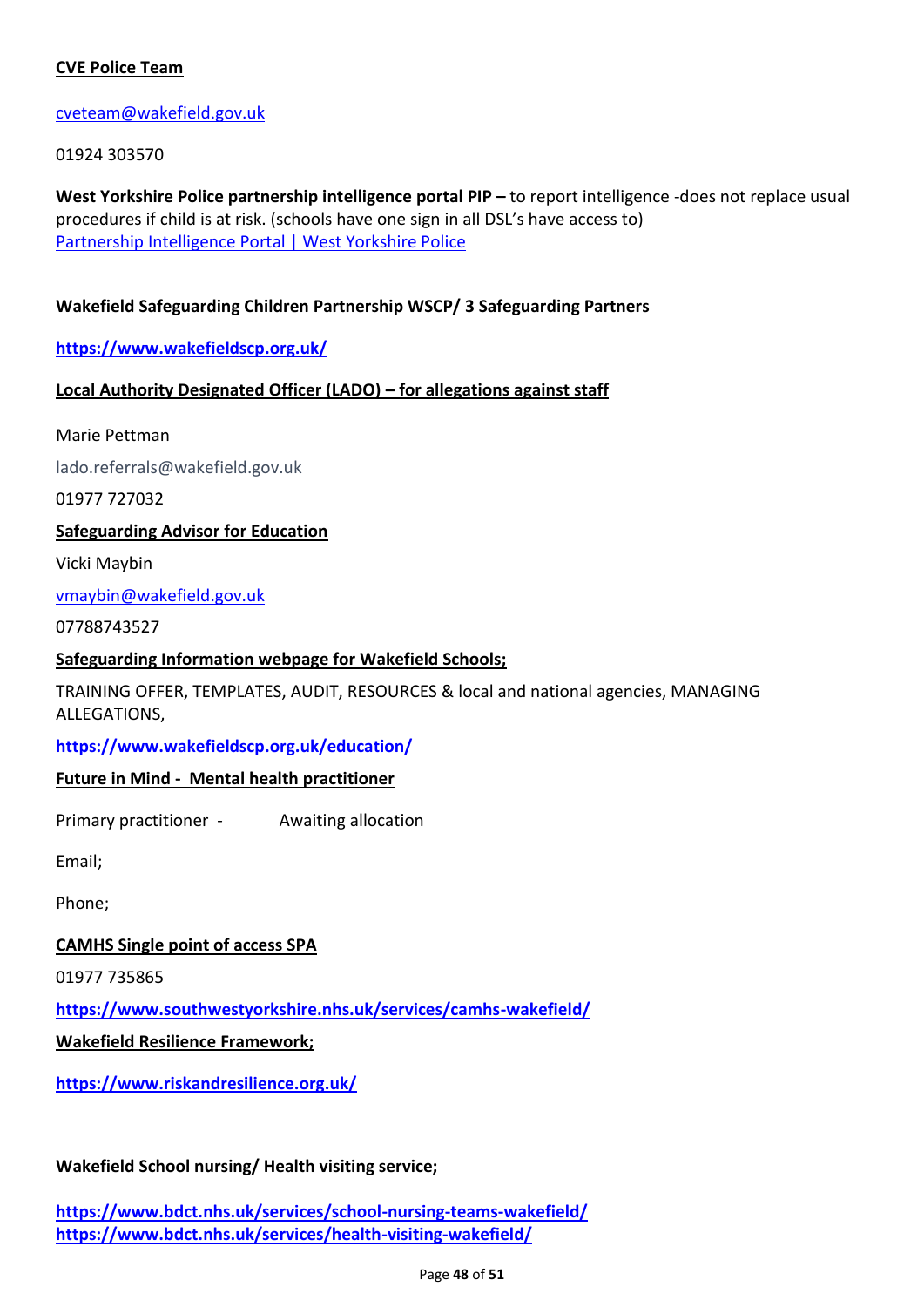### **Wakefield District Domestic Abuse Service WDDAS**

## **[http://www.wakefield.gov.uk/health-care-and-advice/adults-and-older-people-services/domestic](http://www.wakefield.gov.uk/health-care-and-advice/adults-and-older-people-services/domestic-abuse)[abuse](http://www.wakefield.gov.uk/health-care-and-advice/adults-and-older-people-services/domestic-abuse)**

0800 915 1561

domesticabuse@wakefield.gov.uk

**Prevent Contacts – referral form see templates on WSCP website.** Prevent – Wakefield Community Safety Team [communitysafety@wakefield.gov.uk](mailto:communitysafety@wakefield.gov.uk)

01924 306645 / 01924 306776 Or 07468 700810 / 07827 955425

Prevent Police Officers

[wd.prevent@westyorkshire.pnn.police.uk](mailto:wd.prevent@westyorkshire.pnn.police.uk) or 07789753634 / 07590357469

#### **Wakefield Education Welfare service;**

**[http://www.wakefield.gov.uk/schools-and-children/supporting-families/education-welfare](http://www.wakefield.gov.uk/schools-and-children/supporting-families/education-welfare-service/about-education-welfare-service)[service/about-education-welfare-service](http://www.wakefield.gov.uk/schools-and-children/supporting-families/education-welfare-service/about-education-welfare-service)** [Elective Home Education -](https://www.wakefield.gov.uk/schools-and-children/supporting-families/education-welfare-service/elective-home-education) Wakefield Council [Children Missing Education -](https://www.wakefield.gov.uk/schools-and-children/supporting-families/education-welfare-service/children-missing-education) Wakefield Council

#### **Virtual Head for CiC**

Jackie Roper jroper@wakefield.gov.uk

#### **Personal Advisor Care Leaver**

**Wakefield Local Offer –** for children with SEND and their families **<http://wakefield.mylocaloffer.org/Home>**

#### **NSPCC Speak out Stay safe service for Primary schools**

**<https://learning.nspcc.org.uk/services/speak-out-stay-safe>**

## **Drug support for young people**

**<https://www.turning-point.co.uk/>**

**Wakefield voluntary sector Young Lives Consortium <http://www.ylc.org.uk/>**

#### **Wakefield Adult Services**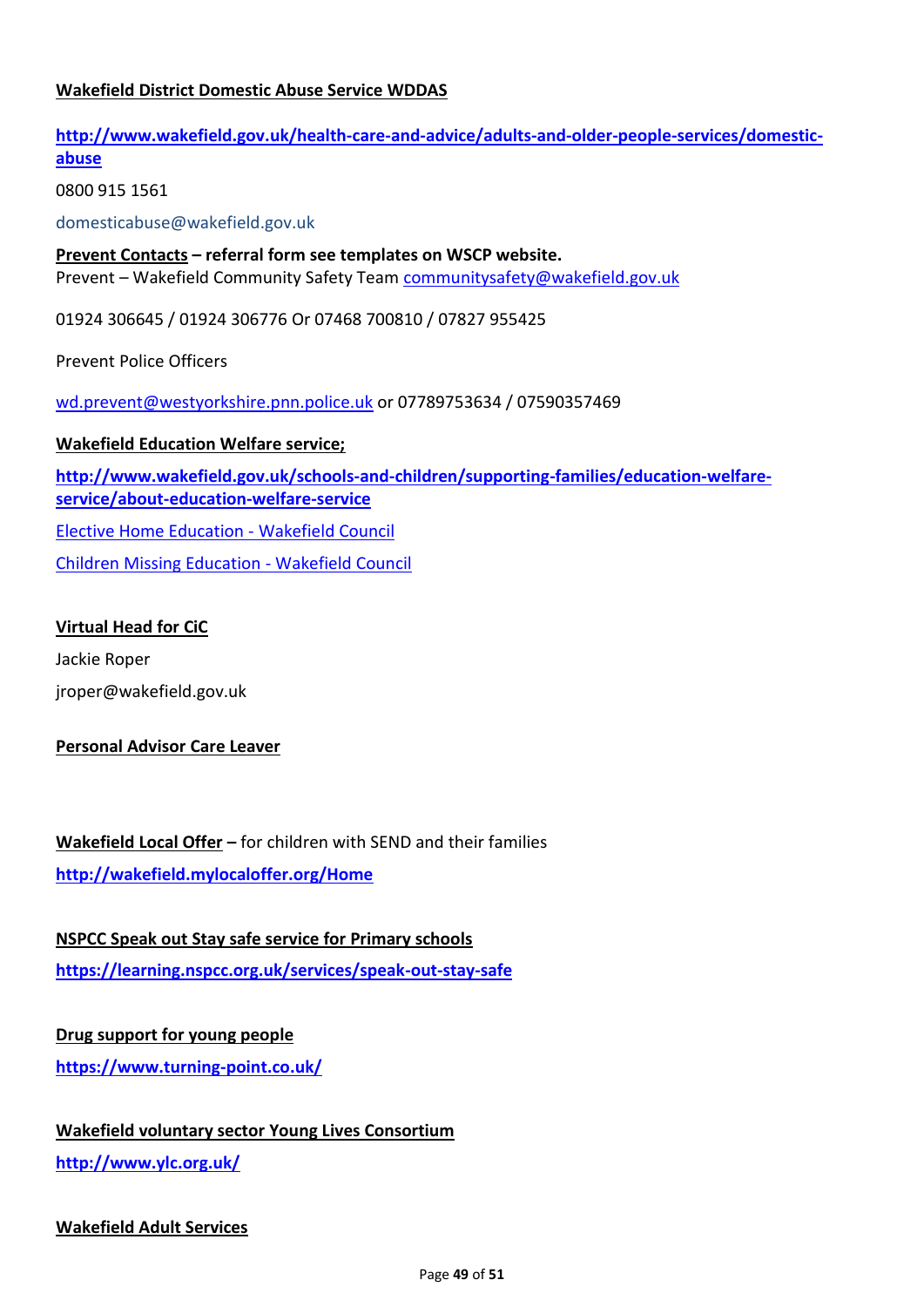# **Wakefield Well Women Centre <http://www.wellwomenwakefield.org.uk/>**

## **Wakefield District Housing WDH**

**<https://www.wdh.co.uk/ContactUs/>**

OneCALL 0345 8 507 507

## **Wakefield Youth Work Team**

**<http://wfyouth.co.uk/>**

## **Wakefield Young Carers;**

**<http://www.wakefield.gov.uk/schools-and-children/early-help/young-carers>**

## **NSPCC Helpline**

0808 800 5000

# **NSPCC Whistleblowing Helpline** 0800 028 0285

## **NSPCC Report Abuse in Education**

0800 136 663

## **Counter Terrorism helpline**

0800 789 321

## **Forced Marriage Unit**

020 7008 0151

fmu@fco.gov.uk

## **National Association People Abused in Childhood NAPAC**

0808 801 0331

**<https://napac.org.uk/>**

#### **Stop It Now**

Leading charity working in the field of sexual abuse. Also provides support for people who are worried about their own thoughts or behaviour towards children.